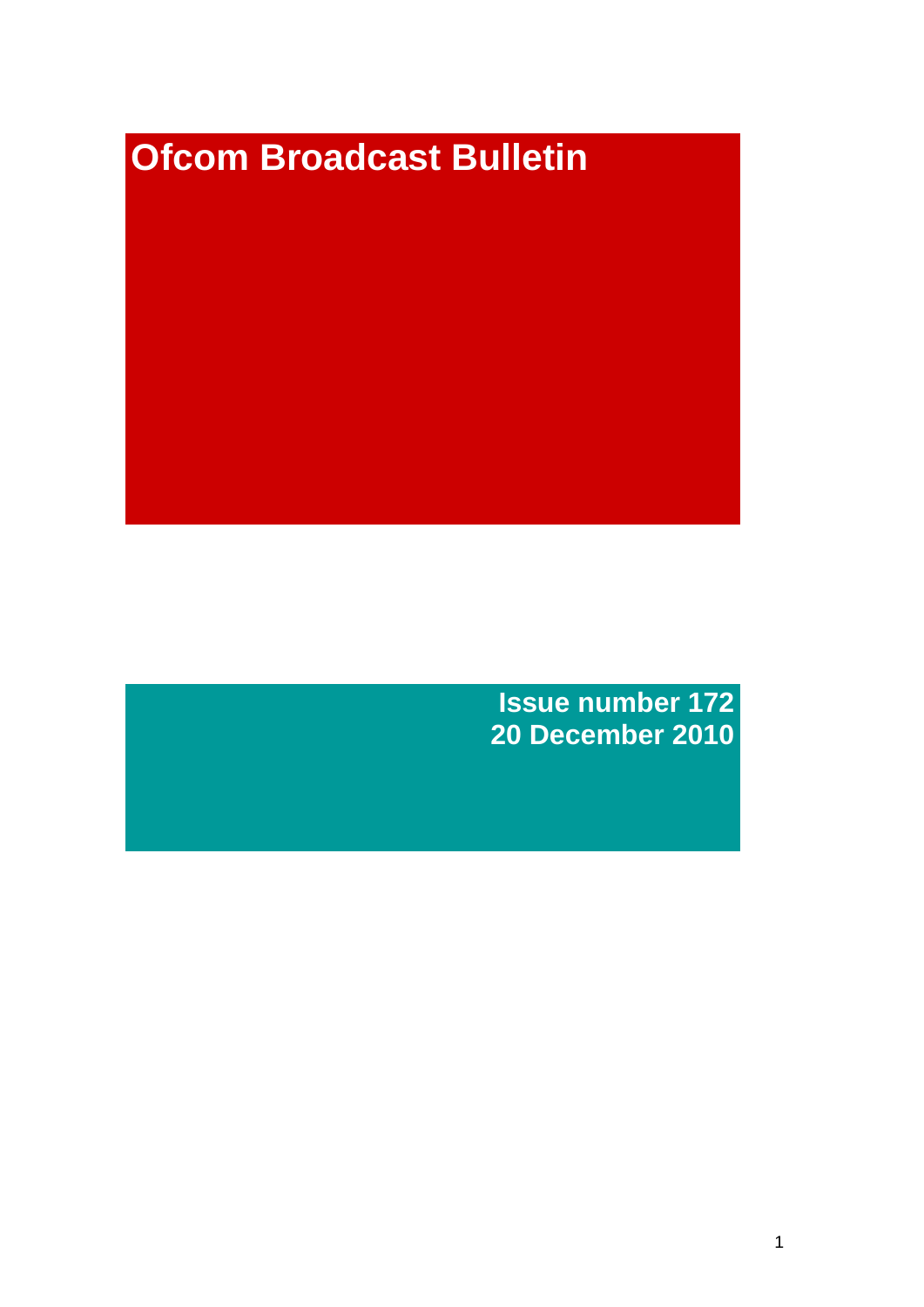# **Contents**

| <b>Introduction</b>                                                                          | 3  |
|----------------------------------------------------------------------------------------------|----|
| <b>Standards cases</b>                                                                       |    |
| <u>In Breach</u>                                                                             |    |
| Majlis-E-Shahadat-E-Imam Ali<br>Hidayat TV, 31 August 2010, 21:20                            | 4  |
| Late evening programmes<br>Fast FM 87.9 (Bradford), 26 August<br>and 1 September 2010, 21:00 | 6  |
| <b>Bluebird</b><br>LivexxxBabes, 5 October 2010, 13:20                                       | 14 |
| The Pad<br>Tease Me TV 2, 19 October 2010 at 17:00 to 18:00                                  | 16 |
| <u>Resolved</u>                                                                              |    |
| <b>This Morning</b><br>ITV1, 27 October 2010, 10:30                                          | 20 |
| <b>Broadcasting Licence Condition cases</b>                                                  |    |
| In Breach                                                                                    |    |
| <b>Failure to provide key commitments</b><br><b>TCR FM</b>                                   | 21 |
| <b>Failure to provide key commitments</b><br><b>Bute FM</b>                                  | 23 |
| <b>Fairness &amp; Privacy cases</b>                                                          |    |
| <b>Complaint by Mr Michael Yardley</b><br>The Big Questions, BBC1, 6 June 2010               | 27 |
| <b>Complaint by Mr Andrew Tasker</b><br>Orchestra United, Channel 4, 8 August 2010           | 38 |
| Other programmes not in breach                                                               | 42 |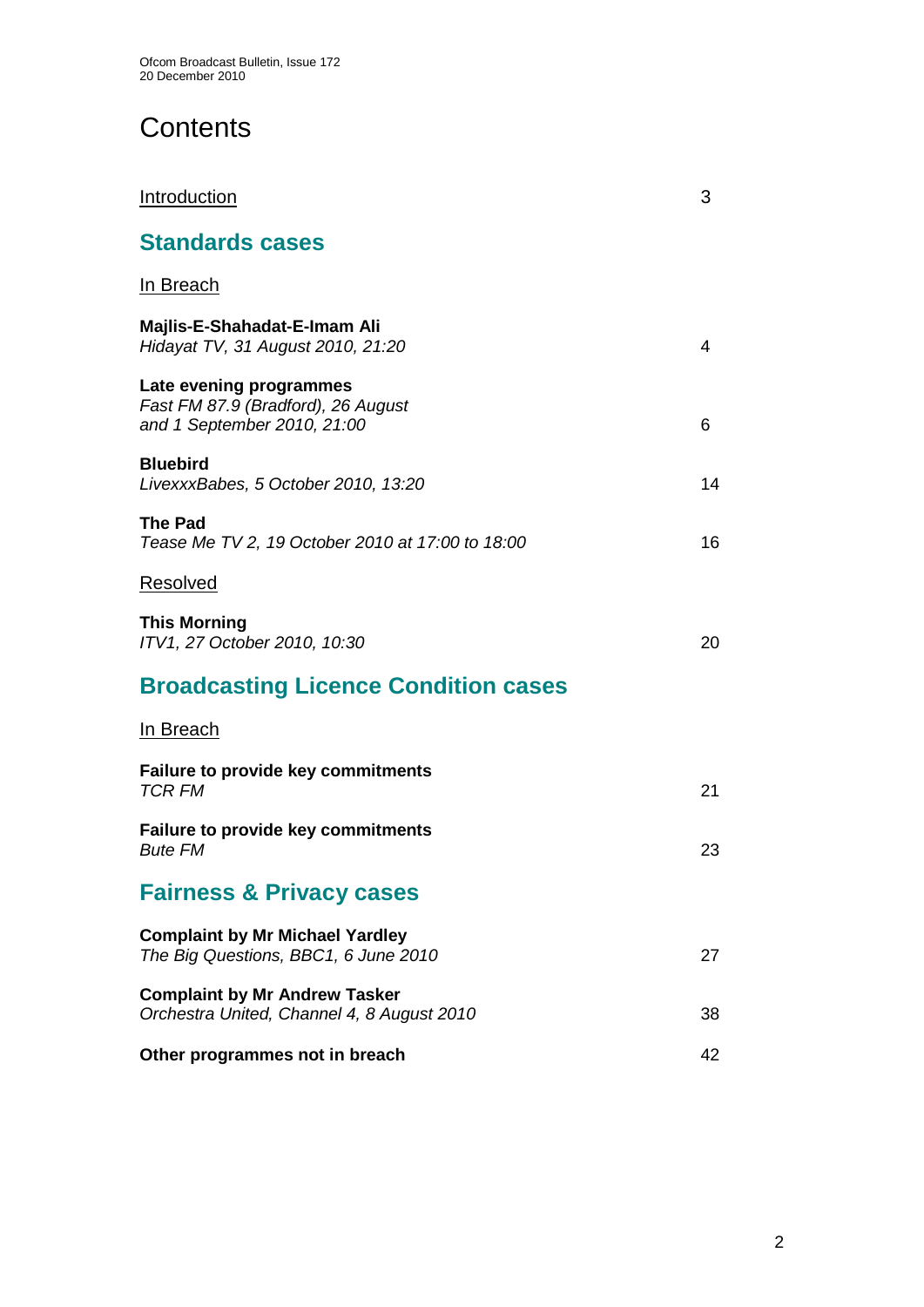# **Introduction**

The Broadcast Bulletin reports on the outcome of investigations into alleged breaches of those Ofcom codes and licence conditions with which broadcasters regulated by Ofcom are required to comply. These include:

a) Ofcom's Broadcasting Code ("the Code"), the most recent version of which took effect on 1 September 2010 and covers all programmes broadcast on or after 1 September 2010. The Broadcasting Code can be found at: [http://stakeholders.ofcom.org.uk/broadcasting/broadcast-codes/broadcast-code/.](http://stakeholders.ofcom.org.uk/broadcasting/broadcast-codes/broadcast-code/)

Note: Programmes broadcast prior to 1 September 2010 are covered by either the 2009, 2008 or the 2005 versions of the Code (depending on the date of their broadcast).

- b) the Code on the Scheduling of Television Advertising ("COSTA") which came into effect on 1 September 2008 and contains rules on how much advertising and teleshopping may be scheduled in programmes, how many breaks are allowed and when they may be taken. COSTA can be found at: [http://stakeholders.ofcom.org.uk/broadcasting/broadcast-codes/advert-code/.](http://stakeholders.ofcom.org.uk/broadcasting/broadcast-codes/advert-code/)
- c) certain sections of the BCAP Code: the UK Code of Broadcast Advertising, which relate to those areas of the BCAP Code for which Ofcom retains regulatory responsibility. These include:
	- the prohibition on 'political' advertising;
	- sponsorship (see Rules 9.2 and 9.3 of the Code);
	- 'participation TV' advertising. This includes long-form advertising predicated on premium rate telephone services – most notably chat (including 'adult' chat), 'psychic' readings and dedicated quiz TV (Call TV quiz services). Ofcom is also responsible for regulating gambling, dating and 'message board' material where these are broadcast as advertising<sup>[1](#page-2-0)</sup>; and
	- the imposition of statutory sanctions in advertising cases.

The BCAP Code can be found at: [www.bcap.org.uk/The-Codes/BCAP-Code.aspx](http://www.bcap.org.uk/The-Codes/BCAP-Code.aspx)

d) other licence conditions which broadcasters must comply with, such as requirements to pay fees and submit information which enables Ofcom to carry out its statutory duties. Further information on television and radio licences can be found at:<http://licensing.ofcom.org.uk/tv-broadcast-licences/> and [http://licensing.ofcom.org.uk/radio-broadcast-licensing/.](http://licensing.ofcom.org.uk/radio-broadcast-licensing/)

Other codes and requirements may also apply to broadcasters, depending on their circumstances. These include the Code on Television Access Services (which sets out how much subtitling, signing and audio description relevant licensees must provide), the Code on Electronic Programme Guides, the Code on Listed Events, and the Cross Promotion Code. Links to all these codes can be found at: <http://stakeholders.ofcom.org.uk/broadcasting/broadcast-codes/>

It is Ofcom's policy to describe fully the content in television and radio programmes that is subject to broadcast investigations. Some of the language and descriptions used in Ofcom's Broadcast Bulletin may therefore cause offence.

<span id="page-2-0"></span><sup>&</sup>lt;sup>1</sup> BCAP and ASA continue to regulate conventional teleshopping content and spot advertising for these types of services where it is permitted.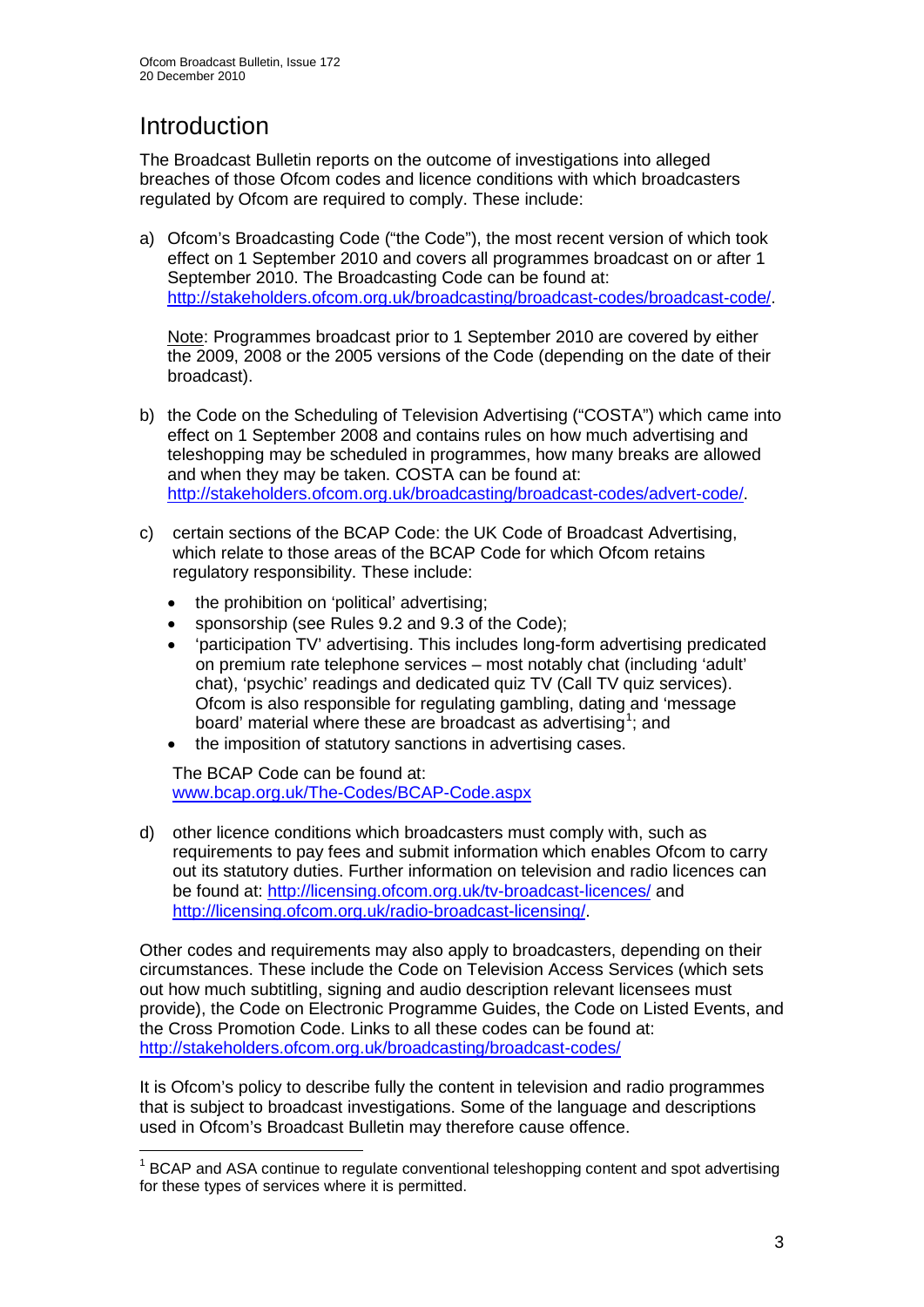# **Standards cases**

## **In Breach**

## **Majlis-E-Shahadat-E-Imam Ali**

*Hidayat TV, 31 August 2010, 21:20*

#### **Introduction**

Hidayat TV is an Islamic channel which broadcasts educational and religious programmes in Arabic, English and Urdu.

Ofcom received two complaints that during one religious broadcast, a scrolling caption appeared at the bottom of the screen which appeared to give information about the sponsor of the programme.

Ofcom viewed the material and noted that, alongside information about the live religious broadcast being shown, the following caption appeared:

*"This live coverage is borught* [sic] *to you by Bombay Palace Sweets and Resturant* [sic] *Paris."*

In our initial correspondence with Hidayat TV, the broadcaster stated the restaurant was not the sponsor of the programme but provided catering at the religious ceremony featured in the programme. The broadcaster stated that it had therefore transmitted an on-air credit for the restaurant in relation to its provision of the catering service.

Ofcom therefore asked Hidayat TV how the material complied with the following Code rules:

- Rule 10.3 (products and services must not be promoted in programmes);
- Rule 10.4 (no undue promince may be given to a product or service); and
- Rule 10.5 (product placement is prohibited)

#### **Response**

Hidayat TV said it did not receive any payment or other valuable consideration for providing this scrolling text. It said the catering was provided for the religious ceremony alone and the broadcaster had no connection with the ceremony.

Hidayat TV explained the scrolling text was not meant to promote any products or services, but said the name of the business was unintentionally included by a member of staff.

#### **Decision**

Ofcom noted the broadcaster's confirmation that it did not receive payment for the inclusion of the commercial references in the programme. We found no evidence that the broadcast was in breach of Rule 10.5 which prohibits product placement.

Rule 10.3 prevents the promotion of products or services within programmes. Ofcom concluded that the scrolling strap line served only to promote the restaurant during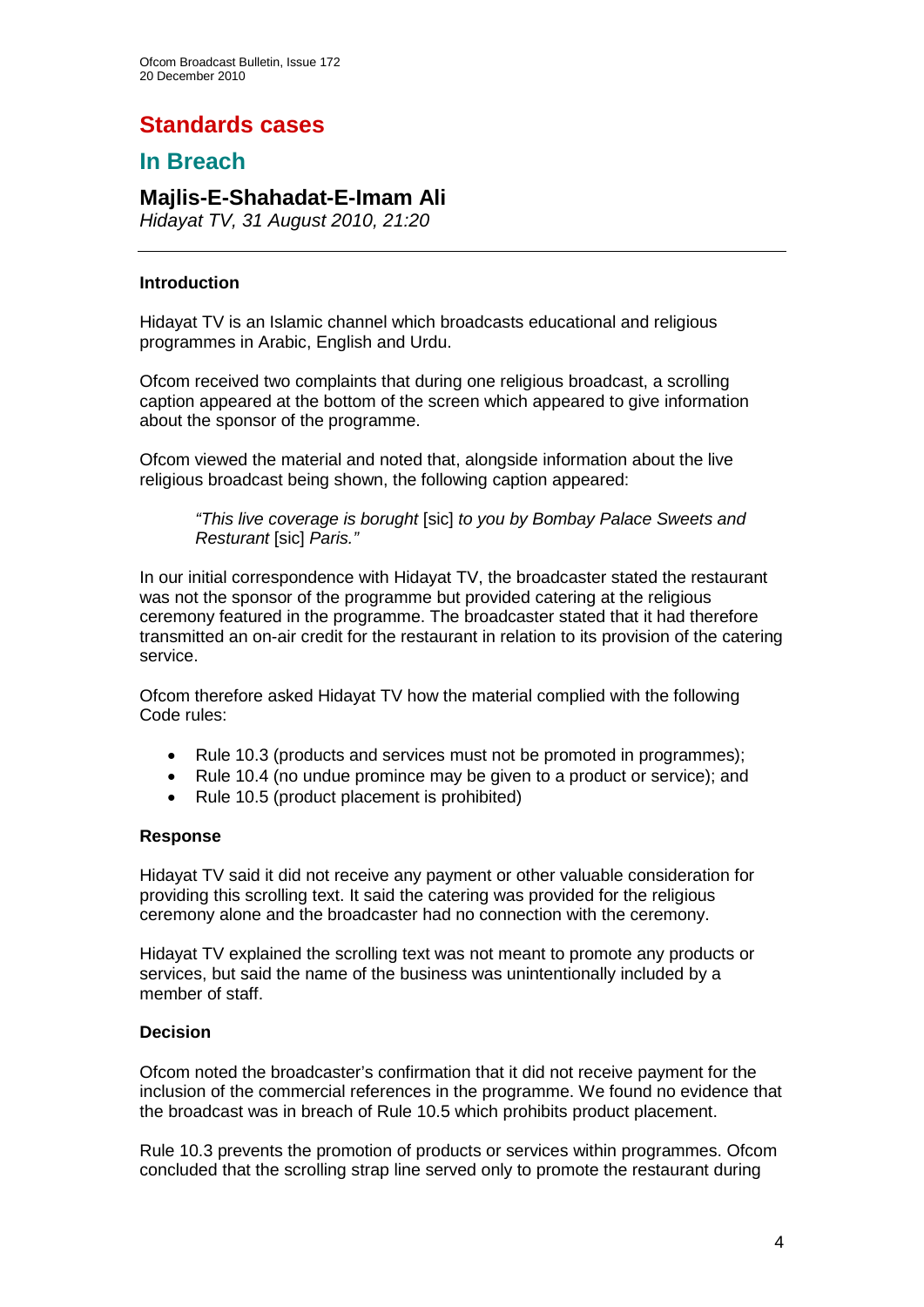programme, in breach of Rule 10.3. Further, in the absence of any editorial justification, and taking into account the scroll was shown on a repeat throughout the programme, Ofcom considered that undue prominence had been given to the business, in breach of Rule 10.4. We acknowledge the broadcaster admitted the reference was included in error and we would not expect a similar recurrence in the future.

#### **Breach of Rules 10.3 and 10.4**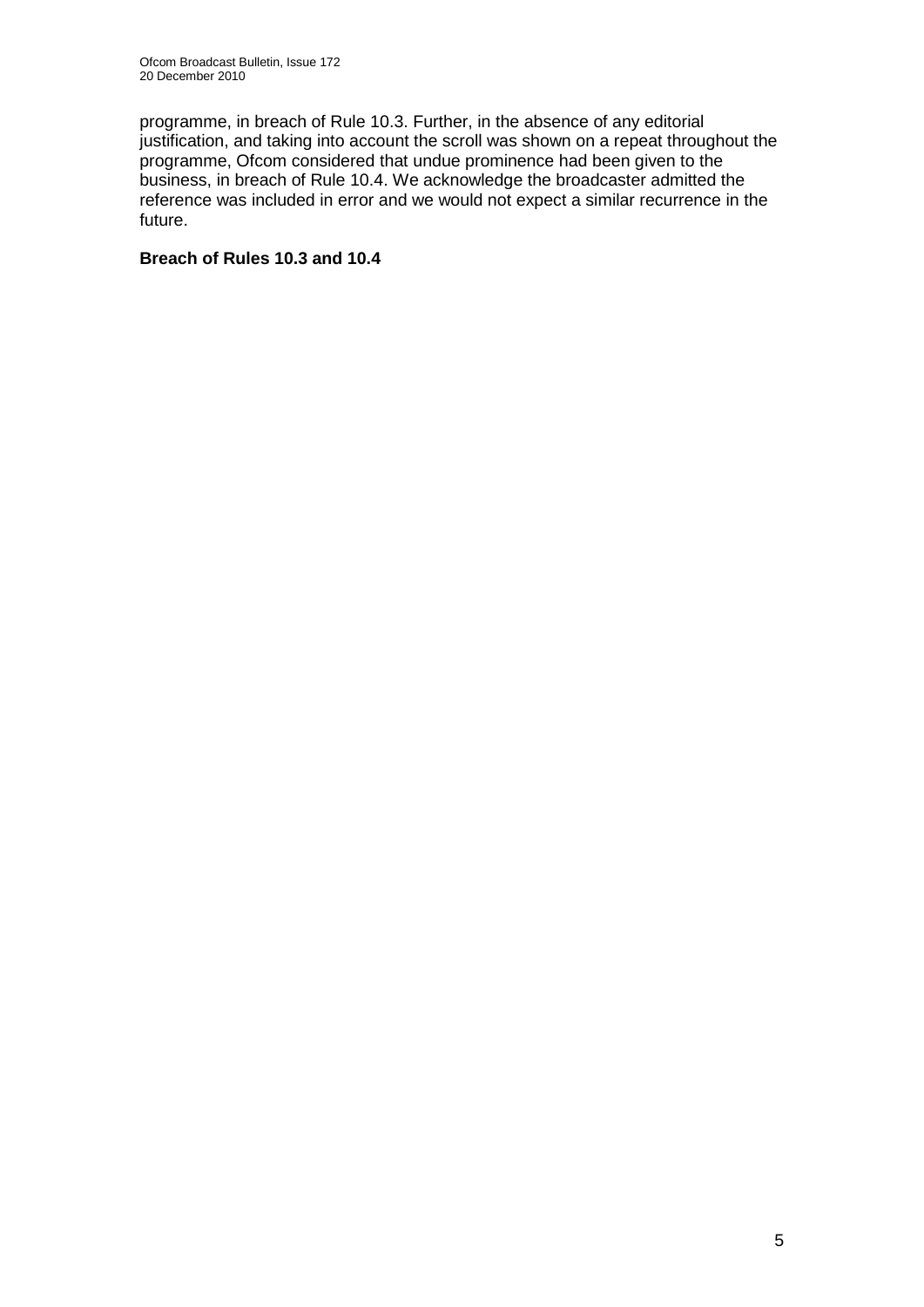# **In Breach**

#### **Late evening programmes**

*Fast FM 87.9 (Bradford), 26 August 2010 and 1 September 2010, 21:00*

#### **Introduction**

Fast FM 87.9 ("Fast FM") was a radio service broadcast in Bradford from 11 August 2010 to 11 September 2010, provided under a restricted service licence. The service was dedicated to covering Ramadan, with predominantly religious speech programming and traditional folk and devotional music from around the Muslim World.

A listener complained to Ofcom that Fast FM's late evening programmes made the following references to local businesses:

#### Punjab Sweet House

On 26 August 2010, a broadcast competition was conducted throughout the programme, in which the presenter and his studio guest:

• discussed Punjab Sweet House with each other and with broadcast competition entrants; for example:

| Presenter: | "Have you ever tried the meals at Punjab Sweet House?"                                        |
|------------|-----------------------------------------------------------------------------------------------|
| Guest:     | "All of their meals and sweets are very good", and                                            |
| Presenter: | "Their meals are very delicious and we are here to tell those<br>who do not know about them". |

- asked a competition question about Punjab Sweet House, based on an advertisement for the restaurant, which was broadcast as part of the programme (as well as in commercial breaks); for example:
	- Presenter: *"I told you that our second question is related to Punjab Sweet House. Tell us, what is the telephone number of Punjab Sweet House? You may have heard the telephone number of Punjab Sweet House in the advert and we will play this advert again"*; and
- dedicated programming to Punjab Sweet House:

Presenter: *"I dedicate this hymn to the staff of Punjab Sweet House, with whose cooperation we are presenting this programme."*

Fast FM told Ofcom that Punjab Sweet House had not sponsored the programme but had donated the competition prize, which was a meal for four people at the restaurant.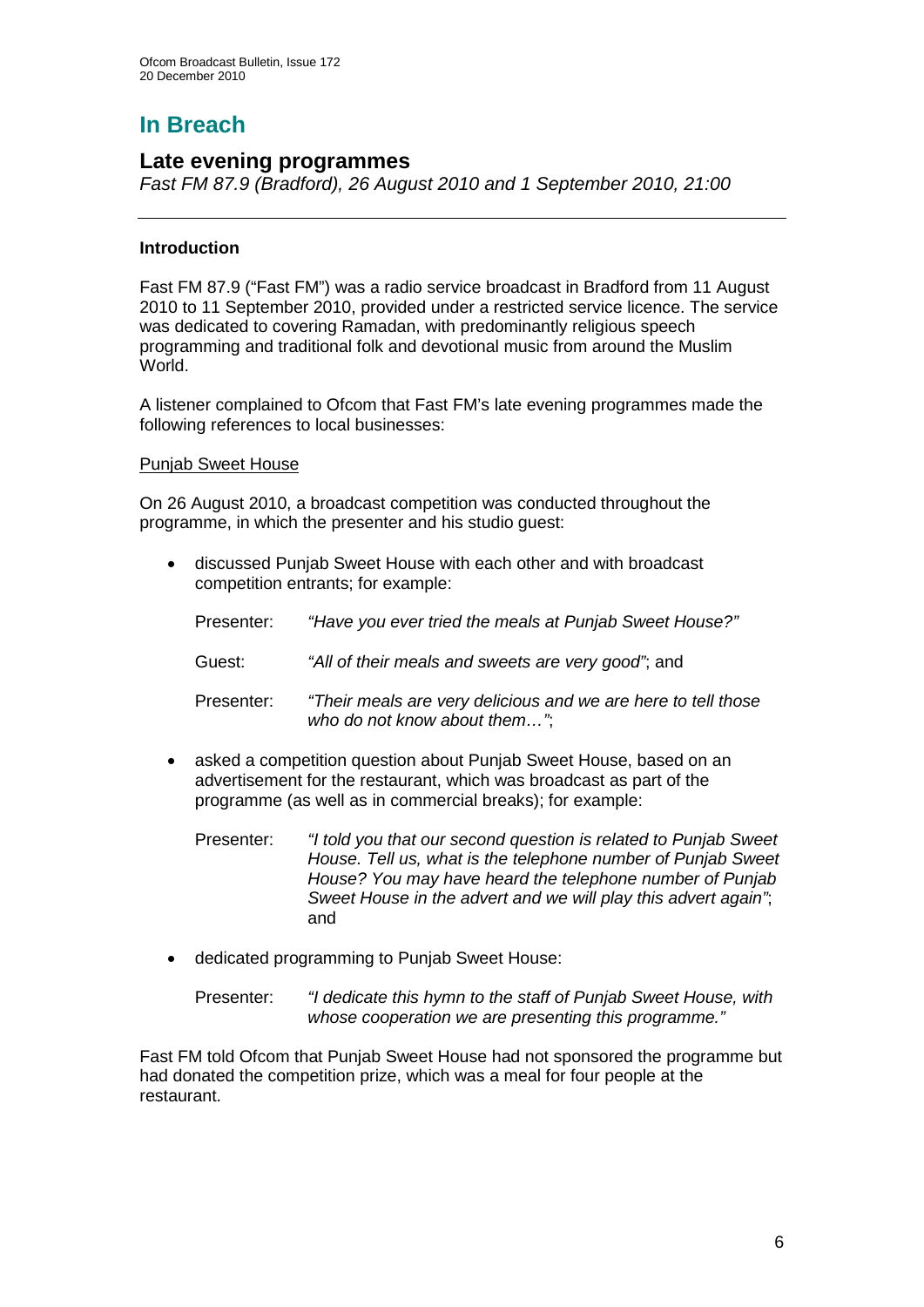#### Enzo Prestige car hire

During the programme on 26 August 2010, the presenter announced that an advertisement for Enzo Prestige car hire was about to be broadcast. He then added:

*"You can hire any kind of cars from them, sports cars too. Listen to what they offer and we will meet you after a short break."*

#### Spring Mills Tyres and Kar Skip Hire

In the course of the programme on 1 September 2010, the presenter stated that Spring Mills Tyres was one of the programme's sponsors. He then:

- described what tyres were available from the sponsor;
- commented on their quality and cost; and
- referred to the sponsor's offers being available throughout Ramadan.

The presenter also recommended Kar Skip Hire, as *"they have the smallest to the largest size of skips for wedding halls, marriages, etc."* He continued:

*"Remember the name Kar Skip Hire. Their prices are very reasonable and they deliver fast. As soon as you dial their number, they will deliver the skip. Their skips are lying around roads and they deliver fast when needed. Their phone number is 01… for builders, mosques and domestic waste."*

Fast FM told Ofcom that Kar Skip Hire had not sponsored the programme and, contrary to the presenter's statement on air, neither had Spring Mills Tyres.

#### Marlborough Garage

During the programme on 1 September 2010, the presenter conducted a broadcast competition feature, which included the following question:

*"On which road is Marlborough Garage located? Does anybody know?"*

The presenter made further references to Marlborough Garage, including:

*"Everyone should be familiar with Marlborough Garage. It's a familiar name of your city. There are many facilities available here, whatever the make of your car, new or old…"*

#### Shandar Sweets

During the programme on 1 September 2010, the presenter said:

*"We welcome Mr Majeed of Shandar Sweets. They make tasty sweets and delicious ghulab jaman. Though they make many kinds of sweets, we tend to remember those we like … and now the Eid festival is approaching fast, their message is that, if you need sweets for the festival, do come to us. Allah willing, we will see them on Great Horton Road for Eid shopping. When you go shopping, you will also need sweets for the guests. Mr Majeed says he will keep the shop open till late."*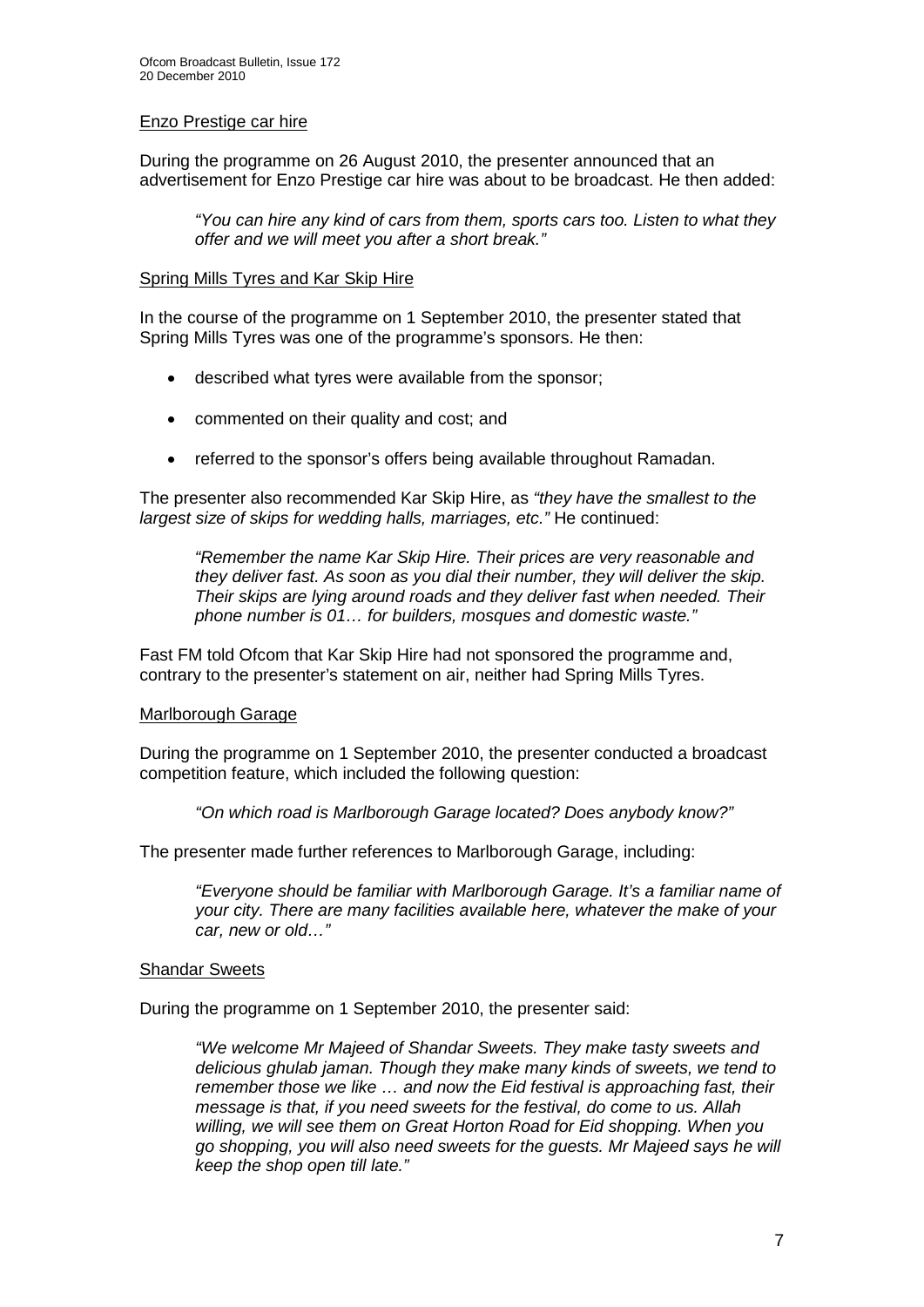We therefore asked the broadcaster to provide comments concerning the numerous references to products and services made throughout the programmes, each with regard to one or more of the following Code Rules:

- Rule 10.1: "Broadcasters must maintain the independence of editorial control over programme content";
- Rule 10.2: "Broadcasters must ensure that the advertising and programme elements of a service are kept separate";
- Rule 10.3: "Products and services must not be promoted in programmes…";
- Rule 10.4: "No undue prominence may be given in any programme to a product or service";
- Rule 10.5: "Product placement is prohibited;" and
- Rule[1](#page-7-0)0.12<sup>1</sup>: Advertisements must not appear in programme time, unless editorially justified." : "Advertising must be clearly separated from programmes.

#### **Response**

#### Punjab Sweet House

Fast FM said it "did not receive any payments for running the competition", adding that its on-air reference, *"with whose cooperation we are presenting this programme"*, was made in acknowledgement of the restaurant's donation of a competition prize (a meal for four people). It added that, as Punjab Sweet House had made this donation, Fast FM had, in the programme, decided also to:

- broadcast an advertisement for the restaurant, which was running in a concurrent advertising campaign on the station; and
- ask a competition question based on information contained in that advertisement.

The broadcaster said it did not consider that the discussion in the programme about Punjab Sweet House was "an endorsement by the station".

#### Enzo Prestige car hire

Fast FM said that it could not explain why the presenter mentioned Enzo Prestige car hire, "as he went on to play the advert during the next commercial break".

<span id="page-7-0"></span> $<sup>1</sup>$  At the time of the broadcast in question (26 August 2010), the relevant rule was Rule 10.12.</sup> From 1 September 2010, it was re-numbered as Rule 10.14 in the amended Section Ten of the Code; available at: <u>http://stakeholders.ofcom.org.uk/broadcasting/broadcast-</u> [codes/broadcast-code/commercial-references/](http://stakeholders.ofcom.org.uk/broadcasting/broadcast-codes/broadcast-code/commercial-references/)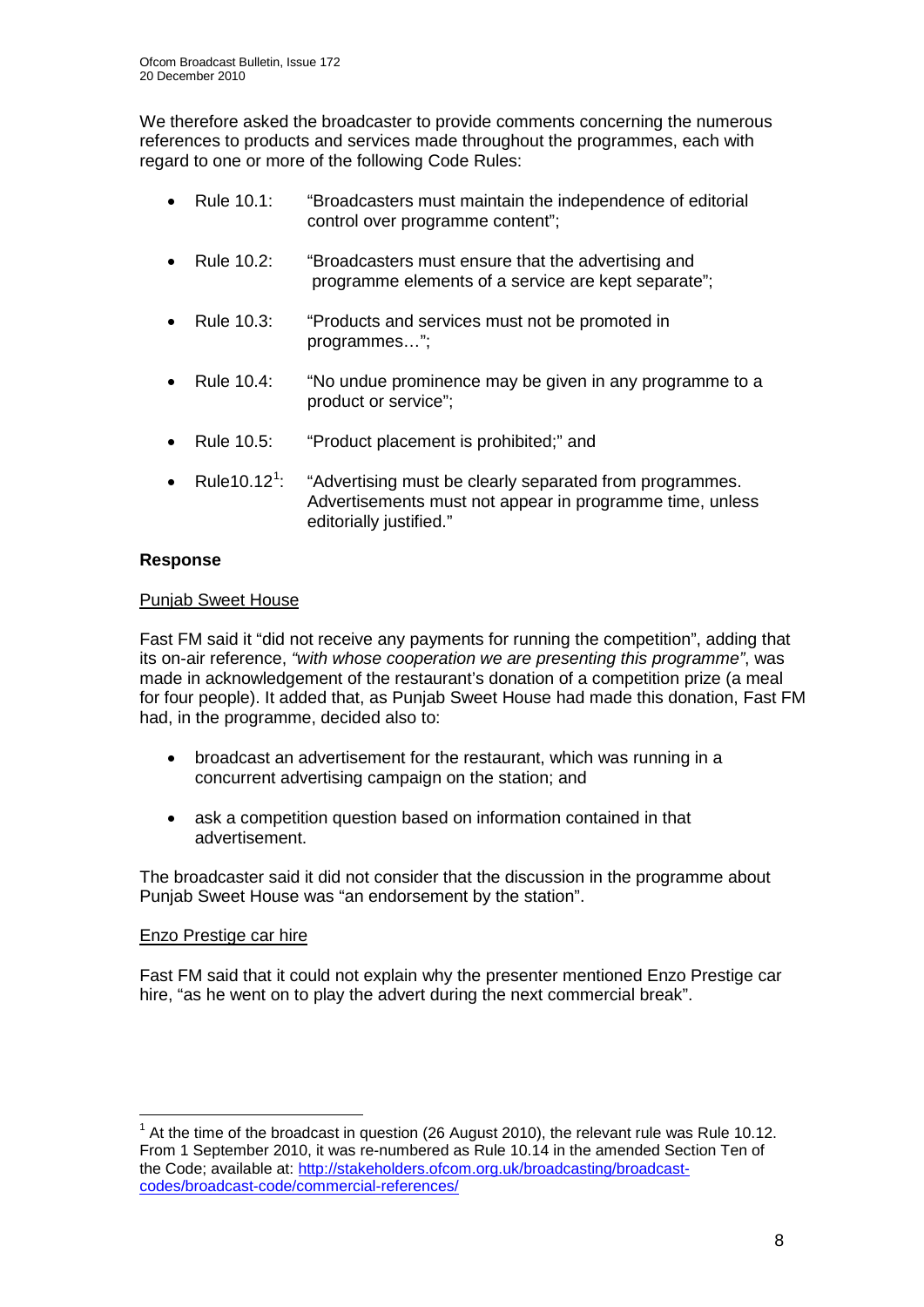#### Spring Mills Tyres and Kar Skip Hire

Fast FM said these businesses usually sponsored "the evening programme between 7-8 pm, Kar skip hire and Spring Mill tyres between 8-9 pm", adding that, on this occasion, due to a live charity appeal running from 18:00 to 21:00, there was no mention of the sponsorship arrangement. The broadcaster said that, as sponsors of the earlier evening programme, the businesses would normally have "received a mention at the beginning and at the end of each [respective] hour sponsored." It added that, during the late evening programme, "as … compensation … the presenter [therefore] took it upon himself to mention the [businesses] in greater details than permitted by codes of conduct".

#### Marlborough Garage

Fast FM said that Marlborough Garage had donated the broadcast competition prize, which included a free MOT. It added that "running the competition was not an endorsement of the business".

#### Shandar Sweets

Fast FM said it felt that "upon receiving a call from the business [the presenter] got carried away and discussed the products in detail", adding that "no payments [were] received for this by the station or the presenter."

In conclusion, the broadcaster reiterated that:

- it did not consider Fast FM had endorsed any of the businesses to which it had referred on air; and
- it had not received payment for any of the references referred to above.

It also said that:

- short-term licensees did not generally have resources to train presenters or recruit professional broadcasters and depended heavily on volunteers, many of whom were broadcasting for the first time; and
- although Fast FM endeavoured "to inform all the presenters and contributors regarding the codes and regulations", mistakes, while likely, were not deliberate.

#### **Decision**

To comply with Section Ten of the Code, broadcasters may make references to products and services (including businesses) in programming only where they are:

- non-promotional;
- editorially justified; and
- not subject to a commercial agreement.

In the case of sponsored programming, references to the sponsor or its products/services (other than in sponsorship credits) must also be incidental.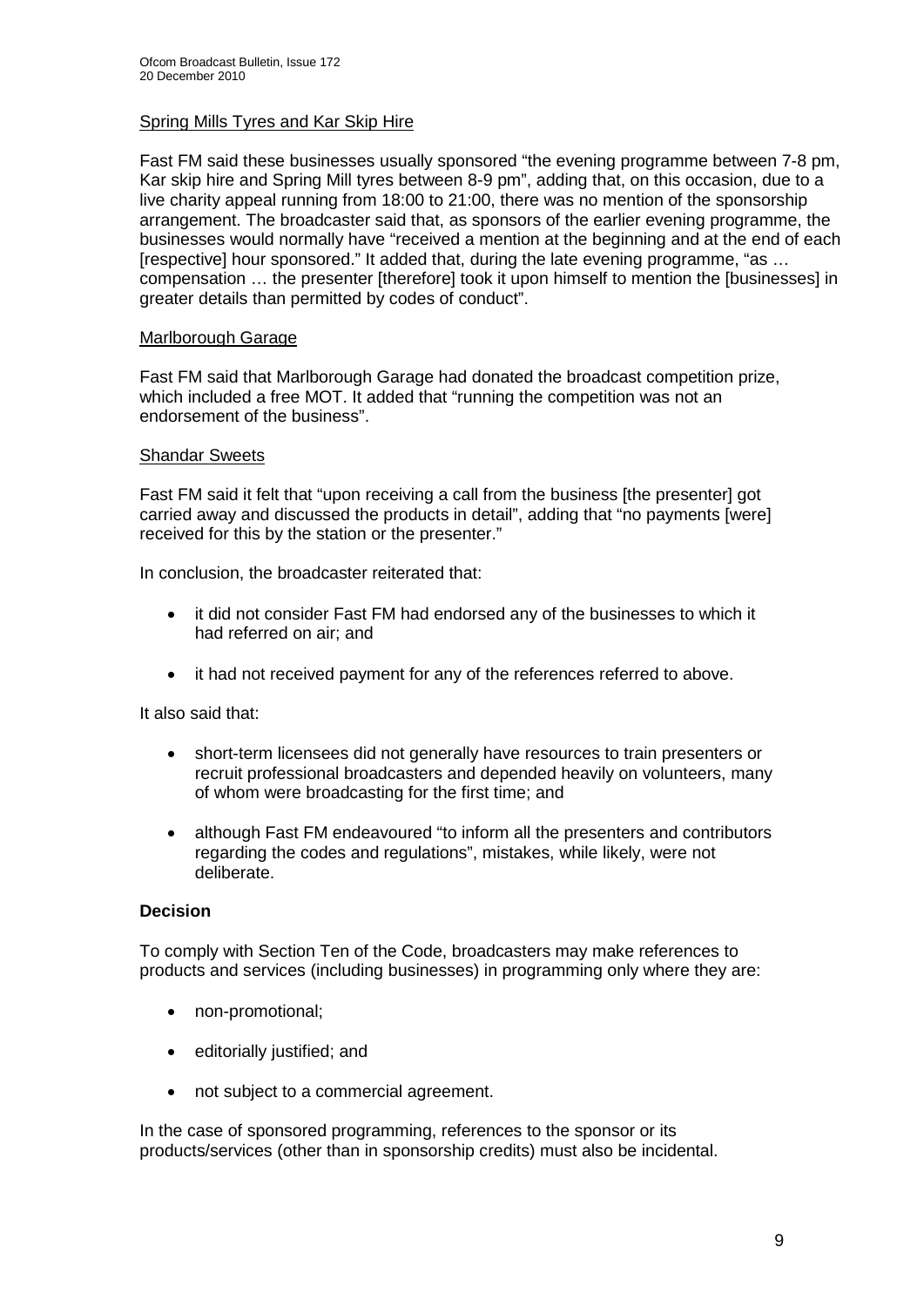Ofcom noted that, in this instance, although some aired references to local businesses implied that the late evening programme was sponsored, Fast FM explained why this was not the case. The broadcaster also confirmed that none of the references to any of the local businesses or their products/services had been made during the programme in return for payment or other valuable consideration. On the basis of this information, we could find no evidence to suggest that these references resulted from any form of product placement arrangement. We did not therefore consider that either of the broadcasts of the late evening programme under investigation was in breach of Rule 10.5 of the Code.

Further, from the information provided, such references in programming appeared to have been made entirely of the broadcaster's or presenter's own volition. Fast FM therefore appeared to have maintained editorial control over both broadcasts of the late evening programme, as required under Rule 10.1 of the Code.

#### Punjab Sweet House

Ofcom noted that the Punjab Sweet House had donated a meal for four people to Fast FM, which had run a competition for listeners to win it. Generally, broadcasters may credit briefly on air a business that has donated a broadcast competition prize, without such a passing reference to the business appearing unduly prominent. In this instance, however, the Fast FM presenter and his guest:

- discussed the restaurant with each other and with broadcast competition entrants, offering personal endorsements, such as, *"All of their meals and sweets are very good"*;
- asked a competition question about the restaurant (*"Tell us, what is the telephone number of Punjab Sweet House?"*);
- based the competition question on the content of an advertisement that was running concurrently on Fast FM;
- broadcast the advertisement as part of programming (in addition to commercial breaks); and
- dedicated further programming (a hymn) *"to the staff of Punjab Sweet House…"*

We noted that Fast FM said it had dedicated a hymn to Punjab Sweet House in acknowledgement of its donation of the competition prize. Ofcom considered that not only was the reason for such a dedication likely to have been unclear to listeners, but all the references to Punjab Sweet House in the programme went far beyond what is acceptable under Rule 10.4 of the Code ("No undue prominence may be given in any programme to a product or service"). There appeared to be no editorial justification for such references and the late evening programme on 26 August 2010 was therefore in breach of Rule 10.4.

Further, personal endorsements of Punjab Sweet House (aired by the presenter and his studio guest), provision of its contact details (i.e. the answer to the competition question) and featuring in programming an advertisement for the restaurant (currently running as part of an advertising campaign), were promotional references to the restaurant, prohibited under Rule 10.3 of the Code ("Products and services must not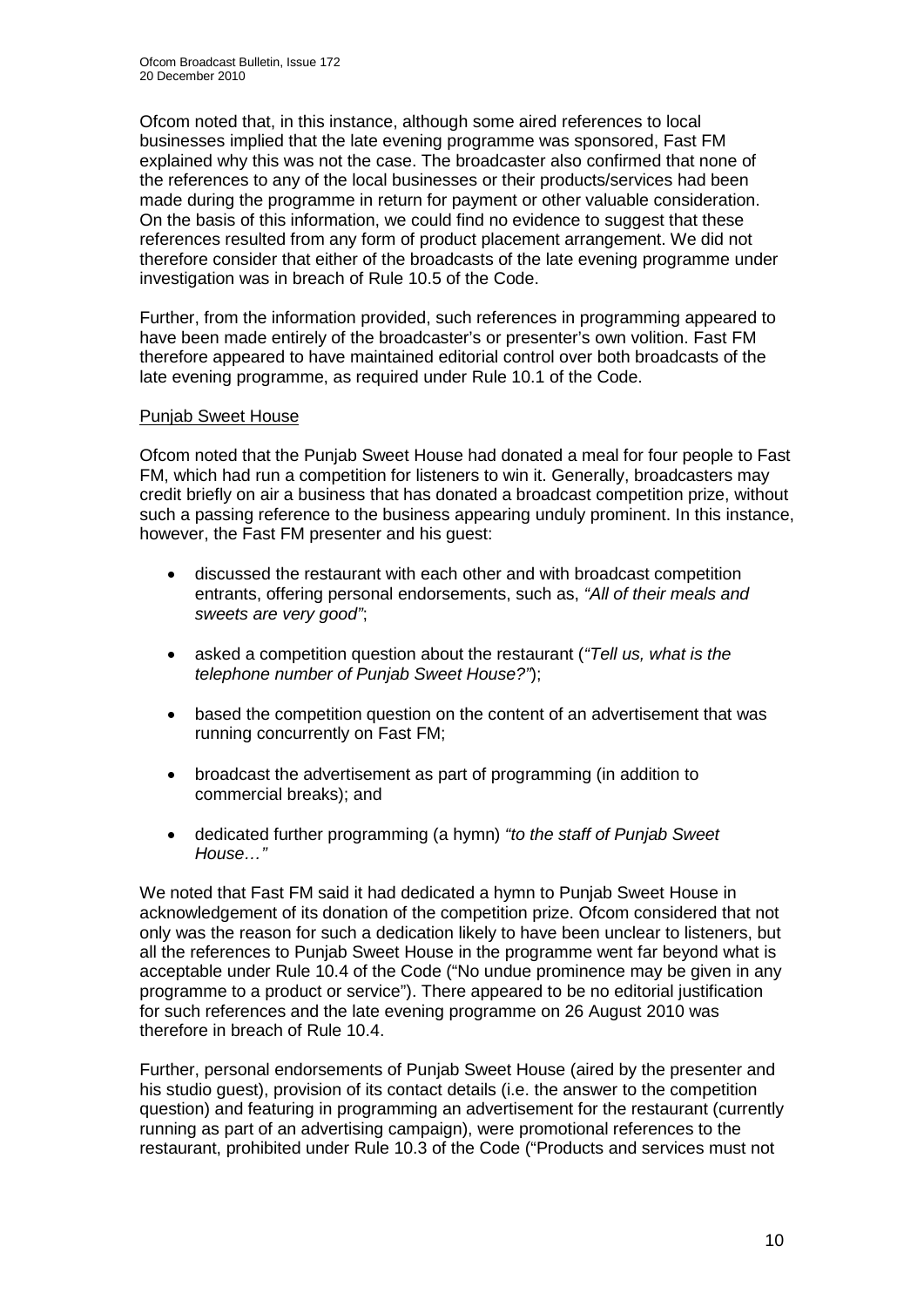be promoted in programmes"). The late evening programme on 26 August 2010 was therefore in breach of Rule 10.3.

These breaches were exacerbated by the fact that the advertisement featured in the programme was also being broadcast in Fast FM's commercial breaks, as part of a concurrent advertising campaign for Punjab Sweet House. Rule 10.12 of the Code states that "advertising must be clearly separated from programmes" and "advertisements must not appear in programme time, unless editorially justified." The purpose of the Rule is to ensure that programming is not distorted for commercial purposes, and does not appear to be distorted in such a way, when an advertisement is broadcast as part of programming. Fast FM:

- referred listeners to a current advertisement for Punjab Sweet House in programming;
- broadcast the current advertisement in programming; and
- repeated promotional material from the current advertisement (the restaurant's contact details) in programming without any editorial justification for doing so.

The late evening programme on 26 August 2010 was therefore in breach of Rule 10.12.

#### Enzo Prestige car hire

Rule 10.2 of the Code states that "broadcasters must ensure that the advertising and programme elements of a service are kept separate". Referring to all programming (not only programmes that feature advertisements), the purpose of the Rule is to ensure that programmes are not distorted for commercial purposes, and do not appear to be distorted in such a way. However, in this instance, the presenter:

- introduced listeners to an advertisement for Enzo Prestige car hire, which was about to be broadcast in a commercial break (*"…before that we are presenting an advert for Enzo Prestige car hire"*); and
- promoted the company's services (*"You can hire any kind of cars from them, sports cars too. Listen to what they offer…"*).

Ofcom noted that Fast FM said it could not explain why the presenter mentioned Enzo Prestige car hire in programming. We agreed that there appeared to be no editorial justification for such references to an advertisement or advertiser. Further, we considered that the presenter promoted Enzo Prestige car hire in programming and that his reference to the advertiser in this way also blurred the separation of the advertisement itself from programming.

Therefore, in addition to further breaches of Rules 10.3 and 10.4 of the Code, the late evening programme on 26 August 2010 was also in breach of Rule 10.2.

#### Spring Mills Tyres and Kar Skip Hire

Ofcom noted that Fast FM said Spring Mills Tyres and Kar Skip Hire were sponsors of segments of the evening programme, which had been replaced on this occasion by an extended charity appeal. We also noted that the broadcaster would have normally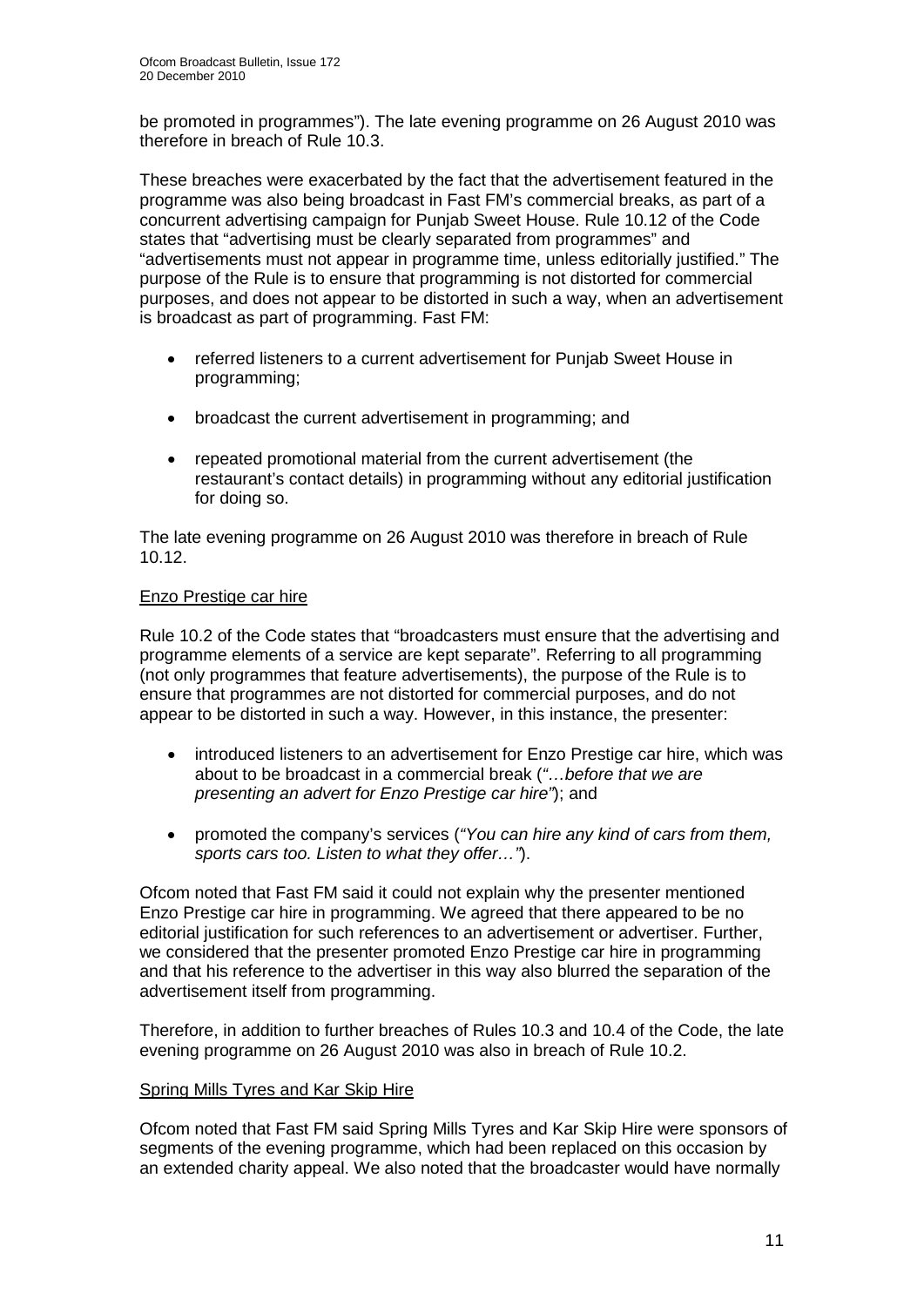credited them "at the beginning and at the end of each [respective] hour sponsored." In this instance, however, during the following programme (i.e. the late evening programme), the presenter arbitrarily:

- stated on air, inaccurately, that the late evening programme was sponsored by Spring Mills Tyres (*"…Spring Mills Tyres are one of the sponsors of this programme…"*); and
- promoted Spring Mill Tyres (*"If you need tyres of any size for any car, large or small, you may contact Spring Mills Tyres at Spring Mill Road. Spring Mills is well known and you can get good quality new or used tyres from them … They have good offers for you in this month of Ramadan"*).

While the presenter did not also (inaccurately) credit Kar Skip Hire as a sponsor of the late evening programme, he did promote it (*"They have the smallest to the largest size of skips … Their prices are very reasonable and they deliver fast. As soon as you dial their number, they will deliver the skip … Their phone number is 01…"*).

Ofcom therefore agreed with Fast FM, which admitted that these references had breached Code requirements. The references the presenter had decided to make to Spring Mills Tyres and Kar Skip Hire, in the late evening programme on 1 September 2010, had no editorial justification. Not only had neither business sponsored the broadcast, but the references to each were largely promotional. The programme was therefore in breach of Rules 10.3 and 10.4 of the Code.

#### Marlborough Garage

Ofcom noted that Marlborough Garage had donated a free MOT to Fast FM, which had run a competition for listeners to win it. As in the case of Punjab Sweet House, above, there appeared to be no editorial justification for referring to the donor, beyond airing a brief acknowledgement of its donation. However, again, the presenter:

- referred to the donor in a promotional manner (e.g. *"They have a car wash as well. Whether you need a car wash, MOT or service, they have computerised systems and the latest technology. Whatever your vehicle, large or small, they will do it. For whatever service … Write their name in your diary…"*); and
- asked a competition question about the garage (*"On which road is Marlborough Garage located?"*).

These references to Marlborough Garage were therefore further breaches of Rules 10.3 and 10.4 of the Code in the late evening programme on 1 September 2010.

#### Shandar Sweets

Ofcom noted that Fast FM said the presenter "got carried away and discussed the products in detail", when talking to a representative of the business.

The presenter welcomed *"Mr Majeed of Shandar Sweets"* and then proceeded to:

• endorse its products (*"They make tasty sweets and delicious ghulab jaman"*);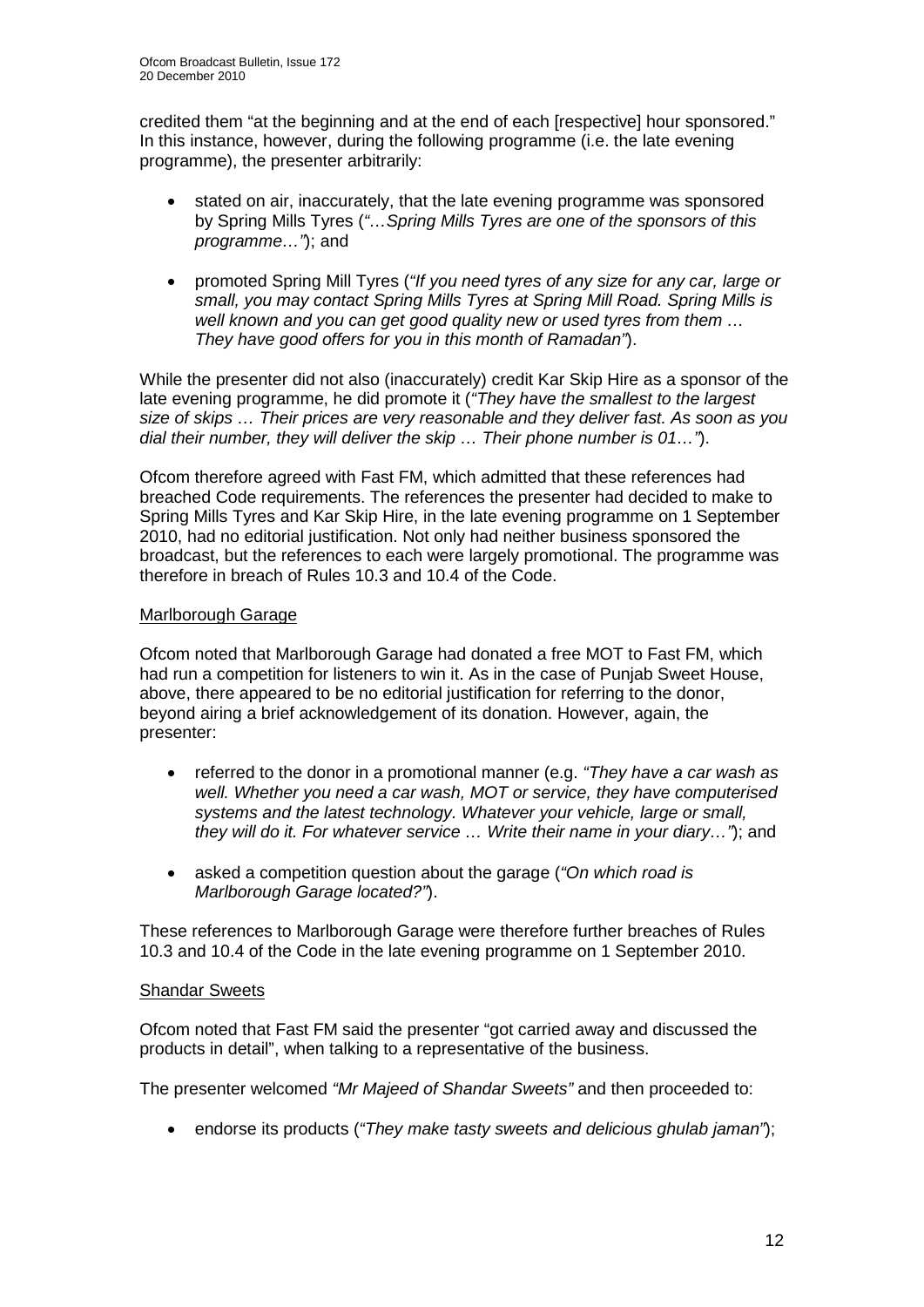- provide its location (*"…see them on Great Horton Road for Eid shopping"*); and
- state that *"Mr Majeed says he will keep the shop open till late."*

Again, there appeared to be no editorial justification for promoting the business in programming. This extended reference to Shandar Sweets was therefore a further of breach of Rules 10.3 and 10.4 of the Code in the late evening programme on 1 September 2010.

Fast FM stated that short-term licensees did not generally have resources to train presenters or recruit professional broadcasters. Ofcom recognises that these services often depend heavily on volunteers. Nevertheless, we would remind any such broadcaster that, even if it depends heavily on volunteers, compliance with the Code is required as a condition of its licence to broadcast.

While Fast FM said that it had endeavoured "to inform all the presenters and contributors regarding the codes and regulations", it admitted that mistakes were likely, if not deliberate. From listening to these programmes, Ofcom found little evidence of any regard to Code compliance on the part of the broadcaster.

These breaches will be held on record and may be considered alongside any future applications for a restricted service licence from the licensee of this service.

**Breaches of Rules 10.3 and 10.4 (on 26 August 2010 and 1 September 2010) Breach of Rules 10.2 and 10.12 (on 26 August 2010)**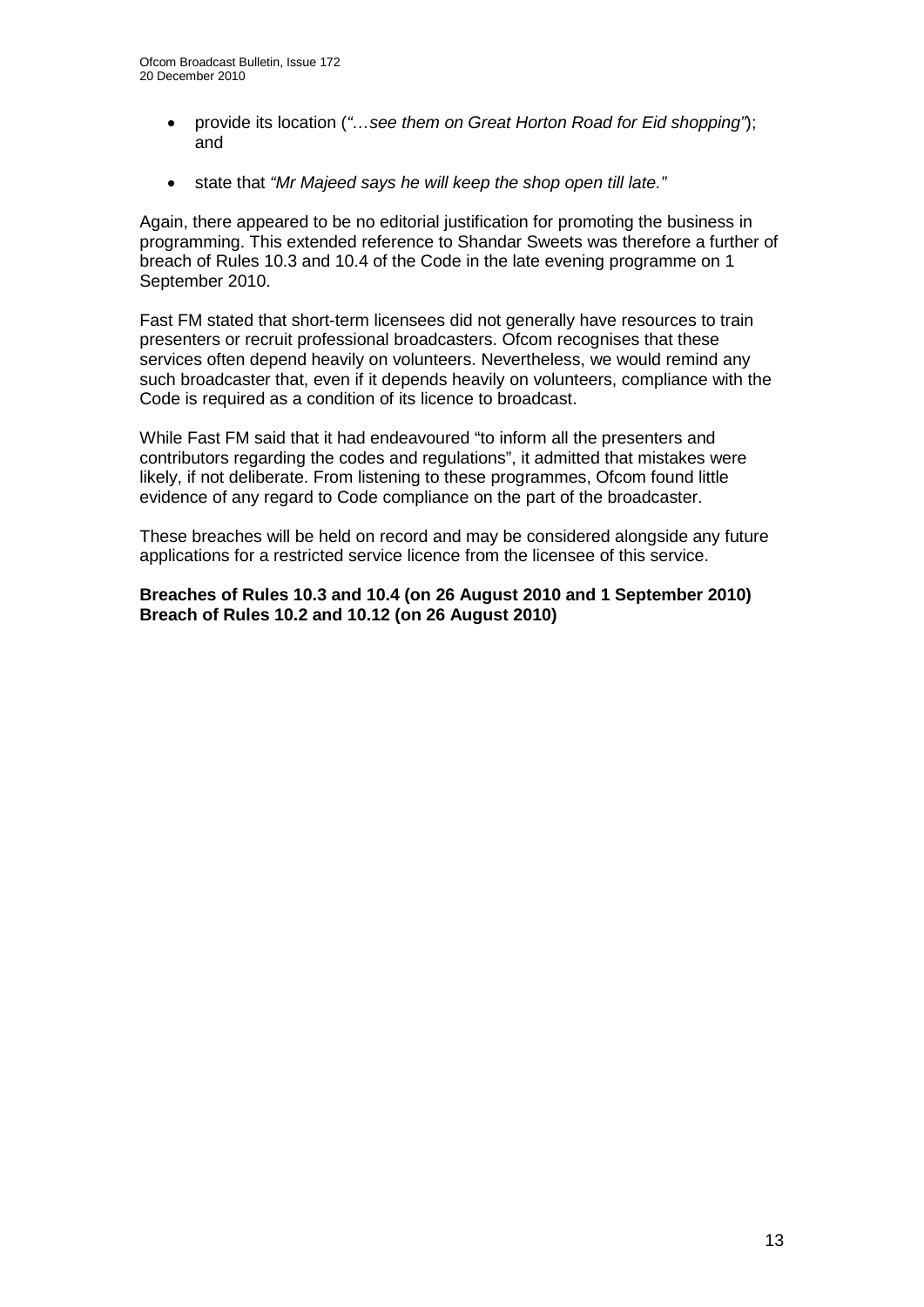# **In Breach**

## **Bluebird**

*LivexxxBabes, 5 October 2010, 13:20* 

#### **Introduction**

LivexxxBabes is a channel broadcasting in the 'adult' section of the electronic programme guide on Sky channel number 950 without mandatory restricted access. The licence for the channel is held by Satellite Entertainment Limited ("SEL" or "the Licensee"). At the time indicated, the channel promoted a service on screen known and branded as Bluebird TV. Viewers were invited to contact onscreen female presenters via premium rate telephony services ("PRS"). The female presenters generally dressed and behaved in a flirtatious manner in order to elicit premium rate phone calls.

As a result of its concerns about compliance in this sector, Ofcom conducts monitoring exercises of daytime and adult sex chat channels. Ofcom noted that presenters on this service were smoking as part of their performance. In this particular broadcast on 5 October 2010 the female presenter smoked a cigarette heavily for a period of around three minutes, direct to camera and in close up.

Ofcom's statutory duties in relation to broadcast advertising were contracted out to the Advertising Standards Authority ("ASA") in 2004. The rules governing broadcast advertising are set by the Broadcast Committee of Advertising Practice ("BCAP") with the approval of Ofcom. BCAP performs its function by setting, monitoring and amending the UK Broadcast Code of Advertising Practice ("the BCAP Code"), with Ofcom retaining back-stop enforcement powers. The investigation of complaints relating to daytime chat and adult sex chat broadcast services remain a matter for Ofcom. (Please see Ofcom's statement published on 3 June  $2010<sup>1</sup>$  $2010<sup>1</sup>$  $2010<sup>1</sup>$  for further details).

Ofcom wrote to SEL, pointed out that daytime and adult sex chat broadcasts must comply with the BCAP Code, and requested formal representations in respect of the above broadcast under BCAP Code Rule:

10.3 (Advertisements must not promote smoking or the use of tobacco products.).

#### **Response**

SEL said that the BCAP Code was an industry code of practice and not set in law and it questioned Ofcom's power to enforce the advertising industry's own voluntary code of self-regulation. In response Ofcom explained that: under the Communications Act 2003 Ofcom is required to set advertising standards for the content of television programmes and that had Ofcom contracted out this function to BCAP, who in turn fulfilled this function in setting the BCAP Code; under a condition of their licences, licensees are required to observe the BCAP Code; and that Ofcom has powers to establish procedures for the handling and resolution of complaints about the observance of these standards. SEL did not provide any representations regarding compliance with the BCAP Code by the deadline given by Ofcom. In the

<span id="page-13-0"></span><sup>&</sup>lt;sup>1</sup> See: http://stakeholders.ofcom.org.uk/consultations/participationty3/statement/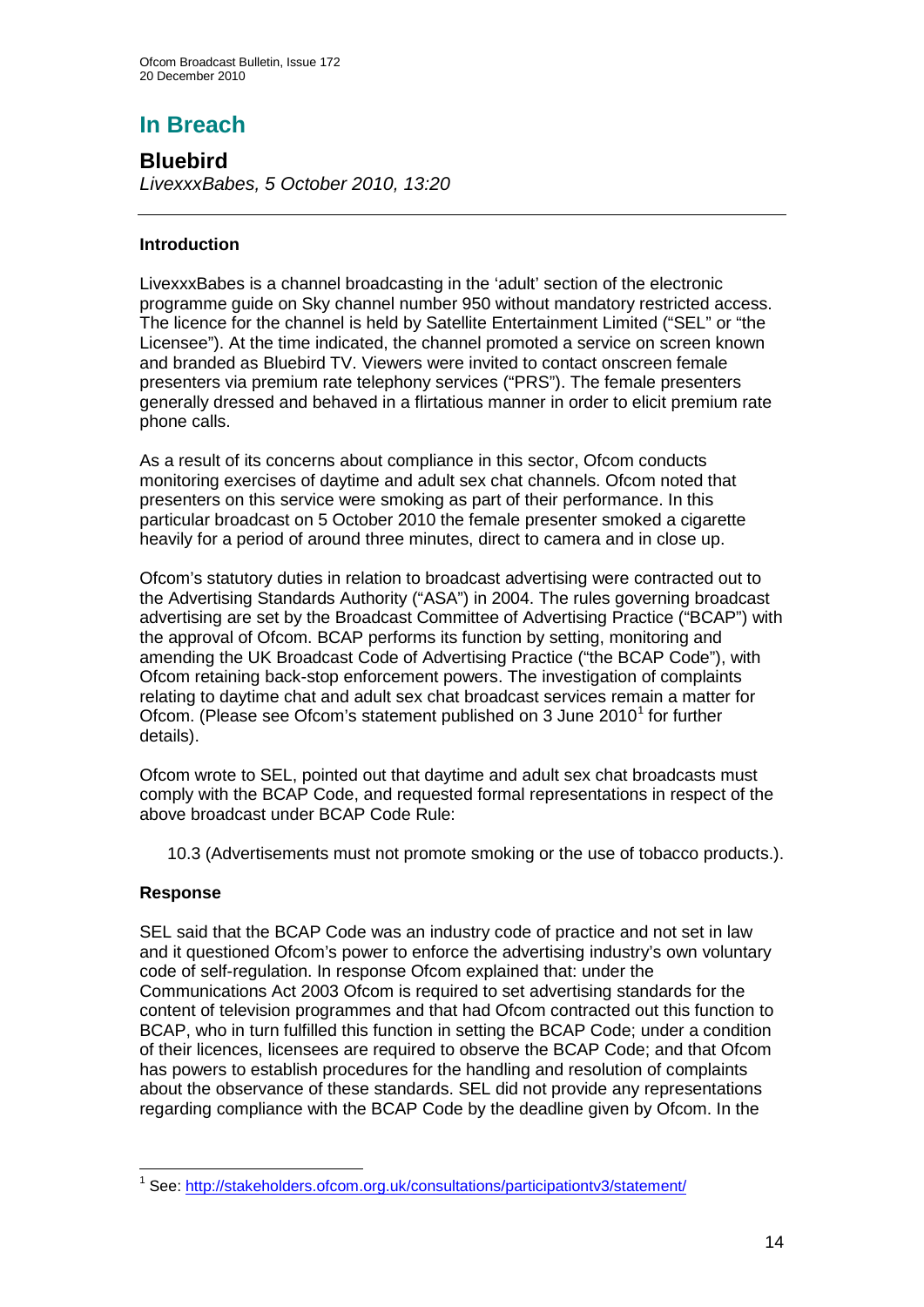absence of any representations from the Licensee, Ofcom proceeded to reach a decision on this material against the BCAP Code.

#### **Decision**

The Principle at the start of Section 10 of the BCAP Code (Prohibited categories) sets out that: "Broadcast advertisements for some products…are not permitted either because those products may not be legally advertised or because of a clear potential for harm…to the audience or to society". BCAP Rule 10.3 states that "advertisements must not promote smoking or the use of tobacco products."

Ofcom noted that this PRS-based daytime chat teleshopping programming featured a female presenter wearing skimpy lingerie and smoking heavily. The presenter was shown inhaling a cigarette and blowing smoke to the camera over a period of around three minutes. Ofcom noted that the smoking featured heavily in the broadcast at this time - albeit in an advertisement selling a daytime chat service. The camera closed in on the presenter's face and showed her enjoyment of the inhalation and exhalation of the cigarette.

However, in Ofcom's view: the advertisement's focus was clearly on the act of smoking and the female presenter's evident enjoyment of it; the prolonged and drawn out nature of the sequence promoted this activity as something desirable; and, the smoking was clearly intended to be an additional enticement to viewers to call in to this teleshopping channel.

Ofcom accepts that daytime chat (and indeed adult chat) services are broadcast for the purposes of generating PRS telephony income by showing female presenters behaving in a flirtatious manner. In this case, Ofcom noted that smoking was part of the presenter's behaviour. However, the prolonged sequence of the smoking in this particular advertisement drew attention to the activity of smoking as a desirable activity such that in Ofcom's opinion it promoted smoking or the use of tobacco products in breach of Rule 10.3 of the BCAP Code.

Ofcom considers that the promotion of smoking or an unacceptable product - such as tobacco - in long-form advertising which it regulates (such as PRS chat services) is a serious matter. Broadcasters of such advertising must ensure that they do not promote, whether directly or indirectly, smoking or any unacceptable products or services listed in Section 10 of the BCAP Code.

#### **Breach of Rule 10.3 of the BCAP Code**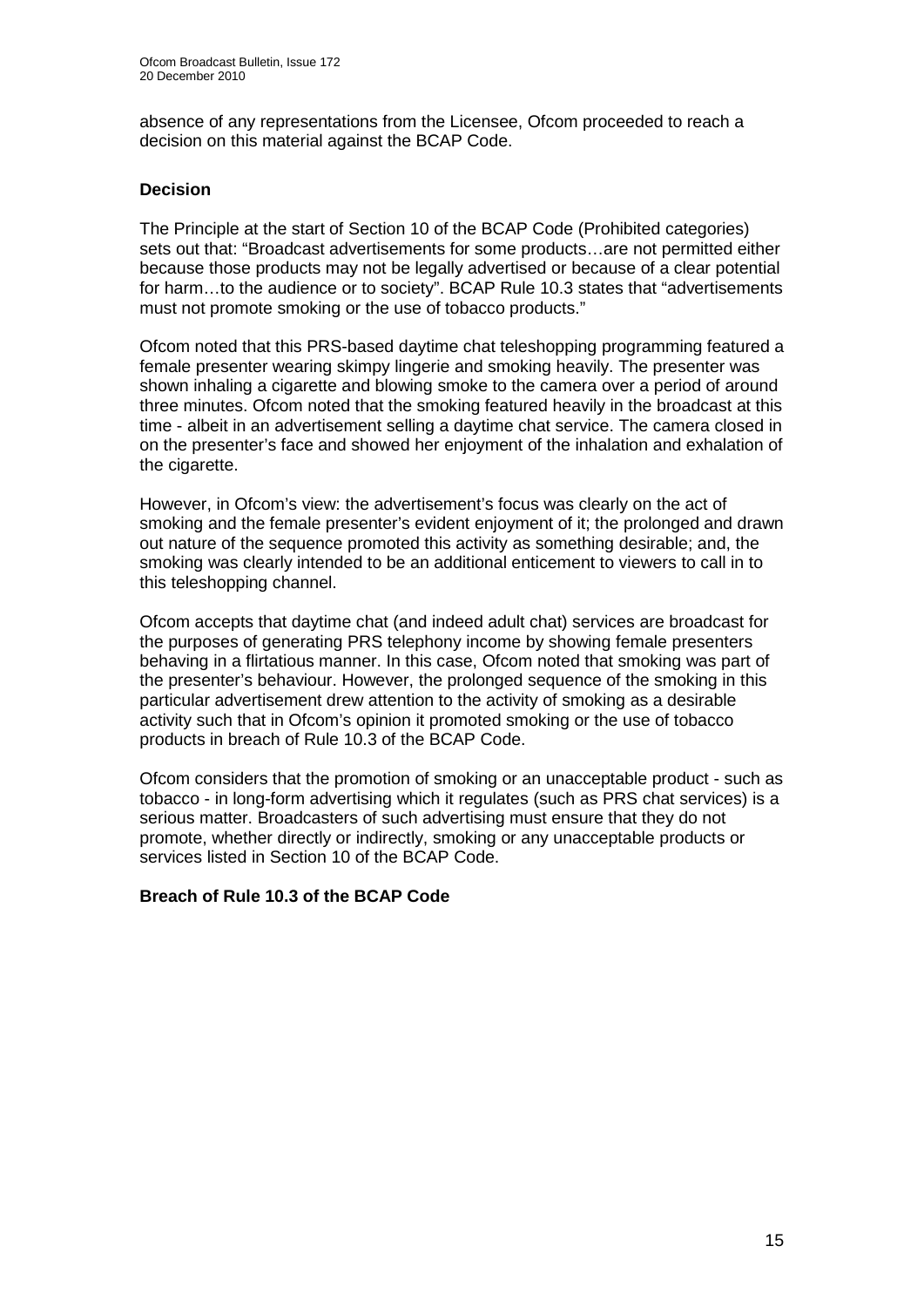# **In Breach**

**The Pad** *Tease Me TV 2, 19 October 2010, 17:00 to 18:00*

#### **Introduction**

*The Pad* is a televised daytime interactive chat advertisement broadcast on the service Tease Me TV 2 (Sky channel number 902) under a licence held by Playboy TV UK/Benelux Limited ("Playboy" or "the Licensee"). Playboy has compliance responsibility for all programmes broadcast on Tease Me TV 2 service, including *The Pad.* The service is available freely without mandatory restricted access and is situated in the 'adult' section of the Sky electronic programme guide ("EPG"). Viewers are invited to contact onscreen female presenters via premium rate telephony services ("PRS"). The presenters generally dress and behave in a flirtatious manner.

Ofcom received a complaint about the above broadcast. The complainant was concerned that the female presenter's breasts were exposed and she was "adopting various sexual positions and behaving in a clearly overtly sexual manner". The complainant also said that the presenter was "on all fours clearly simulating sexual intercourse" and "this content is clearly inappropriate for the time of day".

Ofcom noted that the female presenter was wearing a revealing pink dress, which at times exposed a considerable amount of her breasts, and which was cut down at the back to reveal her buttocks. Underneath she was not wearing a bra but did was wearing a pink thong. During the broadcast the presenter positioned her buttocks to camera, bent over on all fours with her legs wide open and lay on her side with her legs open. While in these positions she repeatedly gyrated and thrust her hips. The presenter also walked up to the camera to show her breasts in close up, repeatedly touched and stroked her breasts and buttocks, and jiggled her breasts.

The rules governing broadcast advertising are set by the Broadcast Committee of Advertising Practice ("BCAP") with the approval of Ofcom. BCAP performs its function by setting, monitoring and amending the UK Code of Broadcast Advertising ("the BCAP Code"), with Ofcom retaining back-stop enforcement powers. The investigation of complaints relating to daytime chat and adult sex chat broadcast services – which are types of broadcast advertising - remain a matter for Ofcom. (Please see Ofcom's statement published on 3 June  $2010<sup>1</sup>$  $2010<sup>1</sup>$  $2010<sup>1</sup>$  for further details).

Ofcom asked the Licensee for comments under the following rules of the BCAP Code:

Harm and Offence (section 4)

• Rule 4.2: "Advertisements must not cause serious or widespread offence against generally accepted moral, social or cultural standards."

Scheduling (section 32)

• Rule 32.3: *"*Relevant timing restrictions must be applied to advertisements

<span id="page-15-0"></span> $1$  See: http://stakeholders.ofcom.org.uk/consultations/participationtv3/statement/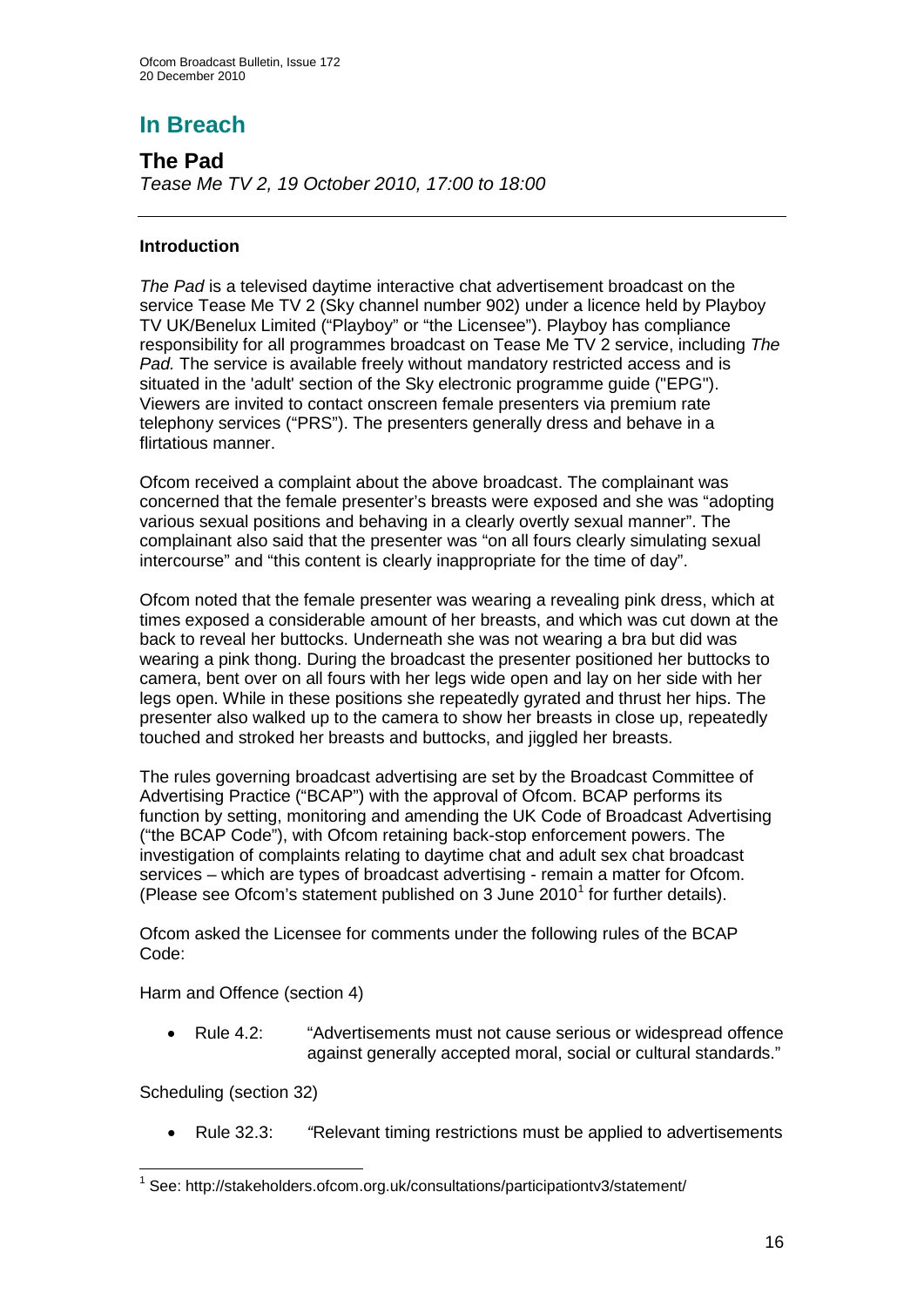that, through their content, might harm or distress children of particular ages or that are otherwise unsuitable for them."

#### **Response**

Playboy said that "every effort was made to ensure the material broadcast was compliant, and appealed to the primary target audience, adult viewing daytime interactive content in the adult section of the BSkyB EPG". It said that it was "satisfied that the majority of the broadcast in question complied with the [BCAP] Code", however, it did accept that "there were short periods where actions of the presenter contained sexual overtones, which were unsuitable for broadcast before the watershed" and "were unsuitable for a younger audience".

Playboy said that "a misunderstanding by one producer incorrectly allowed inappropriate material to air, for which we apologise". It added that "tighter controls have been implemented to ensure that future changes are communicated correctly".

#### **Decision**

Since 1 September 2010 all PRS-based daytime and adult sex chat television services have no longer been regulated as editorial content but as long-form advertising i.e. teleshopping. As stated above, from that date the relevant standards code for such services became the BCAP Code rather than the Broadcasting Code.

Rule 4.2 of the BCAP Code is substantially equivalent to Rule 2.1 of the Broadcasting Code which provides that: *"Generally accepted standards must be applied to the contents of television and radio services so as to provide adequate protection for members of the public from the inclusion in such services of harmful and/or offensive material."* Rule 32.3 of the BCAP Code is substantially equivalent to Rule 1.3 of the Broadcasting Code which provides: *"Children must also be protected by appropriate scheduling from material that is unsuitable for them."*

BCAP Code Rule 32.3 makes clear that children should be protected by relevant timing (and so appropriate scheduling) restrictions from material which is unsuitable for them. Appropriate timing and scheduling restrictions are judged according to factors such as: the likely number of children in the audience; the likely age of those children; and whether the advertisement was broadcast during school time or during school holidays. It should be noted that the watershed starts at 21:00 and broadcast advertising material unsuitable for children should not, in general, be shown before 21:00 or after 05:30.

Ofcom has made clear in previous published decisions what sort of material is unsuitable to be included in daytime interactive chat programmes without mandatory restricted access. These decisions were summarised in a guidance letter sent by Ofcom to daytime and adult sex chat broadcasters (including Playboy) in August [2](#page-16-0)009, and have been clarified subsequently by further findings<sup>2</sup>.

<span id="page-16-0"></span> $2$  Early Bird, Tease Me TV (Freeview) cases, Broadcast Bulletin 169 at

http://stakeholders.ofcom.org.uk/enforcement/broadcast-bulletins/obb169/ Elite Days, Elite TV 2, 6 August 2010, 12:24 and Early Bird, Tease Me TV (Freeview), 27 July 2010, 07:30 to 07:50, Broadcast Bulletin 168 at http://stakeholders.ofcom.org.uk/enforcement/broadcastbulletins/obb168/; Early Bird, Tease Me TV (Freeview) 25 July 2010, 07:25 to 07:45, Broadcast Bulletin 165 at http://stakeholders.ofcom.org.uk/enforcement/broadcastbulletins/obb165/; Earlybird, Tease Me TV, 3 June 2010, 05:45 and 08:00, Broadcast Bulletin 164 at http://stakeholders.ofcom.org.uk/enforcement/broadcast-bulletins/obb164/; Earlybird,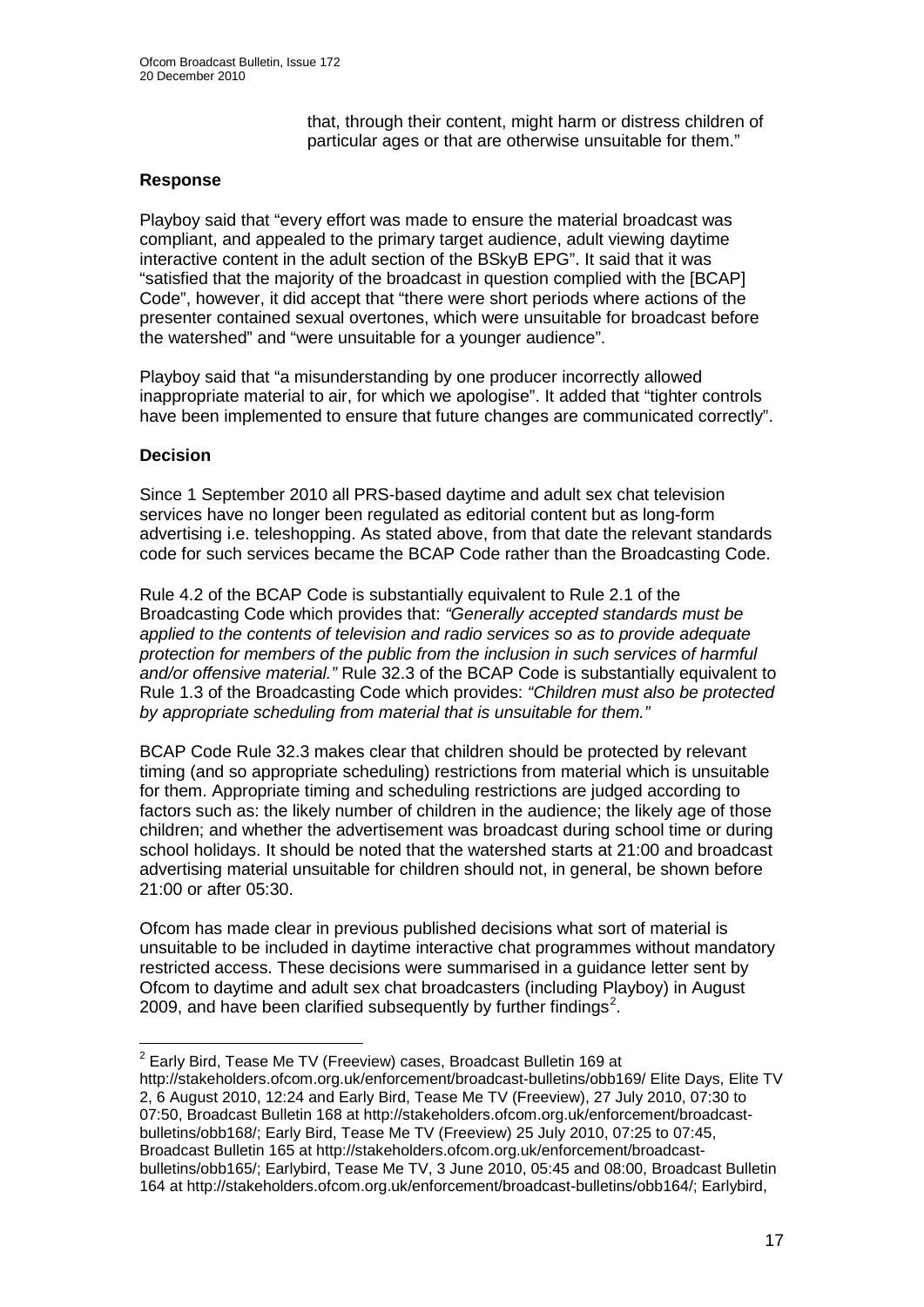In the context of daytime interactive chat programmes where the female presenters generally dress and behave in a provocative and/or flirtatious matter for extended periods in order to solicit PRS calls, Ofcom has underlined that the presenters should not, for example, appear to mimic or simulate sexual acts or behave in an overtly sexual manner and clothing should be appropriate for the time of broadcast.

Ofcom noted that during this broadcast the female presenter was wearing a very revealing outfit that at times exposed a considerable amount of her breasts and buttocks. While in this outfit the presenter adopted various sexual positions, including kneeling on all fours with her legs wide open and positioning her buttocks to camera. While in these positions the presenter repeatedly thrust her pelvis and buttocks as though mimicking sexual intercourse. She also repeatedly touched and stroked her breasts and buttocks in a sexually provocative manner. In Ofcom's view, the revealing clothing, and repeated actions and sexual positions of the presenter were intended to be sexually provocative in nature and the broadcast of such images was not suitable to advertise daytime chat and could not be justified by the context in which it was presented. In light of this behaviour and imagery, Ofcom concluded that under BCAP Code Rule 32.3 the material during this daytime broadcast was clearly unsuitable for children. We also concluded under BCAP Code Rule 4.2 that, given the nature and scheduling of the material, it would cause serious or widespread offence against generally accepted moral, social or cultural standards.

Ofcom then considered under BCAP Code Rule 32.3 whether relevant timing or scheduling restrictions were applied by the Licensee. Ofcom noted that the channel is situated in the 'adult' section of the EPG. The broadcast was however transmitted without mandatory access restrictions, in the early evening after school hours (between from 17:00 and 18:00) when children may have been watching television, some unaccompanied by an adult; and there was no warning to viewers about the nature of the material shown or its unsuitability for children.

Taking into account the factors above, Ofcom has concluded that relevant timing and scheduling restrictions were not applied so as to offer adequate protection to children or ensure that the programming did not cause widespread offence against generally accepted moral, social or cultural standards. Therefore Ofcom concluded that this material breached Rules 4.2 and 32.3 of the BCAP Code.

As part of correspondence prior to Ofcom agreeing to license Playboy to provide the service Tease Me TV 2, we were informed by Playboy that the Licensee would be "acquiring content for it [i.e. this service] from an established producer" but "the service will be an original service not a simulcast of an existing one". In addition, Playboy assured Ofcom that it: "will continue to have editorial control and editorial

http://stakeholders.ofcom.org.uk/enforcement/broadcast-bulletins/obb163/; Tease Me: Earlybird, Tease Me TV (Freeview), 15 February 2010, 05:30 and Tease Me: Earlybird, Tease Me TV (Freeview), 25 January 2010, 07:15 – both Findings in Broadcast Bulletin 158 at http://stakeholders.ofcom.org.uk/enforcement/broadcast-bulletins/obb158/; The Pad, Tease Me, 26 February, 11:45, The Pad, Tease Me 3, 27 February 2010, 11:45, Tease Me: Earlybird, Tease Me TV (Freeview) 26 January 2010, 07:15 - all in Broadcast Bulletin 157 at http://stakeholders.ofcom.org.uk/enforcement/broadcast-bulletins/obb157/; The Pad Tease Me, 6 November 2009, 12:00 to 13:00 and 14:00 to 15:00, Broadcast Bulletin 152 at http://stakeholders.ofcom.org.uk/enforcement/broadcast-bulletins/obb152/; Elite Days, Finding in Broadcast Bulletin 151 at http://stakeholders.ofcom.org.uk/enforcement/broadcastbulletins/obb151/

<sup>-</sup>Tease Me TV, 30 January, 20 March, 27 April 2010 and Earlybird, Tease Me, 21 April 2010 – all Findings in Broadcast Bulletin 163 at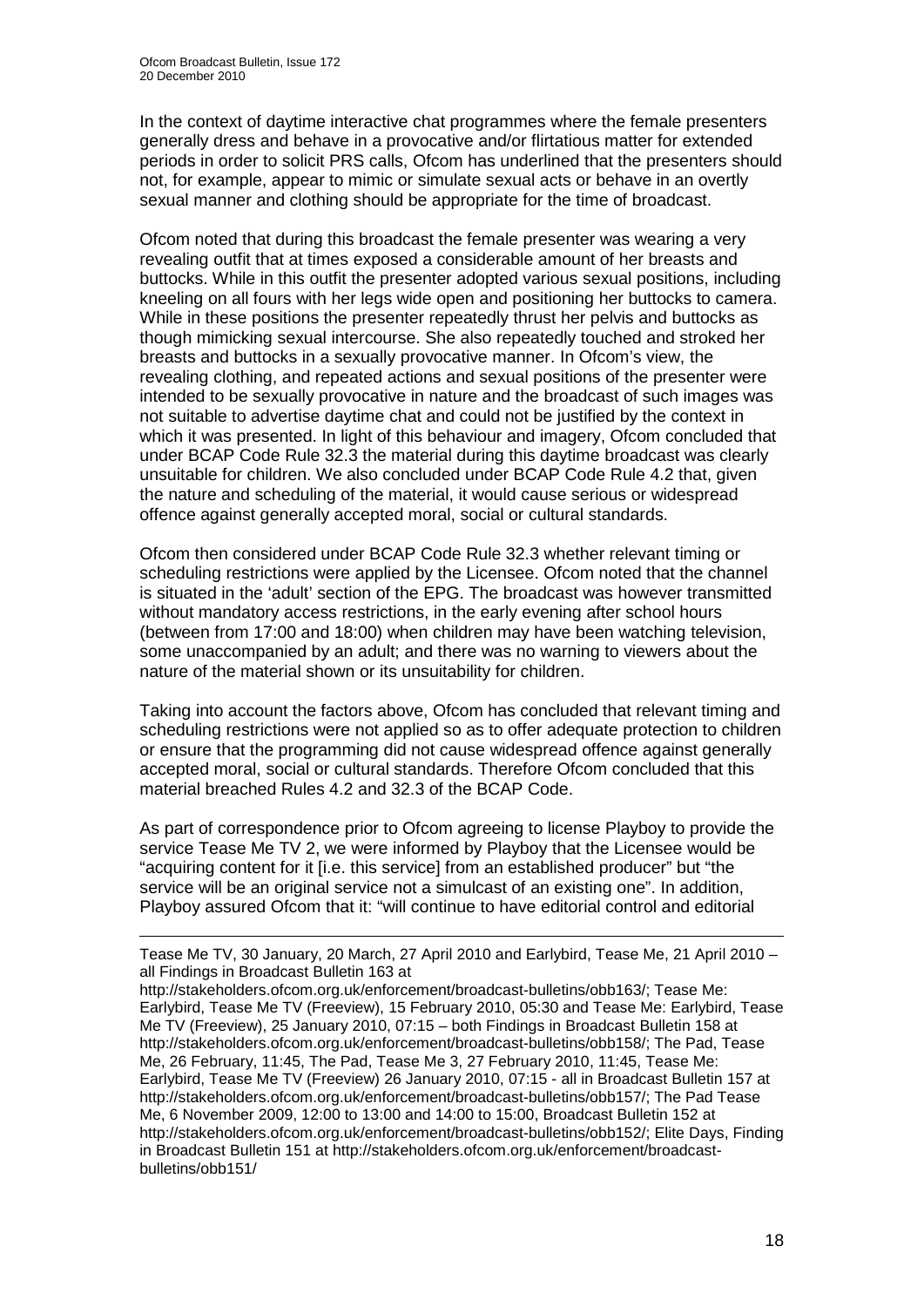responsibility for the channel"; "will have a second tier of compliance checking"; and "will also have a significant amount of editorial input during pre-production, and throughout the production process as necessary".

Recently in August 2010 Ofcom recorded a breach of the Broadcasting Code against Playboy for content broadcast on the service Tease Me TV  $2<sup>3</sup>$  $2<sup>3</sup>$  $2<sup>3</sup>$ . This finding stated that we "will expect, in future, Playboy to have in place adequate compliance arrangements". Ofcom is therefore concerned that despite this previous guidance Playboy did not have adequate compliance arrangements and staff in place on this occasion to ensure that the material acquired from the third party producer was compliant with the relevant Code. Ofcom considers this breach of the BCAP Code a serious matter and should there be any similar contraventions, Ofcom will consider further regulatory action.

#### **Breach of Rules 4.2 and 32.3 of the BCAP Code**

Those services operating in the sector of daytime and adult chat should be aware that Ofcom will not tolerate repeated breaches of the Code in this area. Ofcom has serious concerns about industry compliance in this area and we will not hesitate to take appropriate enforcement action where necessary (which may include fines and revocation of licences).

<span id="page-18-0"></span> <sup>3</sup> Bang Babes, Tease Me TV 2, 22 May 2010, 03:35 to 04:00, published in Broadcast Bulletin 164 (23 August 2010) at [http://stakeholders.ofcom.org.uk/enforcement/broadcast-bulletins/obb164/.](http://stakeholders.ofcom.org.uk/enforcement/broadcast-bulletins/obb164/)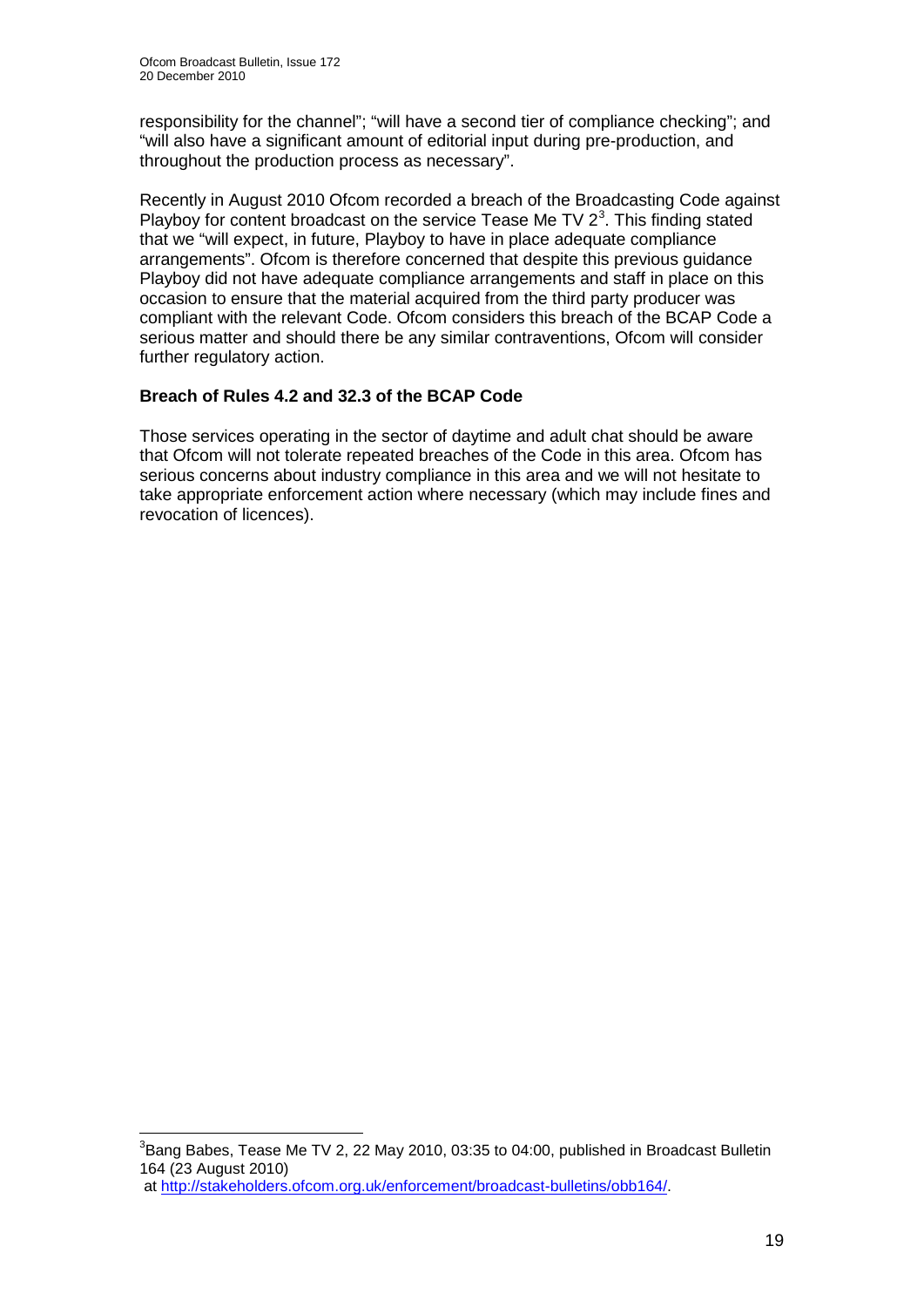# **Resolved**

**This Morning** *ITV1, 27 October 2010, 10:30*

#### **Introduction**

*This Morning* is a daytime magazine programme broadcast live in weekday mornings on ITV1. Towards the end of this show, while off camera and during a preview of the next morning's show, presenter Ruth Langsford was heard to say: *"hang on, we're not there yet…fuck."* Ofcom received sixteen complaints from viewers who considered this language to be unsuitable given the morning scheduling of the programme.

Ofcom therefore contacted ITV Broadcasting Limited ("ITV"), who complied the programme on behalf of the ITV Network for ITV1, and sought its comments under Rule 1.14 of the Code ("The most offensive language must not be broadcast before the watershed…").

#### **Response**

ITV said it regretted the broadcast of this offensive language, and stated that all presenters are well aware of the need to avoid such language in daytime programmes. On this occasion, the use of the language was completely unintentional, unforeseen and inadvertent: Ruth Langsford had been moving to another part of the studio for the next item and accidentally tripped over a cable. She did not realise her words would be picked up by viewers as she was off camera and another item was being broadcast.

ITV explained that the programme gallery team quickly sought to check whether the word had been broadcast, but by the time confirmation was received the programme was coming to an end and it was not possible for the presenters to apologise immediately on air.

ITV said that the presenter apologised via her Twitter account later that day, and apologised directly to viewers on air at the start of the next day's edition of *This Morning.* ITV also confirmed that the offensive language was removed from the programme before it was made available on ITV's catch up video on demand services.

#### **Decision**

Our research indicates that the word "fuck" and its derivatives are an example of the most offensive language. Rule 1.14 states that the most offensive language must not be broadcast before the watershed.

Ofcom recognised that the programme was broadcast live and noted the circumstances of the incident, the various apologies given by the presenter and the action taken to remove the offensive language from on demand services. Ofcom therefore considers the matter resolved.

#### **Resolved**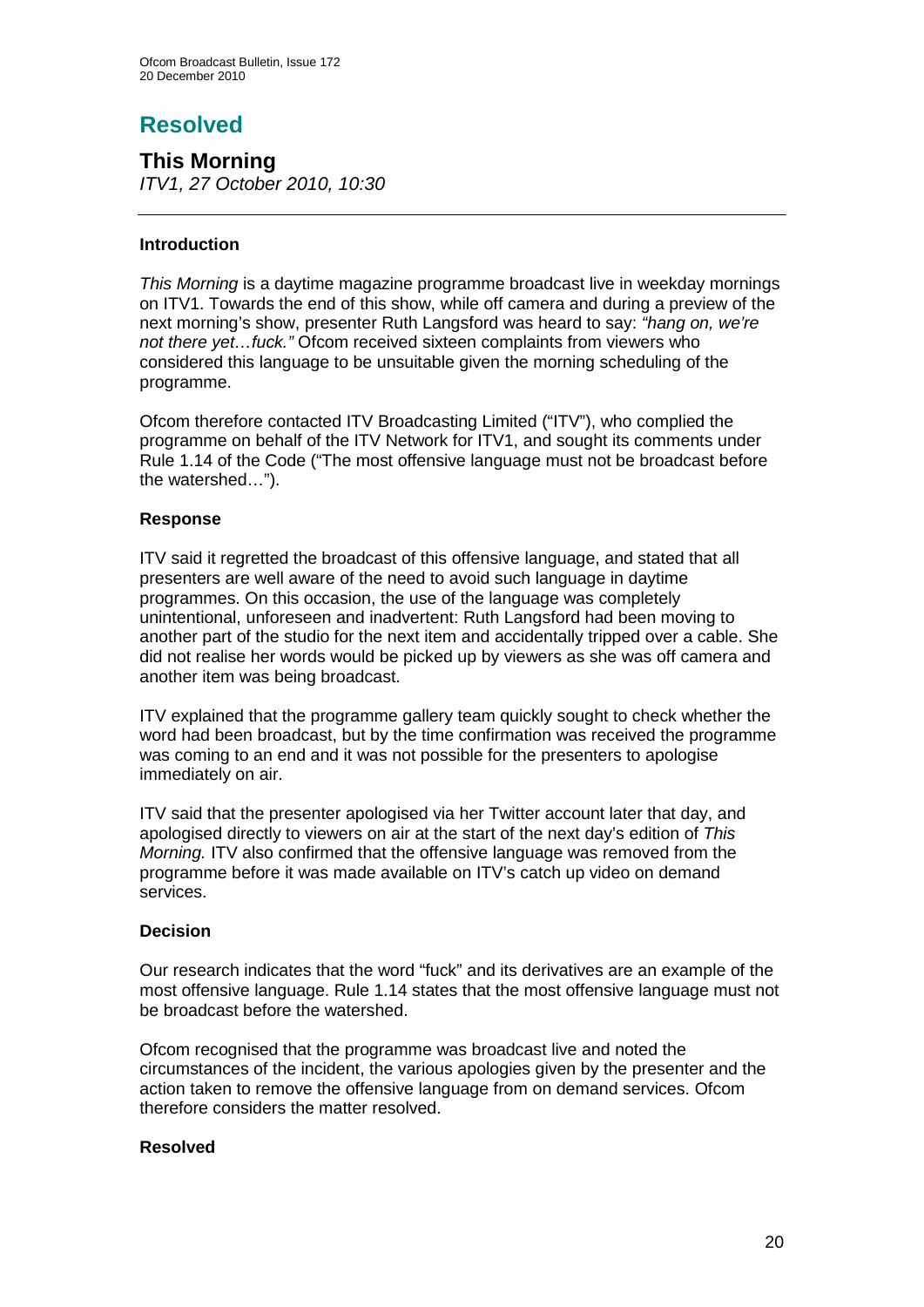# **Broadcasting Licence Condition cases**

## **In Breach**

#### **Failure to provide key commitments** *TCR FM*

#### **Introduction**

TCR FM is a community radio station providing a service for the people of Tamworth and in particular those under the age of 30. It has been on air since October 2009 and the output is presented by volunteers. The licence is held by Tamworth Radio Broadcasting C.I.C.

The station's licence includes as an annex a 'key commitments' document which sets out what the radio station is required to broadcast (which is based on the promises made by the station in its original application for the licence). In the programming section it says that "the service will typically be live for at least 12 hours per day".

On 14 October 2010 Ofcom received a complaint regarding the provision of live output on the station, alleging that the station was not meeting its live broadcasting requirement. Accordingly, on 19 October Ofcom wrote to the licensee, Tamworth Radio Broadcasting C.I.C., to ask whether it was complying with its key commitment to provide at least 12 hours live programming per day.

Based on the station's estimation that it was only delivering between two and ten hours of live programming per day Ofcom again wrote to the licensee to ask how it felt its output complied with the licence condition relating to key commitments delivery. Condition 2(4), contained in Part 2 of the Schedule to the licence, states that:

"The Licensee shall ensure that the Licensed Service<sup>[1](#page-20-0)</sup> accords with the proposals set out in the Annex so as to maintain the character of the Licensed Service throughout the licence period."

#### **Response**

The licensee said that it has struggled to fulfil its live output key commitment and that this particular commitment was seen as a target to which the station would work towards over its first year of broadcasting.

The licensee said that the station has "grown organically" from the group first formed to deliver two restricted service licence<sup>[2](#page-20-1)</sup> (RSL) broadcasts. After the experience gained from the RSL broadcasts, the licensee said it was "naive to try and recreate the same 28 days across a full time licence. Over the last 12 months we have enjoyed a successful start to our licence but the growth has been slower than we had anticipated."

<span id="page-20-0"></span> $1$  The service that the station is licensed to provide, as described in its 'key commitments'

<span id="page-20-1"></span> $2$  A short-term restricted service licence, or RSL, is a temporary radio licence which allows a group to broadcast for up to 28 days.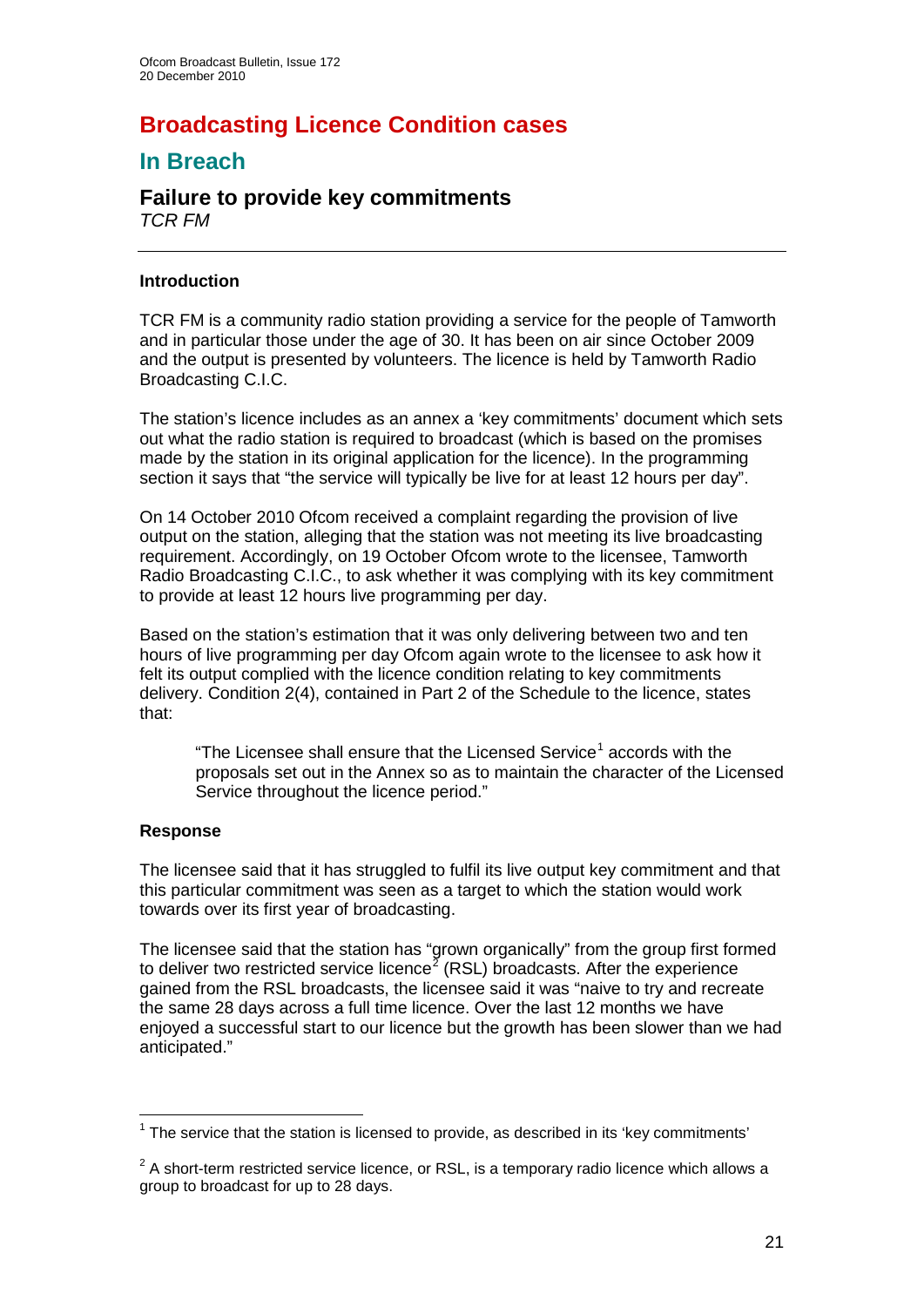In addition the licensee said that the station does not employ any full time staff. Station management is delivered by volunteers outside of their own regular work hours, which makes managing the delivery of the required live output challenging.

Lastly, the licensee said that it has increased its live output since it was first contacted by Ofcom about this issue and, with the service emphasis on people under the age of 30, it expects to increase its live output further still during the coming termtime holidays when more of its younger broadcasters will be available.

#### **Decision**

Ofcom notes that TCR FM has struggled to deliver the required 12 hours of live output per day, which is part of its key commitments because it promised a high level of live output in its application for a licence. Ofcom considers that key commitments are a statement of what a station will deliver to its target community, rather than mere 'targets'. We also note that the station was very close to its first year anniversary when the complaint was received.

By failing to provide the required live output of 12 hours per day on TCR FM, Tamworth Radio Broadcasting C.I.C. was not providing the service as described in its key commitments, and therefore is in breach of the licence condition referred to above. Ofcom has therefore recorded this breach of its licence condition. As the breach is continuing, we are in correspondence with the licensee about its plans for returning to compliance with its licence.

Community radio stations are, under the terms of The Community Radio Order 2004, defined as local radio stations provided primarily for the good of members of the public or for a particular community, rather than primarily for commercial reasons. They are also required to deliver social gain, be run on a not-for-profit basis, involve members of their target communities and be accountable to the communities they serve.

Any organisation applying for a community radio licence is required to set out proposals as to how it will meet these various statutory requirements. If it is awarded a licence, its proposals are then included in the licence so as to ensure their continued delivery. As referred to above this part of a community radio station's licence is known as the 'key commitments', and it is designed to ensure that each community radio station continues to provide the service for which it has been licensed. As such, 'key commitments' are requirements which must be delivered from launch, not 'targets' to meet at a future date.

**Breach of Licence Condition 2(4) in Part 2 of the Schedule to the community radio licence held by Tamworth Radio Broadcasting C.I.C. (licence number CR173)**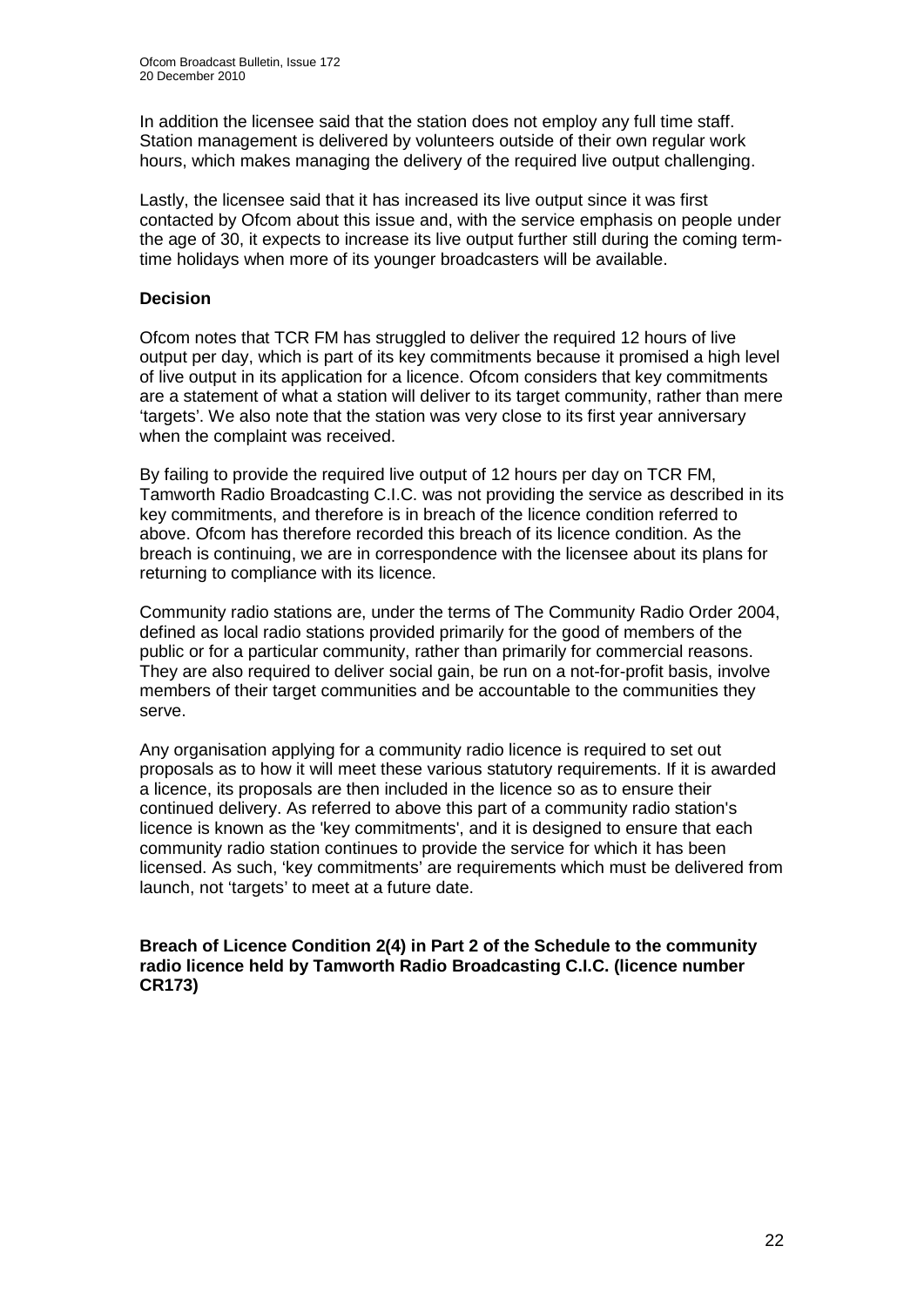# **In Breach**

## **Failure to provide key commitments**

*Bute FM*

#### **Introduction**

Bute FM is a community radio station providing a service for the people of Rothesay and surrounding areas on the Isle of Bute. It has been broadcasting since July 2009 and the output is presented by volunteers. The licence is held by Bute Community Media Limited.

The station's licence includes as an annex a 'key commitments' document which sets out what the radio station is required to do. One of the requirements in the legislation for community radio services is that each station is accountable to its target community. Stations need to have mechanisms in place to encourage community feedback and to consider how to act on it. In the section in Bute FM's licence setting out measures for accountability to the target community' it includes the following:

- "The station will have a Steering Group which will comprise the directors of the licensee company together with local business people." and
- "Representatives from other island organisations will be invited to join the station's Community Focus Group. Two members of the public will also be selected to attend a particular meeting. The group will hold public meetings every two months, all action points raised by the Community Focus Group will be brought before the steering and will then be implemented, where appropriate"

In August and September 2010 Ofcom received a number of complaints regarding the station's accountability to the community. (These were received after one of Bute FM's directors and volunteer presenters left the station in August.) One complainant said "under the commitments given at the time of application there was to be a steering group, focus groups etc to ensure that the community was fully involved with the station. However, these have never materialised". Another complained that "even the most dedicated supporters and volunteers of Bute FM have absolutely no say in its running". A third said "contrary to what was initially promised, the community has not had the opportunity to participate fully in the running of the station, nor have a say in what the community radio should be about" and "no alternative opinions seem to be welcome, with no critical views permitted to be expressed on air, and no view contrary to that of the station entertained."

Accordingly, Ofcom corresponded with the licensee, Bute Community Media Limited, on 8 September, 5 October and 5 November 2010, regarding whether and how it was complying with its accountability 'key commitments' which include requirements for a Steering Group and a Community Focus Group.

In the station's community radio licence, Condition 2(4), contained in Part 2 of the Schedule to the licence, states that:

"The Licensee shall ensure that the Licensed Service<sup>[1](#page-22-0)</sup> accords with the proposals set out in the Annex so as to maintain the character of the Licensed

<span id="page-22-0"></span> $1$  The service that the station is licensed to provide, as described in its 'key commitments'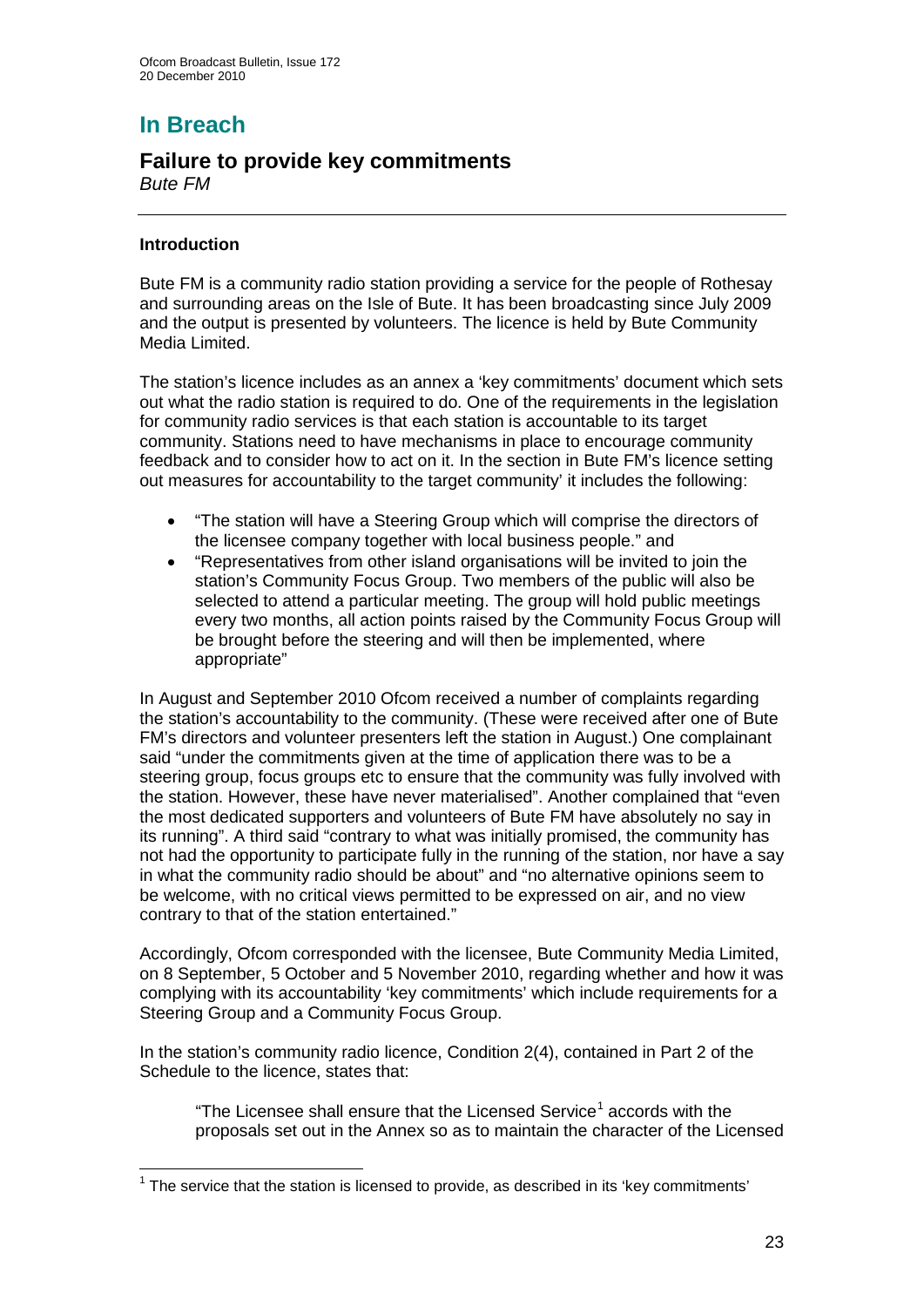Service throughout the licence period." [The annex referred to is the station's 'key commitments'.]

#### **Response**

In response to our first letter the licensee said, on 17 September, that "The Steering Group, comprising the Directors of Bute Community Media Limited, has been in operation since the inception of the station. It is to the Steering Group that the station manager reports. It has though been difficult to attract members of the business community to the Group but we have now recruited to the Steering Group an Argyll & Bute Councillor, a Bute Community Councillor, a representative from the business community and a member of the public. Meetings will commence in the next few weeks."

It added "in response to the complaints about the Community Focus Group it is true that there have been no meetings to date." And, "once the Steering Group meetings have commenced we will endeavour to discuss and implement the Community Focus Group by the end of the year."

Ofcom wrote back to the licensee on 5 October saying that it appeared that the Steering Group had only comprised of station directors since the station started, and therefore we did not see how this group had contributed to community accountability so far. We noted that the station manager reports to the Steering Group, but that he is also one of the station directors. We asked for more information about the new members, the terms of reference and how often the group will meet. We said that it appeared to us that in relation to the 'accountability to the community' measures set out in the 'key commitments', Bute Community Media Limited had failed to implement one of these at all (the Community Focus Group) and the other one in full (the Steering Group).

On 18 October the licensee wrote confirming that four new members of the Steering Group had recently been recruited.

On 5 November we wrote to the licensee saying we were minded to find it in breach of its licence. This was because the licensee had only recently recruited members in addition to station directors to its Steering Group, and at 18 October the group had not yet met. In addition the Community Focus Group had not been set up even though the service had been in operation for over a year. We invited the licensee to make representations to us about these matters.

On 16 November the licensee wrote and reiterated its view that "The Steering Group, mainly comprising the directors of the licensee company, has been in operation since the inception of the station and although it has not, until recently, formally included local business representatives, meetings have taken place since July 15th 2009". It added that "local business representatives were, at the time of these meetings, current volunteers and the meetings were not always held on a regular basis."

"The new Bute FM Steering Group, the composition of which is described in our letters of September 17th and October 18th, is now fully formed and has discussed and debated a number of internal procedures, volunteering requirements and the composition and objectives of the Community Focus Group."

"Following the first formal meeting of the new Bute FM Steering Group a provisional date has been set of December 7th for the first meeting of the Community Focus Group."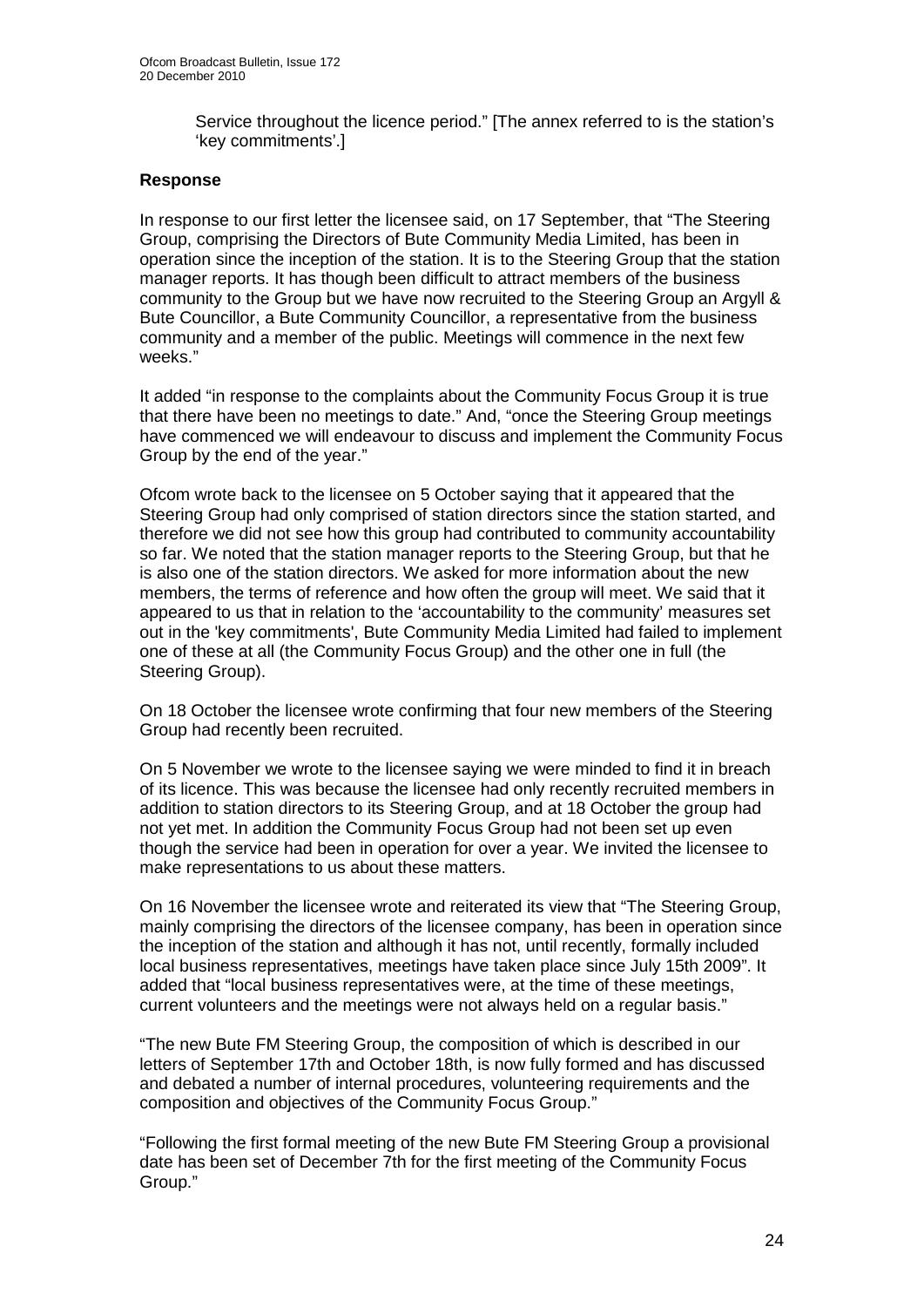#### **Decision**

It is a legislative requirement that community radio stations are accountable to their target community, and a station's accountability measures are included in its licence (in the key commitments document). Following the departure of a Bute FM director and volunteer, some members of the target community expressed their frustration and concerns about the apparent lack of accountability measures at Bute FM, and a number of complaints were received. This demonstrates how much communities value their community radio service, and how important it is that stations have mechanisms in place to consider comment and feedback, and be accountable to their community.

We note the licensee's argument that the Bute FM Steering Group has been in operation since the inception of the station and that the station manager reports to the Steering Group. However as the station manager is also one of the three directors of the licensee (Bute Community Media Limited) it appeared to us that the Steering Group was comprised only of station directors and therefore did not help ensure community accountability.

We note the assertion that occasional meetings were held with volunteers who were members of the local business community. However, it appears that these volunteers were not formal members of the Steering Group, and nor did they meet regularly, which such a group might reasonably be expected to do. Therefore we do not accept that the Steering Group as described in the 'key commitments' (i.e. a body comprising directors and local business people) has been implemented as a measure to help ensure that the station is accountable to its target community.

The licensee admits that the second accountability mechanism, the Community Focus Group, has not been implemented to date.

The licensee has now recruited additional members to the Steering Group, and the Community Focus Group is in the process of being set up. The licensee has said it expects accountability measures to be fully compliant with the 'key commitments' by the end of the year (2010).

A station's 'key commitments' are drafted from the promises made in the application for a community radio licence, and agreed with the licensee before the station starts broadcasting. By failing to provide the required accountability measures Bute Community Media Limited was not providing the service as described in its 'key commitments', and therefore is in breach of the licence condition referred to above. Ofcom has therefore formally recorded this breach by Bute Community Media Limited.

Community radio stations are, under the terms of The Community Radio Order 2004, defined as local radio stations provided primarily for the good of members of the public or for a particular community, rather than primarily for commercial reasons. They are also required to deliver social gain, be run on a not-for-profit basis, involve members of their target communities and be accountable to the communities they serve.

Any organisation applying for a community radio licence is required to set out proposals as to how it will meet these various statutory requirements. If it is awarded a licence, its proposals are then included in the licence so as to ensure their continued delivery. As referred to above this part of a community radio station's licence is known as the 'key commitments', and it is designed to ensure that each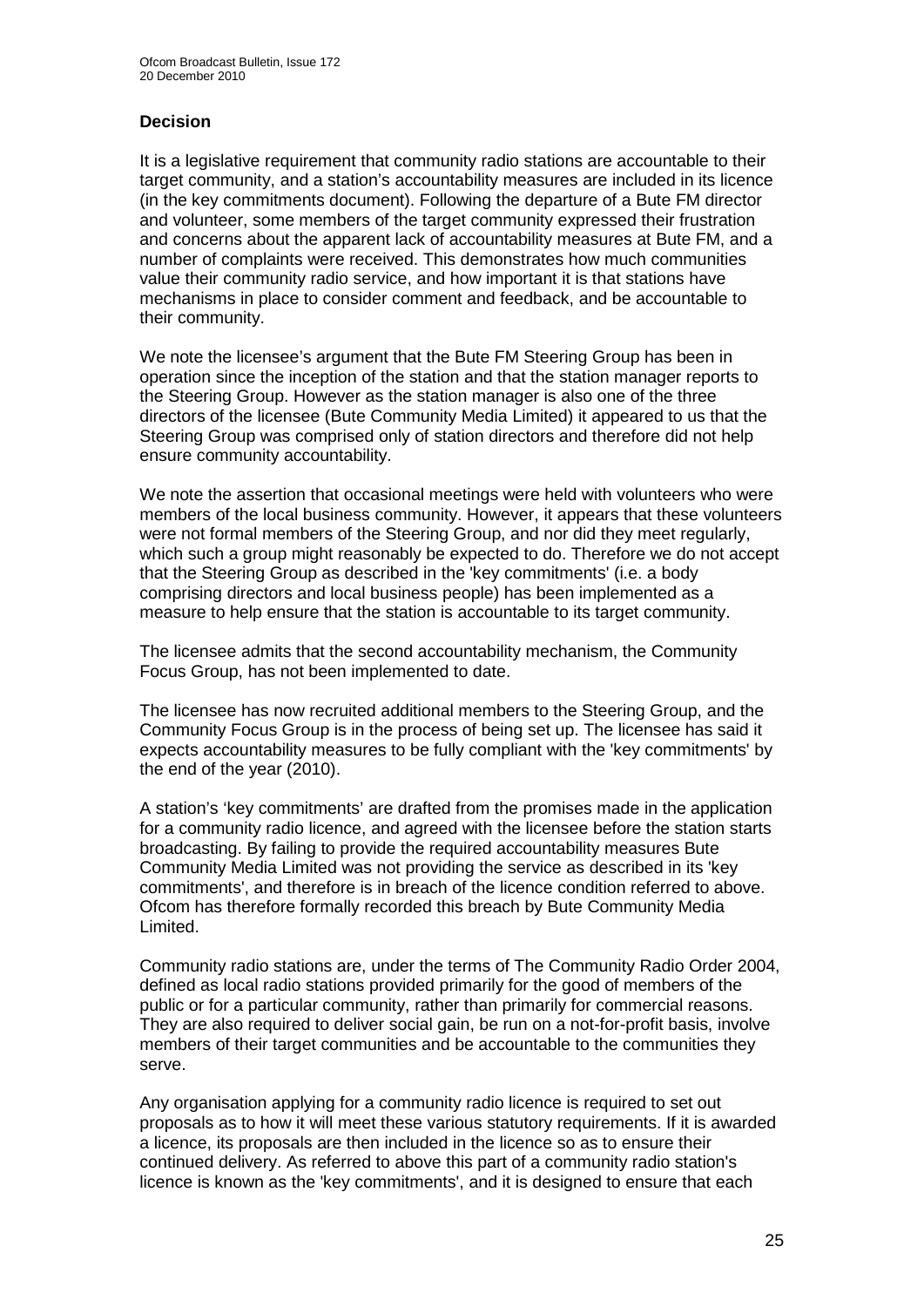community radio station continues to provide the service for which it has been licensed.

**Breach of Licence Condition 2(4) in Part 2 of the Schedule to the community radio licence held by Bute Community Media Limited (licence number CR124)**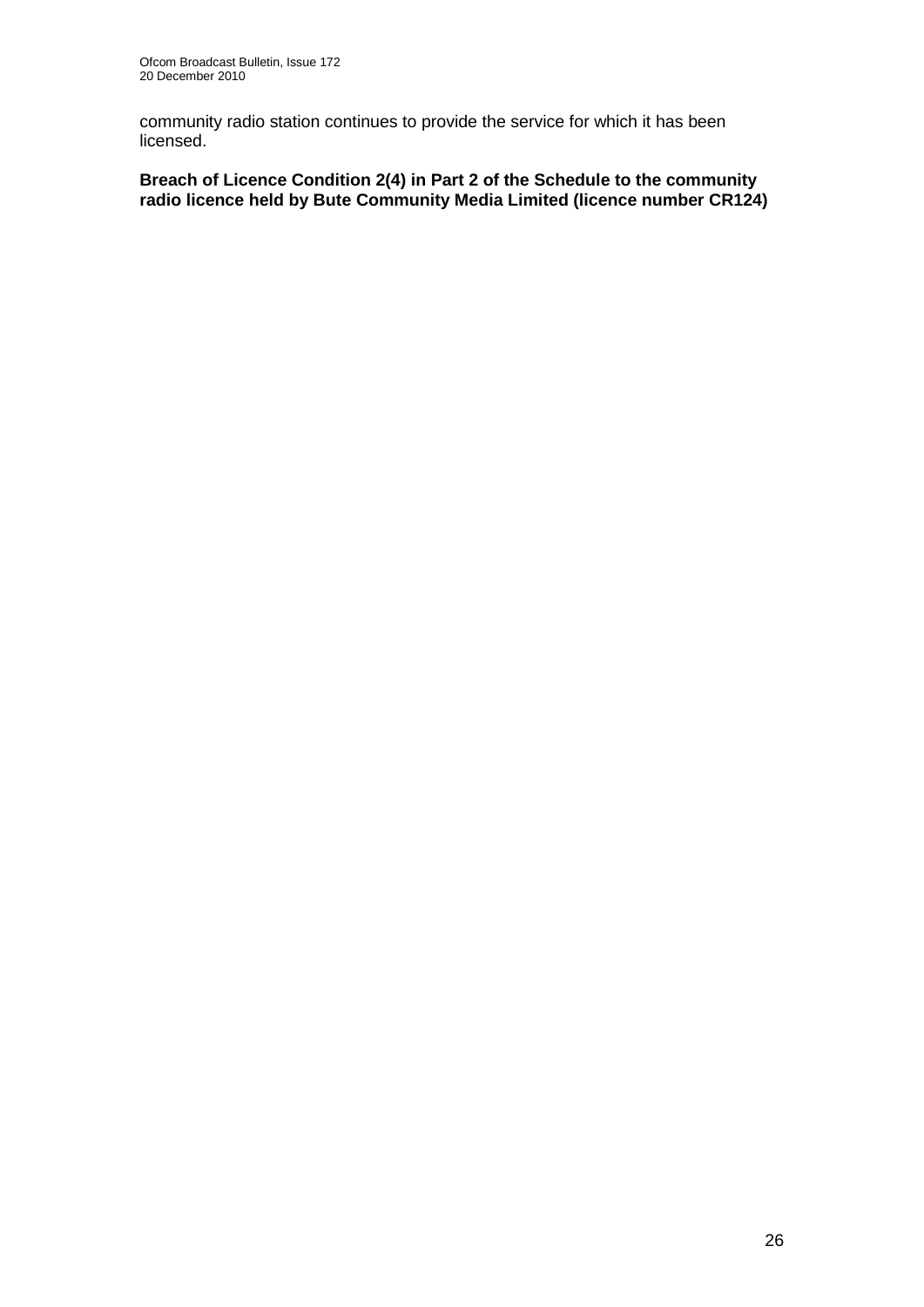## **Fairness and Privacy Cases**

## **Not Upheld**

## **Complaint by Mr Michael Yardley**

*The Big Questions, BBC1, 6 June 2010*

**Summary:** Ofcom has not upheld this complaint of unfair treatment made by Mr Michael Yardley.

An edition of *The Big Questions* included a debate on the subject "Should Britain Ban Guns?", following the killings in Cumbria by taxi driver Derrick Bird. Panellists, guests and members of the audience gave their views on the question of whether guns should be banned in the UK. One of the guests taking part in the debate was Mr Michael Yardley, who was invited to take part in his capacity as a representative of the Shooting Sports Trust and whose answer to the "big question" was "no". The programme was affected by technical faults and, after a number of interruptions to the broadcast, eventually taken off air due to the severity of these problems.

In summary Ofcom found the following:

- Mr Yardley was given sufficient information about the aims and nature of the programme.
- Despite the very serious technical problems and the heated nature of the debate at times, Mr Yardley was able to put his arguments clearly and was not portrayed unfairly.

#### **Introduction**

On 6 June 2010, BBC1 broadcast an edition of its series *The Big Questions*, in which presenter Nicky Campbell hosts debates on moral, ethical and religious issues. In this edition, which was broadcast shortly after Derrick Bird shot and killed 12 people and injured many others in Cumbria, one of the questions for debate by the panel and the studio audience was "Should Britain Ban Guns?". One of the studio guests was Mr Michael Yardley, who participated in his capacity as the media spokesman for the Shooting Sports Trust<sup>[1](#page-26-0)</sup> and representing the interests of the British Association for Shooting and Conservation ("BASC")<sup>[2](#page-26-1)</sup>. Mr Yardley spoke about the use of guns for sporting activities and argued that the UK has a low gun crime rate and that legislation made in response to previous shooting incidents had not stopped gun crime. Mrs Lucy Cope, of Mothers Against Guns, who lost her son in a shooting incident took part in the debate and called for all guns to be banned, except for those used by the police and armed forces. Another participant was Mr Graham Showell, who runs a website called Britain Needs Guns and whose position was that the UK's gun laws were *"far too strict"* and said that there was *"a compelling case to relax the gun laws"*.

<span id="page-26-0"></span> $1$  The purpose of the Shooting Sports Trust is "to create a greater public understanding and knowledge of the sport of shooting in all its branches including competitive shooting and all matters concerning the safe us of arms and ammunition for sporting and recreational purposes, and to encourage and promote the instruction, education and training of members of the public in the sport of shooting and other complementary skills".

<span id="page-26-1"></span> $2$  The BASC is Britain's largest shooting organisation and provides a number of services, such as third party insurance to shooters and advice on technical aspects of firearms, firearms' law and conservation.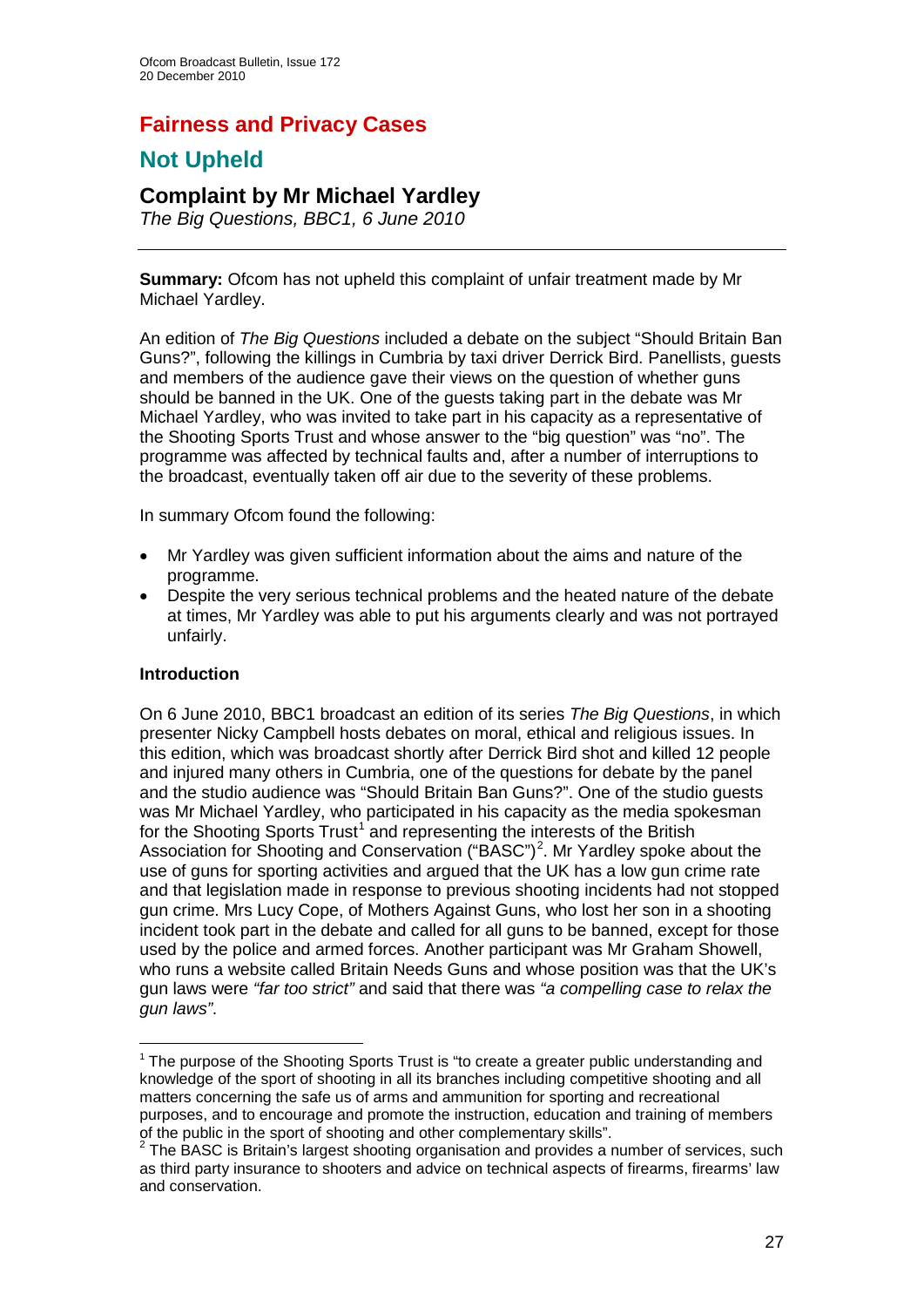There were technical problems throughout the broadcast, which resulted in a large number of interruptions of varying length to the programme, and eventually the programme was taken off the air.

#### **The Complaint**

#### **Mr Yardley's case**

In summary, Mr Yardley complained that he was treated unfairly in the programme as broadcast in that:

- a) He was invited to participate in the debate as a professional firearms consultant and a duly appointed spokesman for legitimate shooting interests in the United Kingdom but was not properly informed about the real intentions of the programme in that:
	- i) He was led to believe that he was to take part as a "front row" guest and primary participant in a serious and well moderated national debate on a very serious issue, but he was not given a fair chance to present the case for the Shooting Sports Trust, a large national interest group.
	- ii) He was not informed that the primary aim of the programme was to create a studio drama/conflict that was inappropriate given the grave nature of the subject matter.
- b) He was portrayed unfairly in that:
	- i) The programme makers' failed to vet other "front row" guests to some degree, to ensure that their propositions and statements had some basis in reality. This failure had an impact on his ability to comment and put his case forward.
	- ii) His positioning next to Mr Showell, who espoused a very extreme position, resulted in Mr Showell being associated with Mr Yardley and the Shooting Sports Trust and the false impression being given that Mr Showell was associated with the shooting sports side of the argument.
	- iii) The fact that Mr Showell was captioned but Mr Yardley was not may also have indicated to viewers that Mr Showell and his views were the primary response to the extreme position taken by Mrs Cope.
	- iv) There was insufficient moderation of the debate, so that extreme views were represented. In particular, Mrs Cope was allowed to dominate the debate and Nicky Campbell turned to Mr Showell for a primary response to Mrs Cope's position, despite the fact that he did not represent the vast majority of sporting or professional users of firearms. This was at the expense of Mr Yardley being given an opportunity to express his position.

By way of background, Mr Yardley said that the technical difficulties, which eventually resulted in the programme being taken off air, meant that his balancing comments to some of the extreme positions taken by other guests were not properly stated.

#### **The BBC's case**

In summary, the BBC responded to the complaint as follows:

a) In response to the complaint that Mr Yardley was not properly informed about the real intentions of the programme, the BBC said that the programme makers' approaches to Mr Yardley made clear both the nature of the programme and the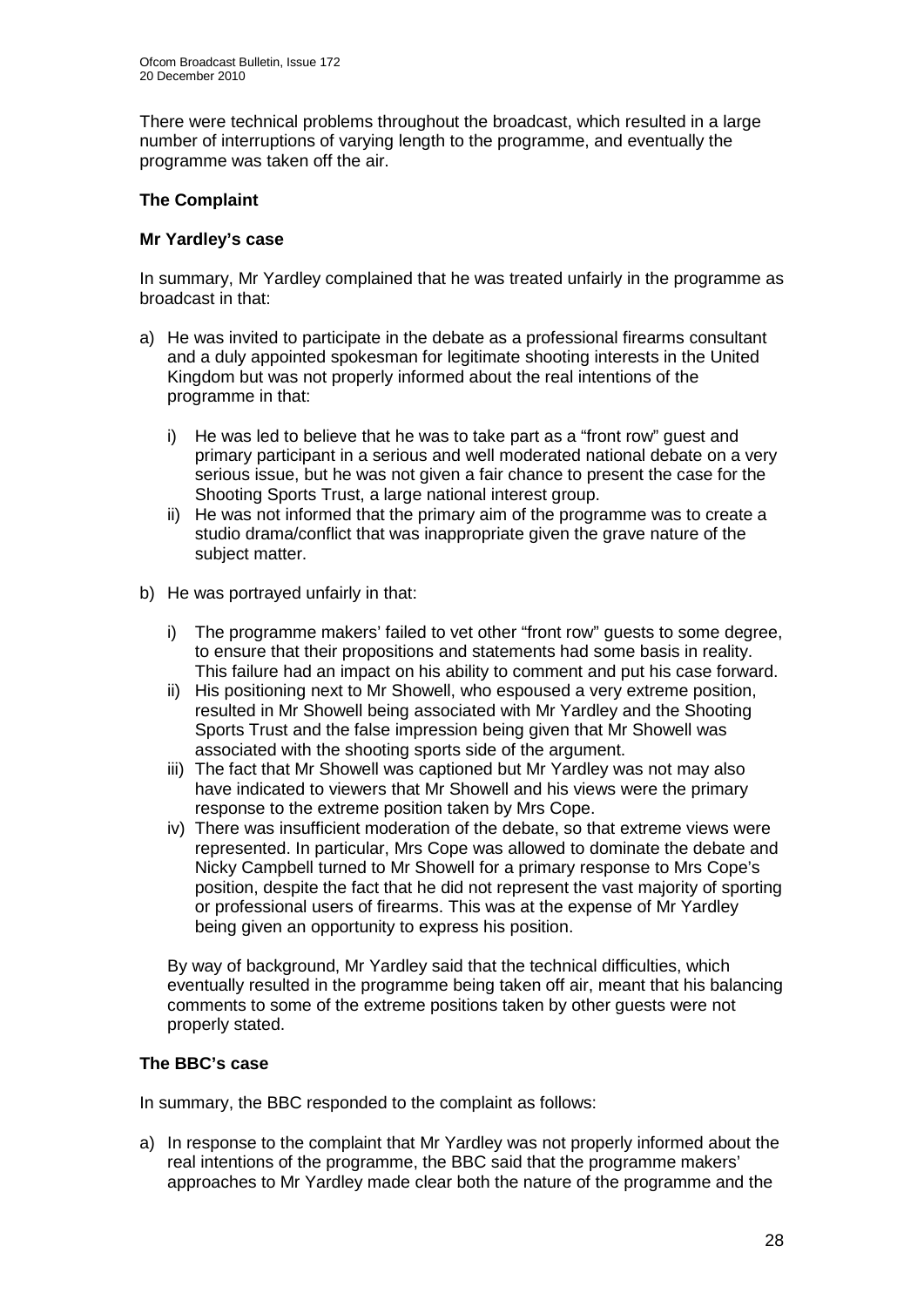nature of the participation being offered to him. The programme's producer described the programme to Mr Yardley several days before it was recorded and recommended that he watch the previous week's show to get a feel for the nature of the debate. In an extensive pre-interview chat, she spoke to Mr Yardley about his views on the topics that would be discussed and the people who might debate opposite him. Mr Yardley told her that he had previously debated the same issue on a different programme also hosted by Nicky Campbell.

The BBC responded as follows to the specific points made by Mr Yardley:

i) The BBC first responded to the complaint that Mr Yardley was led to believe that he was to take part as a "front row" guest and primary participant in a serious and well moderated debate on a serious issue, but that he was not given a fair chance to present the case for the Shooting Sports Trust, a large national interest group.

The BBC said that the approach of *The Big Questions* was to invite guests from various sides of a debate to give their points of view on the question under discussion. The intention was that all would be given an opportunity to contribute and participants would not be treated as "primary" or "secondary" responders. The BBC said that Mr Showell's position on gun control differed on many key points from that of Mr Yardley but that they would both answer "no" to "the big question" being debated. However, the BBC said that there was no intention of portraying Mr Showell as a primary responder or Mr Yardley as a secondary responder on the question of gun control.

The BBC said that Mr Yardley was given an opportunity to put his case. Although the technical problems meant that some of his contributions were heard in the studio and not on air, the transcript of the programme as broadcast showed that a significant proportion of his comments were aired and the host turned to him for a contribution on several key points. The BBC said that Mr Yardley successfully put forward views on the relative lack of gun crime in this country compared to the USA, the number of illegal as opposed to legal weapons in the UK, the history of shooting tragedies leading to legislation and the relative ineffectiveness of that legislation in the case of handgun crimes, problems of social alienation and the glamorising of violence which might lead to gun crime, the rights of those who shoot for sport and compete for Britain, the needs of farmers and the level of bureaucracy involved in gun legislation. The BBC said that the technical faults also had a similar effect on the arguments expressed by others and that Mr Yardley was not treated any differently from any of the other guests or that the effect of the outages was particularly unfair to him.

- ii) As regards the complaint that Mr Yardley was not informed that the primary aim of the programme was to create a studio drama/conflict that was inappropriate given the grave nature of the subject matter, the BBC said that the programme sought to offer compelling and even-handed debate on a topical matter and to explore the issues raised from a variety to viewpoints. While on this occasion some conflict may have arisen as a result of the deeply felt positions of those involved, it was not the primary purpose the programme to foster drama but to enable frank and interesting discussion.
- b) The BBC next responded to the complaint that Mr Yardley was portrayed unfairly, as follows: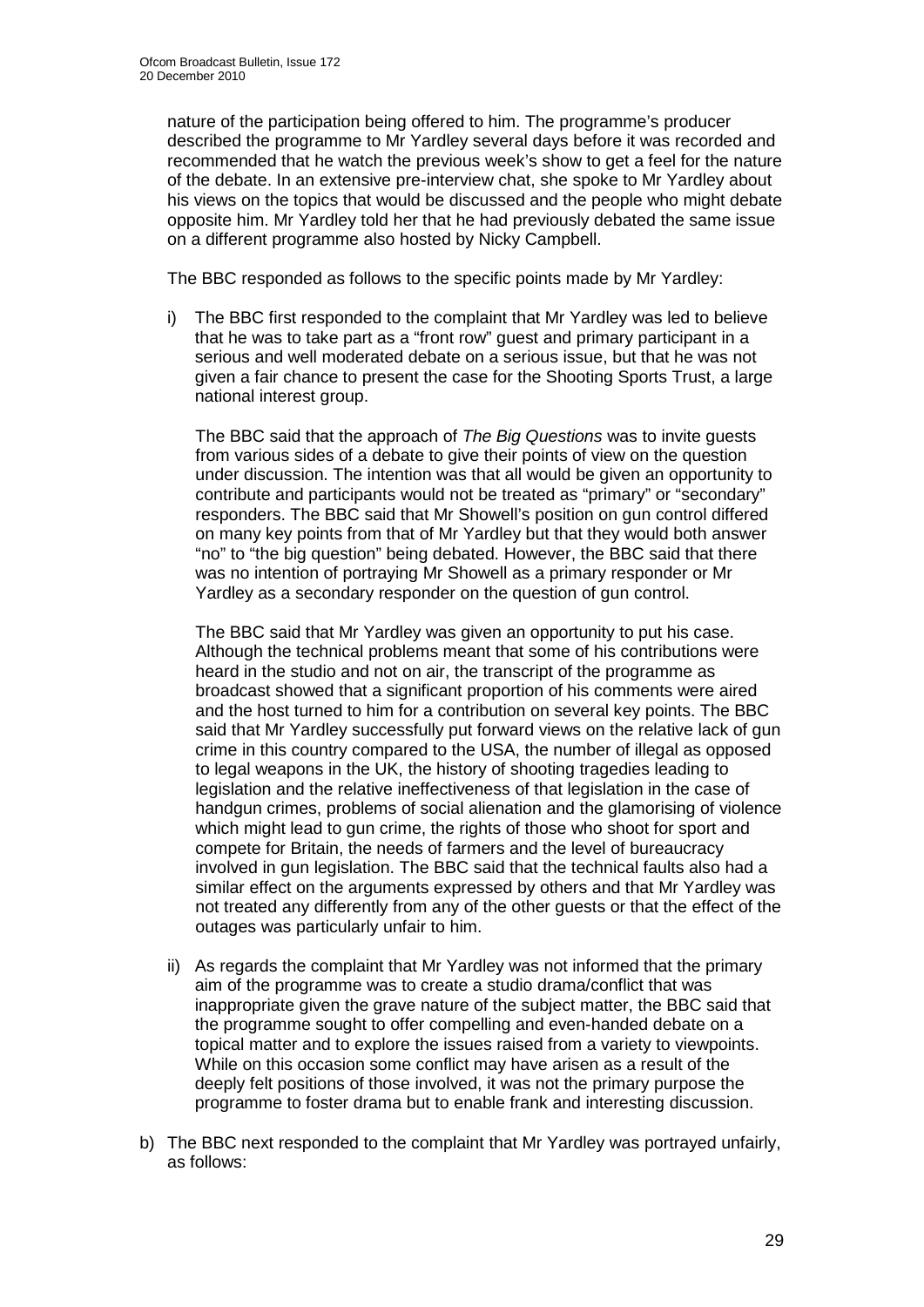i) The BBC responded to the complaint that the programme makers failed to vet other front row guests to ensure that their propositions and statement had some basis in reality and that this failure had an impact on his ability to comment and put his case forward.

The BBC said that the programme makers put great effort into assembling a varied list of guests capable of offering distinct and interesting perspective on matter of controversy. Guests would only be invited to appear following research into their position and pre-interviews to establish the particular parts of the debate they were most likely to engage in. In this case, the guest alluded to by Mr Yardley, Mrs Cope, was interviewed by the programme's researcher, who reported that she engaged passionately with the issues and that, although she expressed strong views on gun ownership and current legislation, she was in favour of a debate on the subject. In those discussions she had not referred to the figure of 60 gun deaths in London last year that she mentioned in the programme.

The BBC said that it was part of the role of the host to challenge propositions, particularly controversial ones, but that it was not possible or desirable for him to question participants on every debateable point made. While he should be sufficiently well-briefed to navigate the discussion with confidence, the BBC said that it was unrealistic to expect that he would be in a position to confirm or controvert every claim that may be advanced in the course of the programme. The BBC said that it was the essence of a discussion involving participants who represented a range of viewpoints that those participants would play a major role in identifying and challenging disputable claims. In this programme, the host did turn to other guests, including both Mr Yardley and Mr Showell, for responses to points made by others on the programme. The BBC said that it was unfortunate that those exchanges were not always heard in full by the television audience.

The BBC said that Mr Yardley's ability to put his views forward would not have rested on the accuracy or contentiousness of the propositions expressed by others. The BBC said that no association was made in the programme between the views of others and those of Mr Yardley and it was open to him to dispute any points that he considered inaccurate.

iii) The BBC next considered the complaint that Mr Yardley's positioning next to Mr Showell resulted in Mr Showell being associated with Mr Yardley and the Shooting Sports Trust and the false impression being given that Mr Showell was associated with the shooting sports side of the argument.

The BBC said that participants who would broadly answer "Yes" or "No" to "the big questions" under discussion were typically seated together, allowing the host to help ensure a balanced debate by making it easier for him to seek counterpoints to views being expressed.

The BBC said that regular viewers of the show would be familiar with the structure of the debate and the nature of the seating arrangements, and that both regular and new viewers would have been sensitive to the fact that there were clear, and sometimes very wide, differences of opinion on particular points amongst those who may share common ground in terms of a broadly negative or positive response to the programme's "big question". The BBC said that the wide-ranging and free-flowing nature of the debate, in which a number of different perspectives were heard and in which people seated near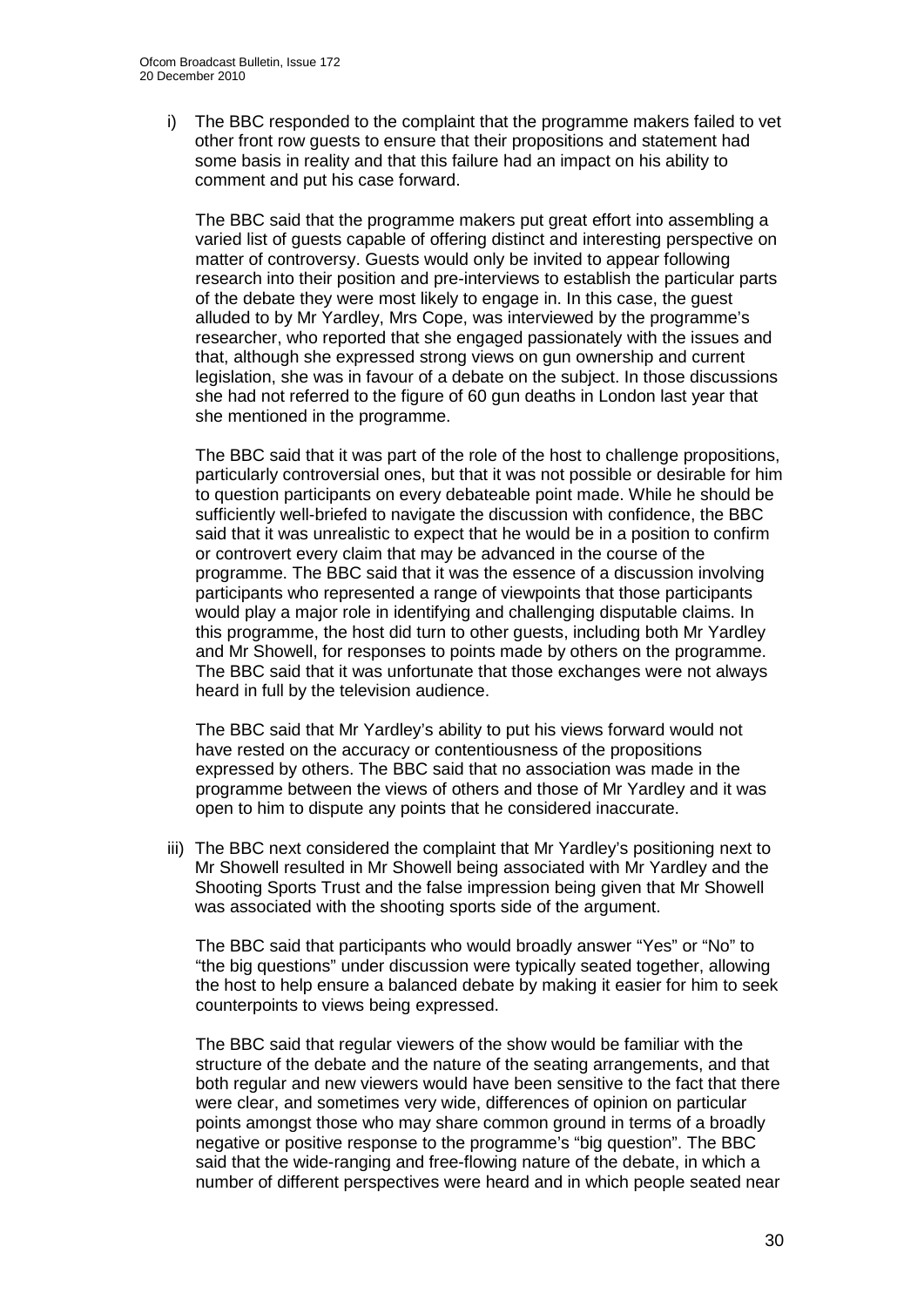each other often disagreed on particular points, helped to ensure that audiences were aware of a plurality of views beyond simply a negative or positive response to the central question. Viewers were therefore unlikely to have concluded from the seating arrangements that those sitting next to or near one another would be of precisely the same mind on all the matters discussed. Furthermore, the BBC said that, even considering the technical problems that hampered the debate and prevented the guests from having all their points heard, viewers would have been clear from their respective contributions that the views of Mr Yardley and Mr Showell were very different.

iii) The BBC next responded to the complaint that Mr Showell was captioned but Mr Yardley was not and that this may have indicated to viewers that Mr Showell and his views were the primary response to the extreme position taken by Mrs Cope.

The BBC said that it had already apologised to Mr Yardley for the technical error that led to him (and some other participants) not being captioned and explained that Mr Yardley's first contribution followed several breaks in transmission, with necessitated a caption apologising to viewers for the technical faults. This caption had unfortunately taken the position on screen which would normally have been occupied by a caption for Mr Yardley. However, Nicky Campbell had introduced Mr Yardley by name when inviting a response to Mrs Cope's claim that there was no reason for a civilian to possess a gun.

The BBC said that viewers would have understood that the usually captioning processes were not functioning as a result of the technical difficulties and that the lack of a caption would have been unlikely to lead viewers to consider Mr Showell to be the "primary" responder. Viewers would have formed their impression of the contributors and their views on the basis of the points they expressed and the manner in which they expressed them.

iv) The BBC then responded to the complaint that there was insufficient moderation of the debate, so that extreme views were represented. In particular, Mrs Cope was allowed to dominate the debate and Nicky Campbell turned to Mr Showell for a primary response to Mrs Cope's position, despite the fact that he did not represent the vast majority of sporting or professional users of firearms. This was at the expense of Mr Yardley being given an opportunity to express his position.

The BBC said that, while the programme was affected by technical problems and to some extent by the vociferousness of one guest, who tended to interrupt and speak over others, the moderation was of a high level and the subject treated with appropriate seriousness. The BBC said that Nicky Campbell did a creditable job of hosting the debate in the circumstances and that it was not wrong for Nicky Campbell to turn to Mr Showell for a response on a particular point.

The BBC said that it was not claimed or implied that Mr Showell was representative of the shooting community in the UK and that there was no reason why someone who was not a representative of a view point or community should not be allowed to comment on a matter of controversy. The BBC said that there was no reason why Mr Yardley should have been given priority over Mr Showell in responding to Mrs Cope. Furthermore, following the exchange between Mr Showell and Mrs Cope, Nicky Campbell turned to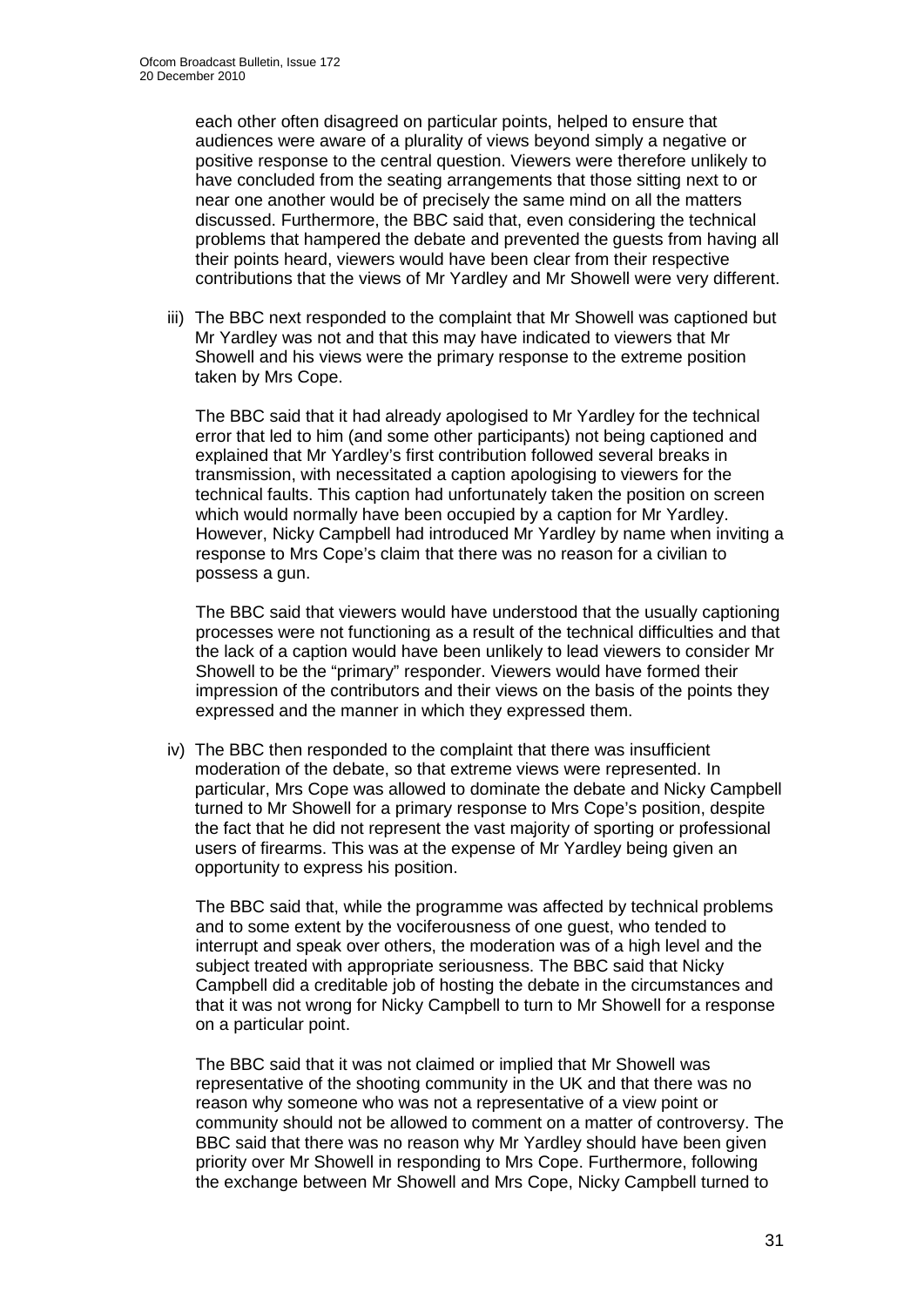Mr Yardley for a response to her assertion that there was no reason for a civilian to possess a gun. Unfortunately his full answer was interrupted by a break in transmission, but viewers were able to hear a key part of his reply, in which he said:

*"Nicky, I think we have to look at this coolly. Obviously if you had a member of your family killed with a firearm it's an awful thing and you're going to have a particular reaction to it. But more than a million people in this country used guns not just for sport".*

The BBC said that the host made several attempts to draw Mrs Cope to a conclusion and to ask her to allow others to have their say, but that there was a limit to the extent to which any host could entirely silence a contributor who was unwilling to allow others the opportunity to speak. The BBC said that viewers would have formed their own opinion of Mrs Cope and of the other guests based on their argument and the way that they contributed to the debate.

The BBC said that the technical difficulties which beset the transmission meant that the full debate which was planned was forestalled and several points of argument, on all sides, were not heard. The BBC apologised again for those "very regrettable" problems, which were unprecedented in the history of the programme. However viewers would clearly have known that the programme had been interrupted and that they were not hearing every side of the argument or every aspect of the position of each guest.

#### **Decision**

Ofcom's statutory duties include the application, in the case of all television and radio services, of standards which provide adequate protection to members of the public and all other persons from unfair treatment and unwarranted infringement of privacy in, or in the making of, programmes included in such services.

In carrying out its duties, Ofcom has regard to the need to secure that the application of these standards is in the manner that best guarantees an appropriate level of freedom of expression. Ofcom is also obliged to have regard, in all cases, to the principles under which regulatory activities should be transparent, accountable, proportionate and consistent and targeted only at cases in which action is needed.

In reaching its decision, Ofcom carefully considered all the relevant material provided by both parties. This included a recording of the programme as broadcast and transcript, both parties written submissions and supporting material.

Before considering the specific complaints made by Mr Yardley, Ofcom first noted that the programme was beset by severe technical problems from a very early stage. Although the debate continued to be recorded, the problems resulted in a number of interruptions to the broadcast programme and eventually to the programme being taken off air. Ofcom also noted that the BBC had apologised to Mr Yardley, and to other contributors, about this. Ofcom appreciated that the interruptions resulted in the programme not including the full debate that took place in the studio and not reflecting fully all the points that were made. This was clearly frustrating for Mr Yardley and for other contributors.

a) Ofcom first considered the complaint that Mr Yardley was invited to participate in the debate as a professional firearms consultant and a duly appointed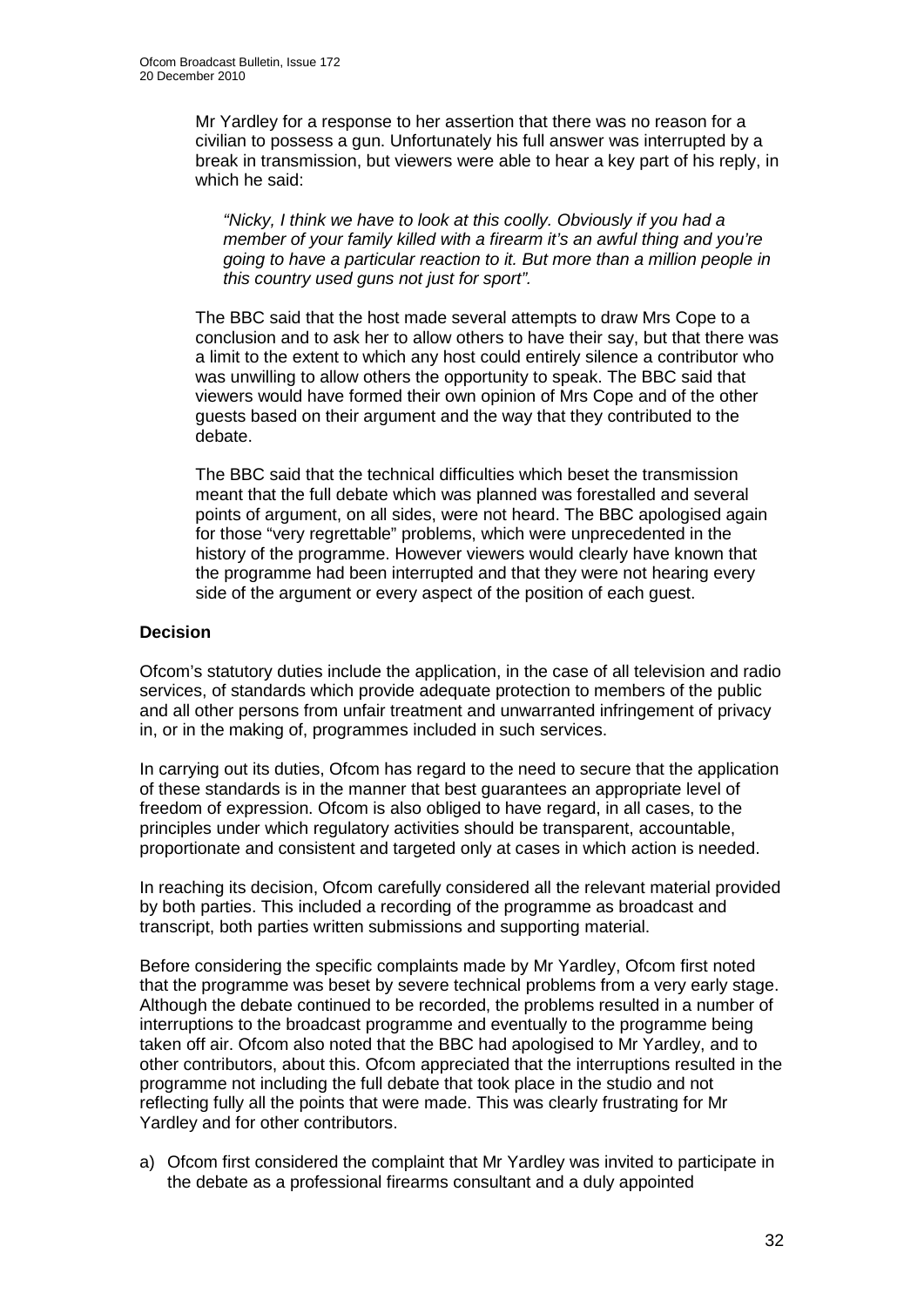spokesman for legitimate shooting interests in the United Kingdom but was not properly informed about the real intentions of the programme.

In considering this part of the complaint Ofcom took account of Practice 7.3 of the Ofcom Broadcasting Code ("the Code"). Practice 7.3 states that where a person is invited to make a contribution to a programme, they should normally be told about the nature and purpose of the programme and what kind of contribution they are expected to make.

Ofcom noted that the producer's note of her conversation with Mr Yardley before he took part in the programme showed that she described the programme as being "a topical ethical debate show presented by Nicky Campbell: we have three panellists and a number of front-row guests who either have an expertise or a particular personal interest in the topic – usually two people on either side of each debate". Ofcom also noted that she suggested that Mr Yardley watch the previous week's episode and that Mr Yardley said that he had debated the same issue on a different programme hosted by Nicky Campbell.

i) Ofcom first considered the complaint that Mr Yardley was led to believe that he was to take part as a front row guest and primary participant in a serious and well moderated national debate on a very serious issue, but he was not given a fair chance to present the case for the Shooting Sports Trust, a large national interest group.

Ofcom noted that there was no pre-broadcast correspondence indicating what Mr Yardley was told about the programme, but considered that the producer's verbal description of the programme to Mr Yardley, as set out in her note of the conversation, was likely to have led him to believe that front row guests would, in effect, take a primary role in the debate. Ofcom noted the BBC's point that the programme did not treat guests as primary or secondary, but considered that Mr Yardley did appear to be intended to be one of the front row guests, as described by the producer, and was treated as such, since he was invited to speak on a number of occasions and was clearly a person with expertise and/or a personal interest in the question of gun ownership. Ofcom also noted that the presenter stated at one point in the programme *"Let's hear from the audience"*, which Ofcom considered clearly differentiated the front row guests from the other guests in the studio.

Ofcom noted that there was no specific reference in the programme to Mr Yardley's role with the Shooting Sports Trust or BASC. However in his first contribution to the debate, Mr Yardley referred to the use of guns in sports and a little later he said:

*"…you must consider the rights of a million-plus honest people who shoot for sport, who've brought honour to this country in the Olympics and other international competition…"*

Ofcom considered that these passages from the debate would have made it clear to viewers that Mr Yardley had an interest in the question of gun ownership from the perspective of people who shoot for sport and that, while Mr Yardley's role with the Shooting Sports Trust was not made clear, his comments were sufficient to indicate that the background to his position on gun ownership was, in part at least, related to the use of guns for sporting purposes.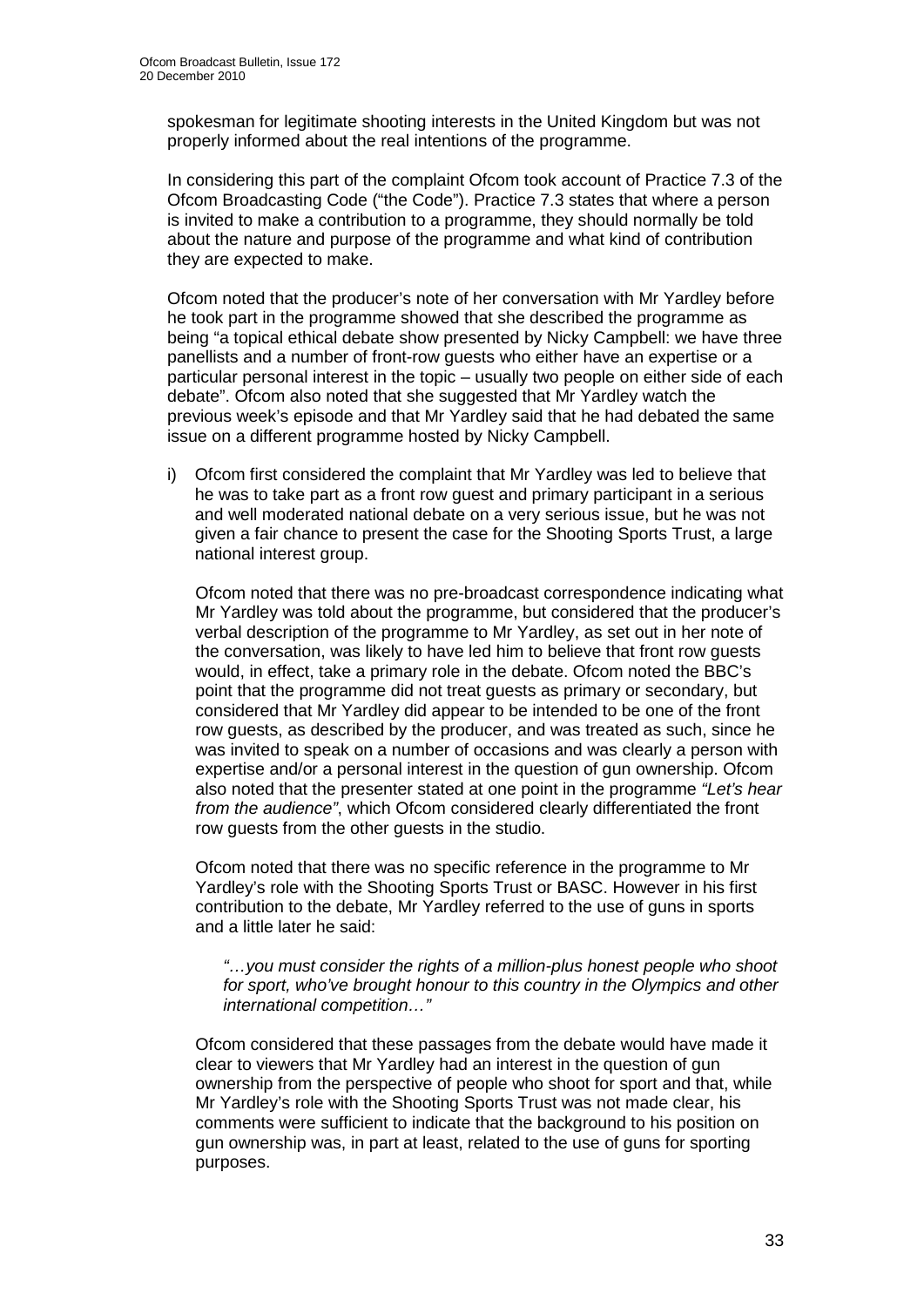Ofcom accepted that there were considerable technical problems with the programme's transmission and that, although other participants were also interrupted, the problems affected Mr Yardley in particular. However Ofcom took the view that Mr Yardley was able to make relevant points on a number of occasions and did so clearly and articulately. As regards the moderation of the debate generally, see Ofcom's findings at decision head b) iv) below.

ii) Ofcom next considered the complaint that Mr Yardley was not informed that the primary aim of the programme was to create a studio drama/conflict that was inappropriate given the grave nature of the subject matter.

Ofcom noted that the debate was taking place following the shooting dead of 12 people in Cumbria by Derrick Bird, who owned his gun legally. This was clearly a serious matter and the debate, "Should Britain Ban Guns?", was likely to elicit strong opinions from those taking part.

Notwithstanding the heated nature of the debate at times, Ofcom considered that there was nothing in the broadcast programme to suggest that the main aim of the programme was to create drama or conflict. It was clear that contributors had been selected on the basis that they would have strong feelings on the matter under discussion. However, in Ofcom's view, the debate was not moderated in such a way as to fuel conflict and, in general, participants made their points in a measured manner.

Ofcom found no unfairness to Mr Yardley in this respect.

b) Ofcom next considered the complaint that Mr Yardley was portrayed unfairly in the programme.

In considering this part of the complaint Ofcom took account of Practice 7.9 of the Code, which states that broadcasters must take reasonable care to satisfy themselves that material facts have not been presented, disregarded or omitted in a way that is unfair to an individual or organisation.

Ofcom noted Mr Yardley's view that the technical difficulties meant that his balancing comments to some of the extreme positions taken by other guests were not properly stated. Ofcom noted that Mr Yardley's contribution was interrupted on three occasions as a result of those problems. As set out above, Ofcom appreciated that the technical problems meant that not all the arguments put in the recording were broadcast and that this was frustrating for Mr Yardley and other participants. Ofcom considered Mr Yardley's specific complaints against this background.

i) Ofcom first considered the complaint that the programme makers' failed to vet other "front row" guests to some degree, to ensure that their propositions and statements had some basis in reality and that this had an impact on Mr Yardley's ability to comment and put his case forward.

Ofcom noted that a number of participants in the debate put their points forcefully. In particular, Mrs Cope expressed her views very firmly and on a number of occasions. Ofcom noted that Nicky Campbell did ask her to wait and to allow others to speak several times. Ofcom considered that, as a mother who had lost her son as a result of a shooting and who led a campaign, Mothers Against Guns, Mrs Cope was likely to be a suitable person to take part in the debate. While it was clear that she would be on the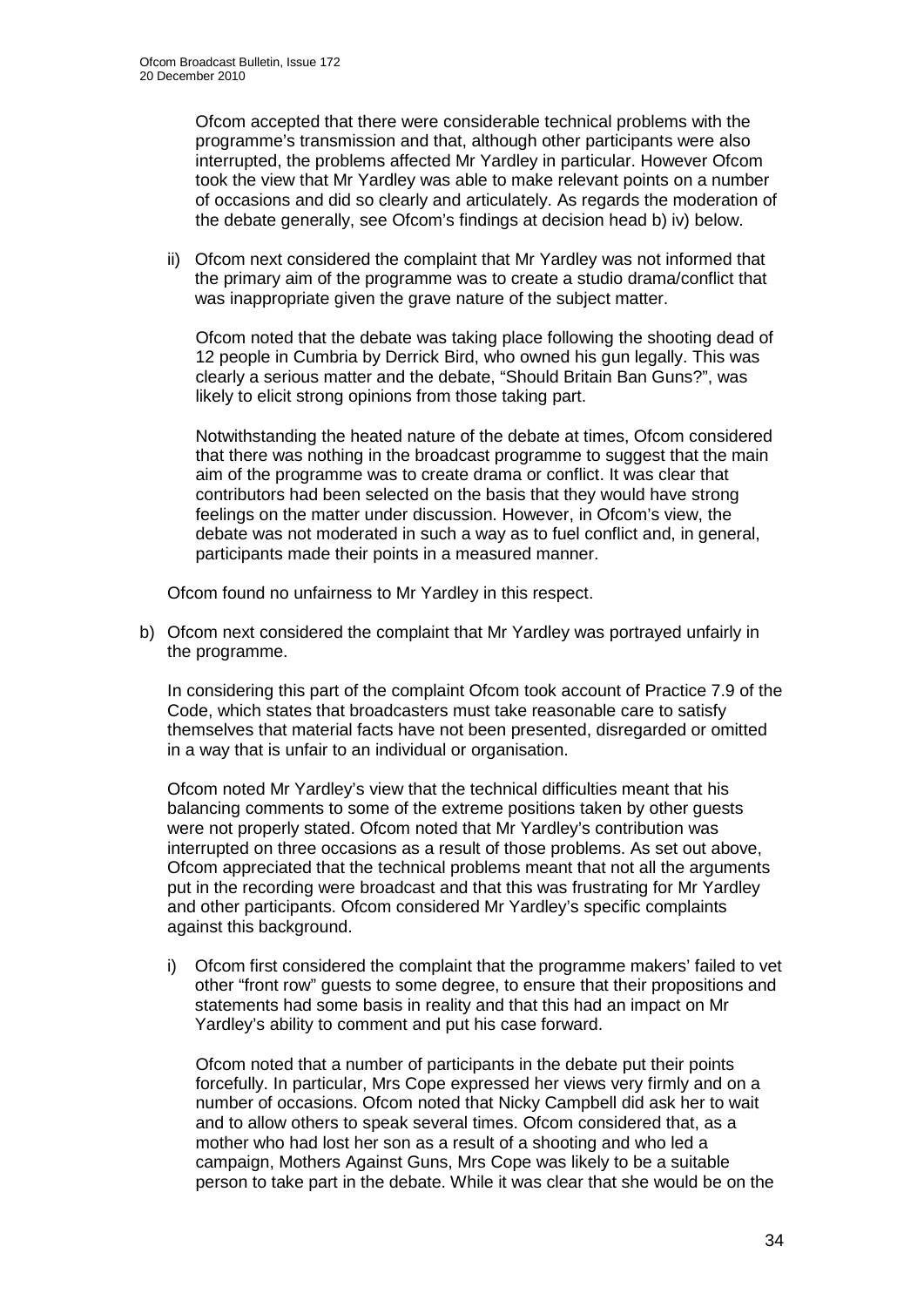"yes" side of the debate, it would not have been possible for the programme makers to anticipate every point she was likely to make or the manner in which she would present her views.

It was clear from correspondence that Mrs Cope gave an inaccurate figure for the number of people who had died in London in 2010 as a result of gun crime and that this was not challenged in the programme. Ofcom accepts that the host in a debate of this nature should be aware of the general issues likely to be discussed in order to moderate effectively. However, whilst it was unfortunate that Mrs Cope's error went uncorrected, in Ofcom's view this was not something the host could be expected to have anticipated and have the correct figure for.

In Ofcom's view, notwithstanding the heated nature of the debate at times, Mr Yardley was able to put his views calmly and articulately on a number of occasions during the course of the programme. In his first contribution, having been invited by Nicky Campbell to speak, Mr Yardley said:

*"Nicky, I think we have to look at this coolly. Obviously if you had a member of your family killed with a firearm, it's an awful thing and you're going to have a particular reaction to it. Burt more than a million people in this country use guns not just for sport, we're very good at sport. We've won internat…"*

Although he was unfortunately interrupted due to the technical problems, Mr Yardley was able to express his sympathy for people who had lost someone due to gun crime and then to begin to put his position regarding the use of guns for sport. Mr Yardley then spoke about previous shootings that had led to legislation (such as Hungerford and Dunblane) and put forward his view that legislation following such incidents was not effective. He also spoke about some of the issues he thought contributed to gun crime, such as social alienation and violence in the media. He gave his opinion that, compared with the United States, there was a low level of gun crime in the UK and that in other countries, such as Germany, Finland and Australia, there had been incidents of gun crime. He spoke of the use of guns for sports and the need for farmers to use guns.

Mr Yardley also directly put to Mrs Cope on two occasions that she was mistaken: for example, when Mrs Cope said that it was *"absolute rubbish"* that farmers needed guns, Mr Yardley said:

*"You're wrong, Lucy. You have to use firearms in the country. They're a tool".*

A little later, in response Mrs Cope's statement that an Uzi sub-machine gun was used in an incident in Peckham, Mr Yardley was clearly heard saying to her:

*"No but you must get your facts right. This is very serious stuff, Lucy".*

In these circumstances, Ofcom took the view that, in spite of interruptions from other participants and due to the technical problems, Mr Yardley was able to comment and put his points forward, and question the veracity of some of the statements by other participants made, which he did in a calm and articulate manner.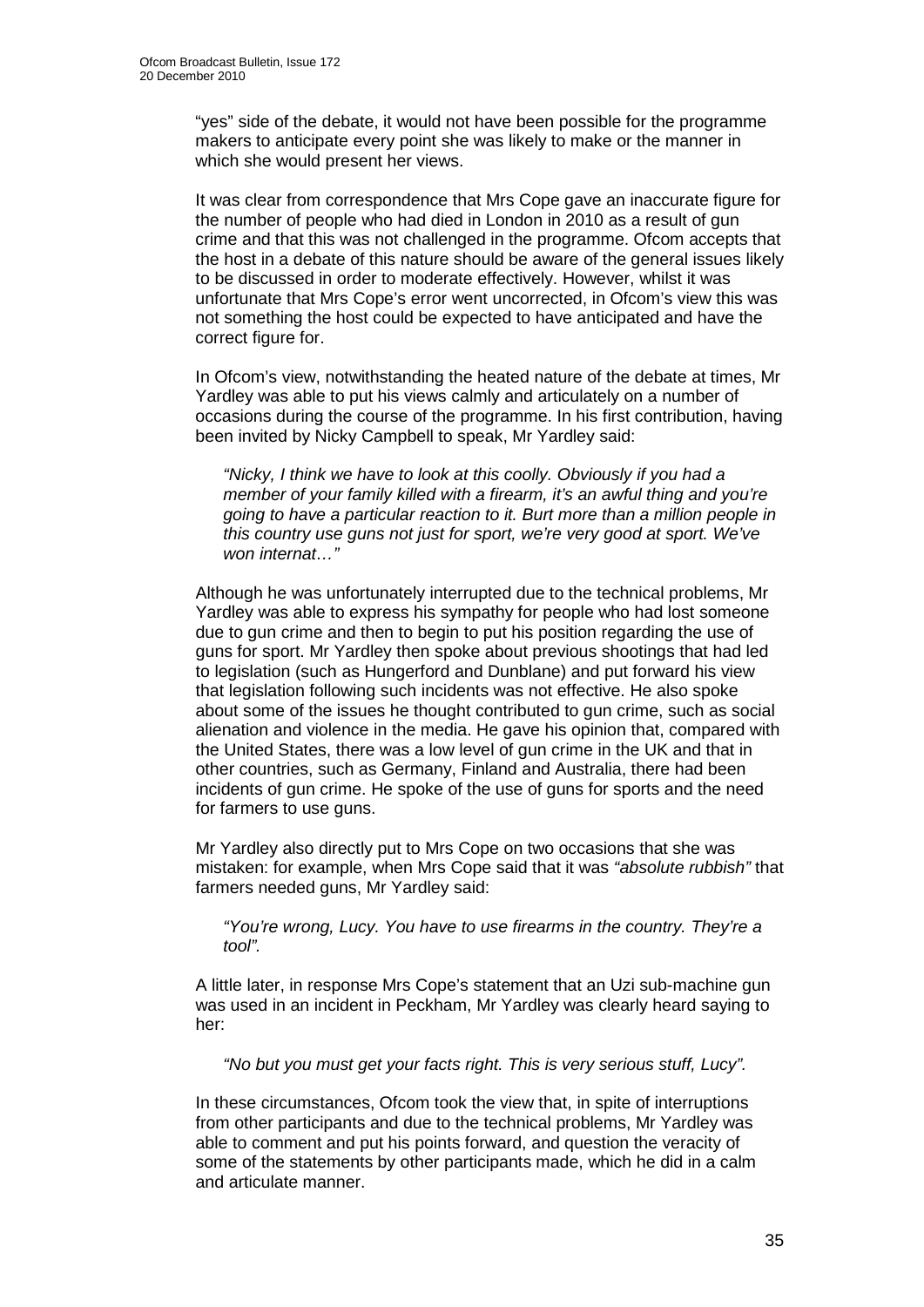ii) As regards Mr Yardley's positioning next to Mr Showell, resulting in the false impression being given that Mr Showell was associated with the shooting sports side of the argument, Ofcom noted first that Mr Showell was introduced by the host as someone who thought the UK gun laws were too strict. Mr Showell then said:

*"I run the website at the moment that's called Britain Needs Guns, and I actually feel that there's quite a compelling case to relax them*. *I think that if just one other person in Cumbria had been armed maybe he could have been stopped sooner. We can arm the police but they weren't there and he was running around for three hours gunning people down before they could even find him"*.

Nicky Campbell said that some people would think that this was *"an extraordinary assertion"*. Mr Showell went on to expand on his views. In Ofcom's view, Mr Showell's views, as expressed in the programme clearly contrasted with those of Mr Yardley, whose view was that a) there were legitimate uses for guns and b) that previous legislation to ban certain types of guns had not worked.

Ofcom noted the BBC's position that participants in the debate were seated on the basis of whether they would answer "yes" or "no" to the programme's "big question", but that that did not mean that all those who would say "no" would say that for the same reasons. In Ofcom's view, nothing in the seating arrangements or the content of the debate would have suggested to viewers that Mr Showell was associated with Mr Yardley or the shooting sports side of the argument.

iii) Ofcom then consider the complaint that the fact that Mr Showell was captioned but Mr Yardley was not may also have indicated to viewers that Mr Showell and his views were the primary response to the extreme position taken by Mrs Cope.

As set out under decision head a) i) above, Ofcom considered that it was clear that Mr Yardley was participating as one of the front row guests. As regards captions, Ofcom noted that Mr Showell was captioned, as were some of the other contributors. Others, like Mr Yardley were not. Ofcom noted that the BBC had apologised to Mr Yardley for the lack of a caption and considered that viewers would have understood that this was likely to be as a result of the technical problems that affected the programme, rather than a comment on the weight to be given to the views of the various participants. As set out under decision heads b) i) and ii) above, Ofcom took the view that Mr Yardley was able to put his views clearly during the course of the programme and that viewers would have understood that these views were in contrast to the more extreme and less carefully measured views of Mr Showell.

iv) Ofcom then considered the complaint that there was insufficient moderation of the debate, so that extreme views were represented.

Ofcom noted that Mr Yardley felt that Mrs Cope was allowed to dominate the debate and that Nicky Campbell turned to Mr Showell for a primary response to Mrs Cope's position, despite the fact that he did not represent the vast majority of sporting or professional users of firearms. This was at the expense of Mr Yardley being given an opportunity to express his position.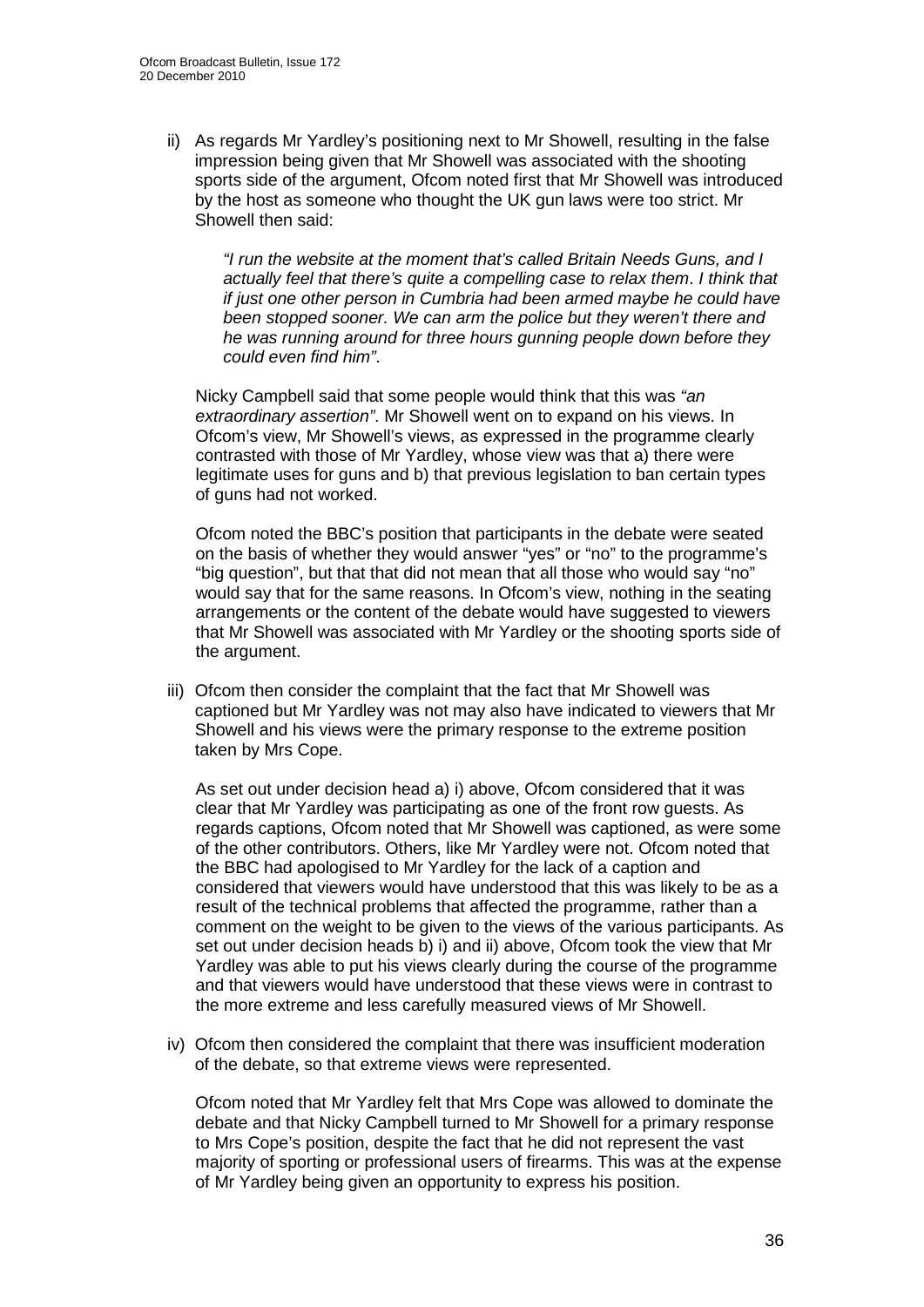Ofcom noted that, in general, Mrs Cope did take up a significant amount of time during the debate and that at times Nicky Campbell had difficulty in containing her contributions. Ofcom also noted that some extreme views were expressed by participants in the programme. However, as set out above, Ofcom took the view that Mr Yardley was able to express his views on a number of occasions and was expressly invited to do so by Nicky Campbell. He did so clearly and articulately and was able to put make his position clear.

In these circumstances, Ofcom found no unfairness to Mr Yardley.

**Accordingly Ofcom has not upheld Mr Yardley's complaint of unfair treatment in the broadcast of the programme.**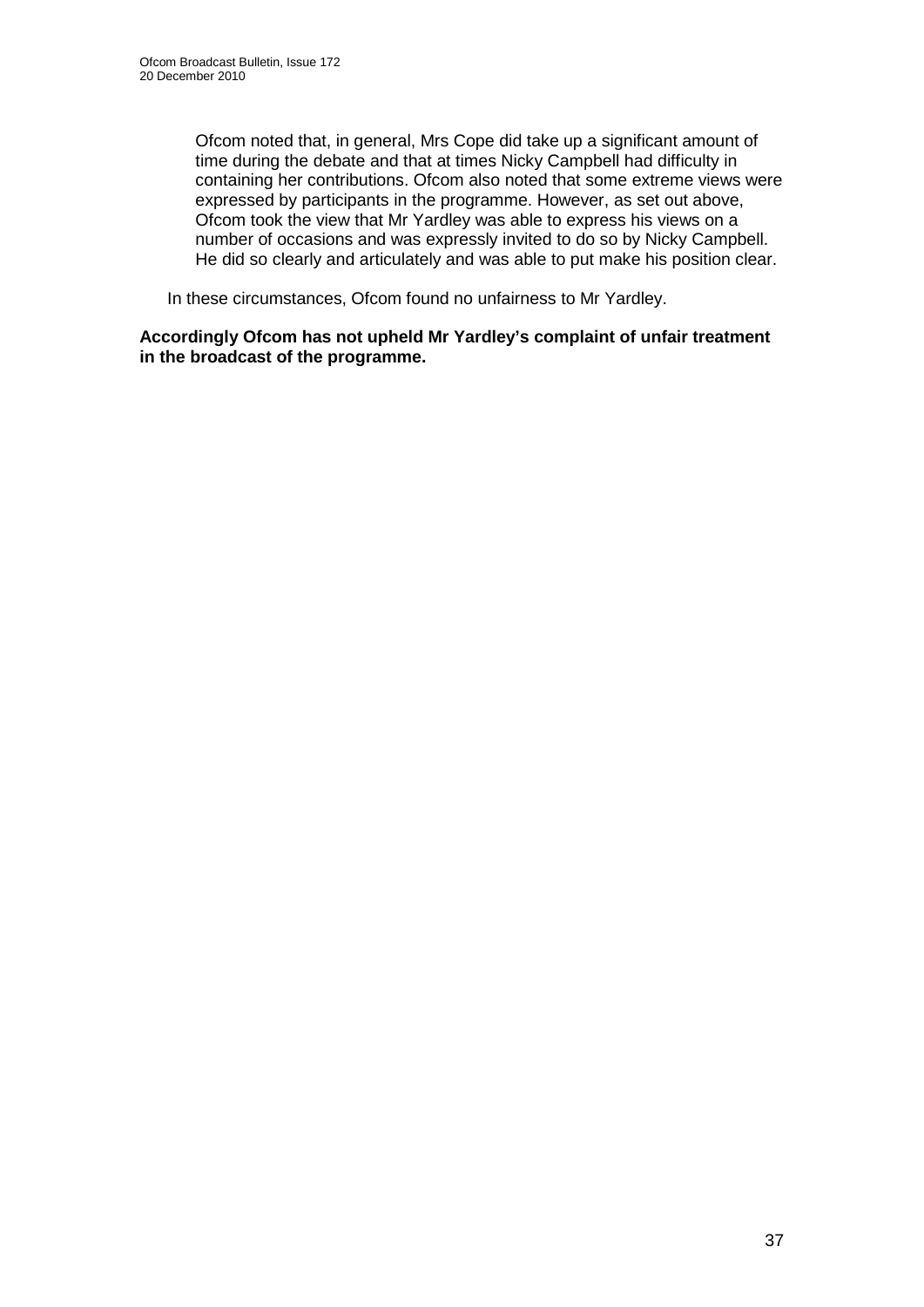# **Not Upheld**

## **Complaint by Mr Andrew Tasker**

*Orchestra United, Channel 4, 8 August 2010* 

**Summary:** Ofcom has not upheld this complaint of unfair treatment made by Mr Andrew Tasker.

This programme was the third episode in a series of four programmes that followed the formation, development and final performance of a youth orchestra which brought together a diverse cross-section of young people from Manchester. This episode featured 16 year-old Daniel, who had been thrown out of his house by his father, and included a comment by the orchestra manager that *"he shouldn't be out there without any kind of support"*.

Daniel's father, Mr Tasker, complained to Ofcom that he had been unfairly treated in the programme as broadcast.

In summary, Ofcom found that the programme did not suggest that Mr Tasker had thrown Daniel out of the house without a thought for his welfare and that, as a result, Mr Tasker had not been treated unfairly in the programme as broadcast.

#### **Introduction**

On 8 August 2010, Channel 4 broadcast the third of four episodes of its series, *Orchestra United*. The series followed the creation of the Hallé Harmony Youth Orchestra which brought together a cross-section of young people from Manchester with the goal of performing a classical music concert in front of a paying audience at Manchester's Bridgewater Hall.

This programme included a brief feature about *"disruptive"* 16 year-old trumpet player, Daniel, and included footage of him and his father at home explaining how important trumpet playing was to Daniel and how he didn't want to *"mess up"* the opportunity that had been given to him.

Towards the end of the programme, the narrator said:

*"But as rehearsals begin for the final concert, Daniel from the trumpet section is nowhere to be seen"*.

The programme then broadcast a telephone conversation between the orchestra's manager and Daniel during the course of which it was revealed that Daniel had been thrown out of his house by his father.

After the telephone conversation, the programme showed the orchestra's manager saying:

*"He* [Daniel] *shouldn't be out there without any kind of support"*.

Daniel's father, Mr Tasker, complained to Ofcom that he had been treated unfairly in the programme as broadcast.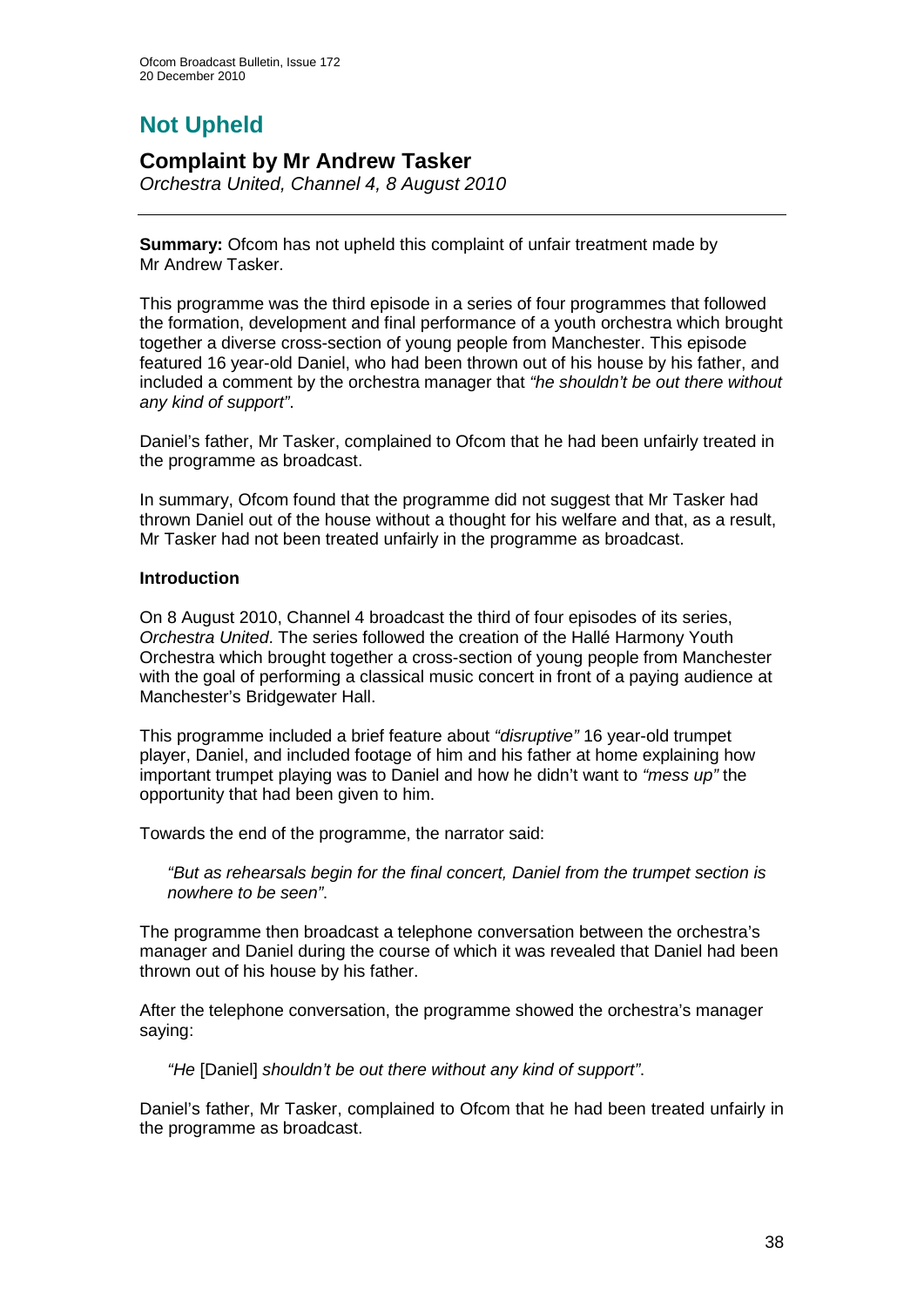#### **The Complaint**

#### **Mr Tasker's case**

In summary, Mr Tasker complained that he was treated unfairly in the programme as broadcast in that he was unfairly portrayed because, by saying that his son *"shouldn't be out there without any kind of support"*, the programme suggested that Mr Tasker had thrown his son out of his home without a thought for his welfare.

#### **Channel 4's case**

In summary, Channel 4 responded to Mr Tasker's complaint that he was unfairly portrayed in the programme as broadcast as follows:

Channel 4 said that it did not accept that the programme or the series treated Mr Tasker unfairly and that no reasonable viewer watching the programme and the series in its entirety would have concluded that Mr Tasker threw his son out of his home without a thought for his welfare because nothing in the programme suggested that.

Channel 4 said that the programme portrayed Mr Tasker as a caring person who *"took his son on at age nine"*, housed him and introduced him to music to keep him on the straight and narrow. The programme included an interview featuring Mr Tasker and his son together which revealed that they had a positive relationship.

Channel 4 said that the programme reported that Mr Tasker had thrown his son out of the house and included the following comment by the orchestra manager based on that information:

*"So he's said he's not doing too well by the sound of it. He's right, his Dad has thrown him out. He's not left, I was just trying to be a bit subtle with it, but he shouldn't be out there without any kind of support*".

Channel 4 said that the orchestra manager's comments were reported in a fair manner and the presentation of her comments in the programme caused no unfairness to Mr Tasker. Channel 4 said that the comments were empathetic to Daniel but remained neutral and that they were a contemporaneous expression of concern that he, like any other 16 year-old should always be supported and safe. Channel 4 said that the orchestra manager's comments were a genuine, reasonable and legitimate statement of goodwill which could be expected of any reasonable person, particularly one charged with the role of pastoral care provider for the orchestra's young people. In any event, Channel 4 said that the programme did not suggest that Daniel had no support, rather it included a comment by a caring individual that he *"should not be"* without it.

Channel 4 said that the comments of the orchestra manager did not suggest that Mr Tasker threw Daniel out without a thought for his welfare and that the meaning Mr Tasker complained of could not be attributed to the plain meaning of her words.

Channel 4 said that if Ofcom considered that the orchestra manager's comments were unfair to Mr Tasker, then any unfairness arising from the words was balanced by Mr Tasker's contribution in the programme and the series. Channel 4 said that it was clear from viewing the programme as a whole that Mr Tasker had a positive relationship with his son, was an influential person in Daniel's life and that he cared for him. It would therefore seem reasonable for viewers watching the programme in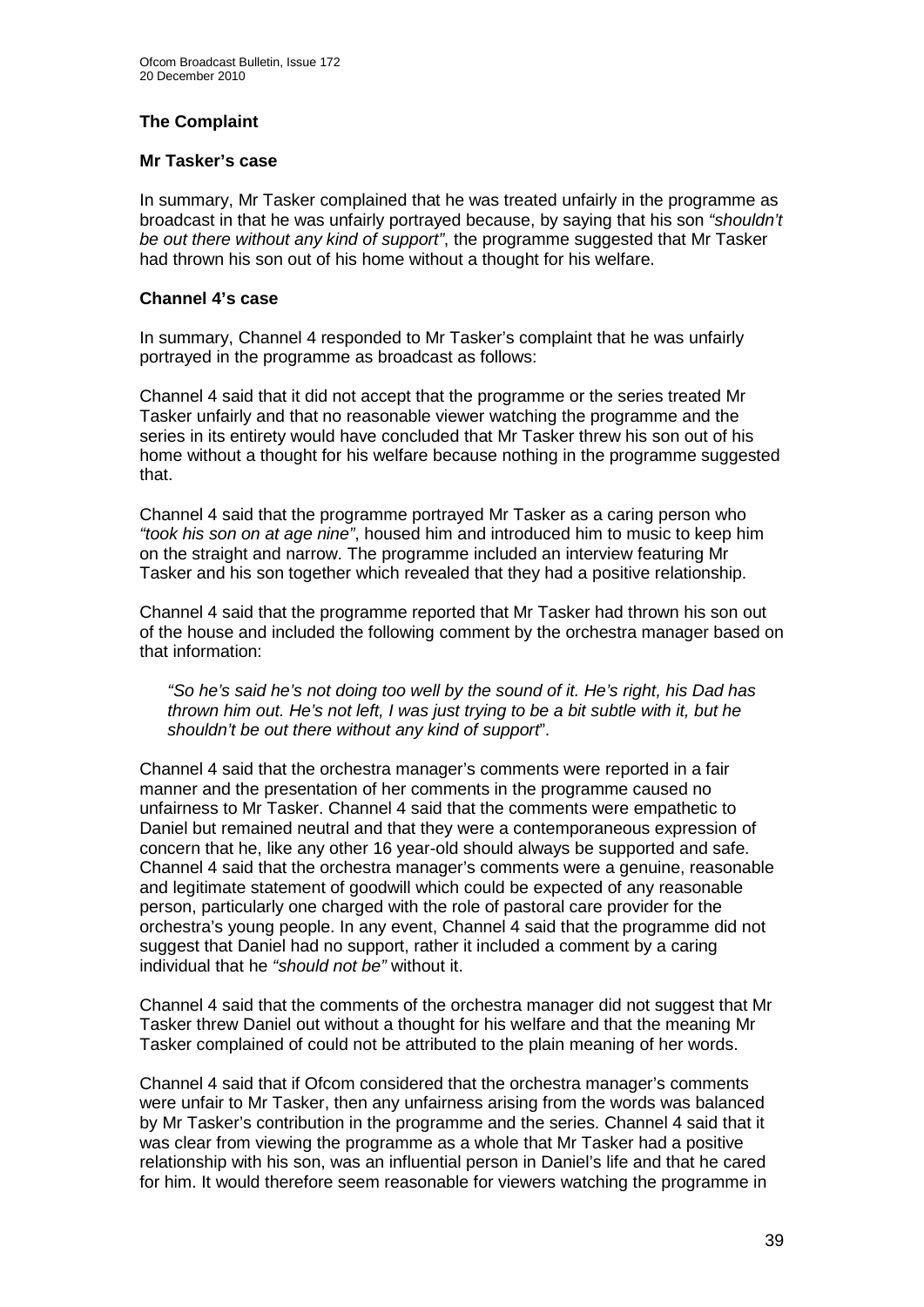its entirety to have concluded that Mr Tasker's decision to throw his son out of his home could only have been a difficult decision to make. Channel 4 said that Mr Tasker was portrayed as a compassionate and warm man and viewers would not have reasonably understood that he threw his son out without a thought for his welfare.

#### **Decision**

Ofcom's statutory duties include the application, in the case of all television and radio services, of standards which provide adequate protection to members of the public and all other persons from unfair treatment and unwarranted infringement of privacy in, or in the making of, programmes included in such services.

In carrying out its duties, Ofcom has regard to the need to secure that the application of these standards is in the manner that best guarantees an appropriate level of freedom of expression. Ofcom is also obliged to have regard, in all cases, to the principles under which regulatory activities should be transparent, accountable, proportionate and consistent and targeted only at cases in which action is needed.

In reaching its decision, Ofcom considered all the relevant material provided by both parties. This included a recording and transcript of the programme as broadcast, both parties' written submissions and supporting material.

Ofcom considered Mr Tasker's complaint that he was treated unfairly in the programme as broadcast in that he was unfairly portrayed because, by saying that his son *"shouldn't be out there without any kind of support"*, the programme suggested that Mr Tasker had thrown his son out of his home without a thought for his welfare.

Ofcom considered whether the broadcaster's actions were consistent with its obligation to avoid unjust or unfair treatment of individuals in programmes as set out in Rule 7.1 of the Ofcom Broadcasting Code ("the Code"). In particular, Ofcom considered Practice 7.9, which states that broadcasters should take reasonable care to satisfy themselves that material facts have not been presented, disregarded or omitted in a way that is unfair to an individual or organisation.

Ofcom noted that following the broadcast of a telephone conversation between Daniel and the orchestra manager during the course of which it became clear that Daniel had been thrown out of his home by Mr Tasker, the orchestra manager made the following statement to camera:

*"So he's said he's not doing too well by the sound of it. He's right, his Dad has thrown him out. He's not left, I was just trying to be a bit subtle with it, but he shouldn't be out there without any kind of support*".

Mr Tasker complained that the final part of the orchestra manager's broadcast statement unfairly suggested that he had thrown his son out without a thought for his welfare, which he said was not the case. Channel 4 disagreed and said that no reasonable viewer watching the programme and the series in its entirety would have come to that conclusion.

In considering this complaint, Ofcom only considered the content of the programme broadcast on 8 August 2010, not the content of the series in its entirety.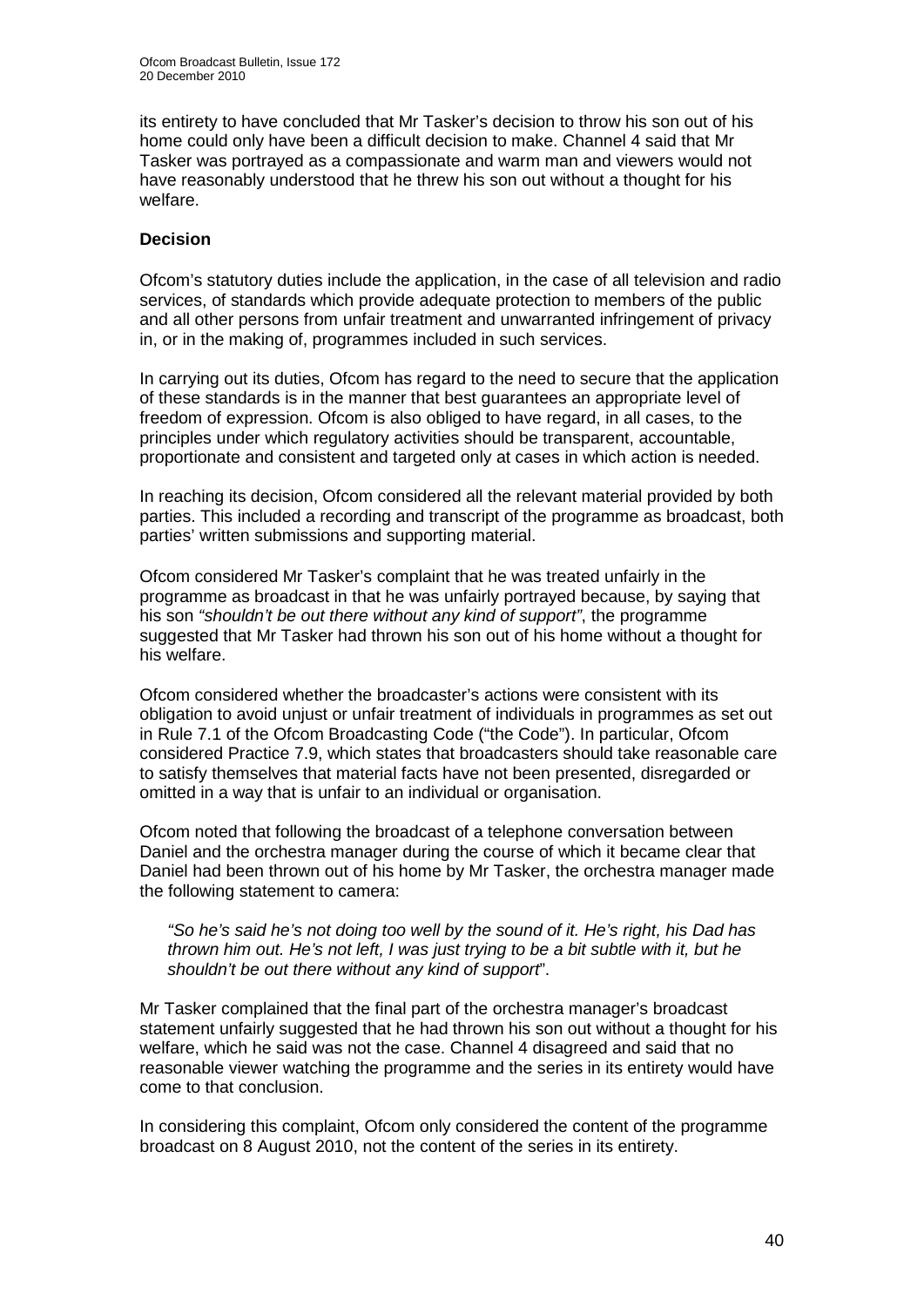Ofcom noted that the unedited comments of the orchestra manager were as follows:

"Oh I hate the thought of him suffering, it's awful. Gives me the creeps. Doesn't it you? Shouldn't be out there – not on his own. I know he's staying with his uncle, but he shouldn't be out there without any kind of support. Anyway, nothing I can do is there just now".

It was clear to Ofcom from the orchestra manager's unedited comments that she had not intended to convey the message Mr Tasker complained of. However, Ofcom considered that, in isolation, the comment made by the orchestra manager in the programme as broadcast *"but he shouldn't be out there without any kind of support*" had the potential to mislead viewers into believing that Daniel had been thrown out of the house by his father literally without support and that the situation may have been clearer if the words that prefaced her comment "I know he's staying with his uncle" had been broadcast as well.

However, Ofcom noted that the telephone conversation between Daniel and the orchestra manager and her subsequent comments to camera were not broadcast in isolation and that the programme included other information about Mr Tasker his son and the nature of their relationship.

In particular, Ofcom noted that the programme had presented Daniel as a disruptive influence in the brass section of the orchestra and showed him being warned about his behaviour. The programme also showed footage of Daniel at home with Mr Tasker from which it was clear that Daniel hadn't had an easy childhood and had been in trouble, but that after he went to live with Mr Tasker when he was nine years old he had been introduced to brass band music by Mr Tasker and that this had helped him to control his anger and kept him off the streets. Ofcom also considered that the footage showed that Daniel and Mr Tasker at that time had a good relationship and that Mr Tasker's words *"when this thing came along I thought, great, it'll be a new beginning for him"* and the fact that he had cared for Daniel since he was nine years old, demonstrated a genuine concern on Mr Tasker's part for Daniel's welfare.

In Ofcom's view, not only was the orchestra manager's comment not intended in the way Mr Tasker interpreted it, but, particularly given the way in which Mr Tasker and Daniel were portrayed earlier in the programme, viewers would be likely to have sympathised with Mr Tasker's decision to throw Daniel out of the house and would not have interpreted the orchestra manager's empathetic comment as suggesting that Mr Tasker had done so without a thought for his welfare.

In light of the above, Ofcom did not consider that the broadcaster presented, disregarded or omitted material facts in a way that was unfair to Mr Tasker and has not upheld Mr Tasker's complaint.

**Accordingly Ofcom has not upheld Mr Tasker's complaint of unfair treatment in the programme as broadcast.**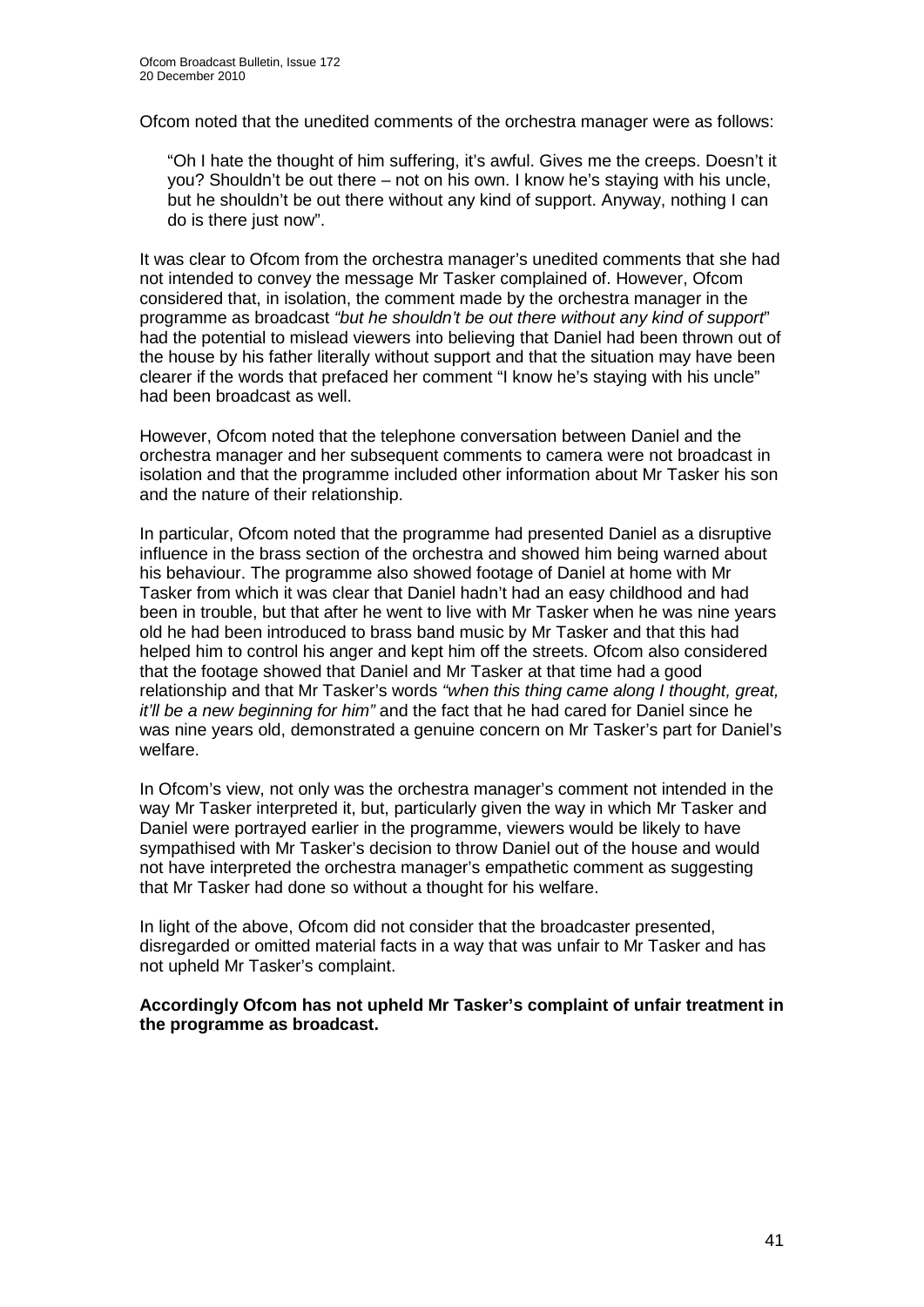# **Other Programmes Not in Breach**

# **Up to 29 November 2010**

| Programme                                    | <b>Transmission</b><br><b>Date</b> | <b>Broadcaster</b>             | <b>Categories</b>                           | <b>Number of</b><br>complaints |
|----------------------------------------------|------------------------------------|--------------------------------|---------------------------------------------|--------------------------------|
| 118 118's sponsorship<br>of ITV Movies       | 06/11/2010                         | ITV <sub>2</sub>               | Harm                                        |                                |
| 118 118's sponsorship<br>of ITV Movies       | various                            | ITV <sub>2</sub>               | Generally accepted<br>standards             | 1                              |
| 4thought.tv                                  | 09/11/2010                         | Channel 4                      | Religious/Beliefs<br>discrimination/offence | 1                              |
| 4thought.tv                                  | 16/11/2010                         | Channel 4                      | Religious/Beliefs<br>discrimination/offence | 1                              |
| 4thought.tv                                  | 16/11/2010                         | Channel 4                      | Generally accepted<br>standards             | 1                              |
| 4thought.tv                                  | 18/11/2010                         | Channel 4                      | Generally accepted<br>standards             | 1                              |
| A Room with a View                           | 25/11/2010                         | Channel 4                      | <b>Nudity</b>                               | $\overline{2}$                 |
| Advertising scheduling                       | various                            | <b>True Movies</b>             | <b>COSTA</b>                                | 1                              |
| Advertising scheduling                       | various                            | Channel 4                      | <b>COSTA</b>                                | 1                              |
| Advertising scheduling                       | various                            | ITV2                           | <b>COSTA</b>                                | 1                              |
| Advertising scheduling                       | various                            | ITV4                           | <b>COSTA</b>                                | 1                              |
| Alan Carr's Celebrity<br>Ding Dong           | 11/11/2010                         | Magic                          | Generally accepted<br>standards             | 1                              |
| All New You've Been<br>Framed!               | 20/11/2010                         | $\overline{IV1}$               | Under 18s in<br>programmes                  | 1                              |
| Any Human Heart                              | 21/11/2010                         | Channel 4                      | Sexual material                             | 1                              |
| Apocalypse: The<br>Second World War          | 30/10/2010                         | Channel 4                      | Materially misleading                       | 1                              |
| <b>BBC News</b>                              | 08/11/2010                         | <b>BBC News Channel</b>        | Generally accepted<br>standards             | 1                              |
| <b>BBC News</b>                              | 09/11/2010                         | <b>BBC News Channel</b>        | Offensive language                          | 1                              |
| <b>BBC News</b>                              | 19/11/2010                         | BBC <sub>1</sub>               | Generally accepted<br>standards             | 1                              |
| <b>Beswick at Breakfast</b>                  | 03/11/2010                         | <b>BBC Radio</b><br>Manchester | Generally accepted<br>standards             | 1                              |
| <b>Bob McCreadie for</b><br><b>Breakfast</b> | 08/11/2010                         | Pirate FM                      | Offensive language                          | 1                              |
| <b>Book at Bedtime</b>                       | 19/11/2010                         | <b>BBC Radio 4</b>             | Generally accepted<br>standards             | 1                              |
| <b>Breakfast Show</b>                        | 05/11/2010                         | <b>Tower FM</b>                | Generally accepted<br>standards             | 1                              |
| BT Vision's sponsorship<br>of The Mentalist  | 19/11/2010                         | Five                           | Generally accepted<br>standards             | 1                              |
| Casualty                                     | 20/11/2010                         | BBC <sub>1</sub>               | Violence and dangerous<br>behaviour         | $\overline{2}$                 |
| Celebrity Coach Trip                         | 09/11/2010                         | Channel 4                      | Generally accepted<br>standards             | 1                              |
| <b>Channel 4 News</b>                        | 14/09/2010                         | Channel 4                      | Due impartiality/bias                       | 1                              |
| Channel 4 News                               | 07/11/2010                         | Channel 4                      | Generally accepted<br>standards             | 1                              |
| Channel 4 News                               | 10/11/2010                         | Channel 4                      | Due impartiality/bias                       | $\overline{2}$                 |
| Channel 4 News                               | 18/11/2010                         | Channel 4                      | Gender<br>discrimination/offence            | 1                              |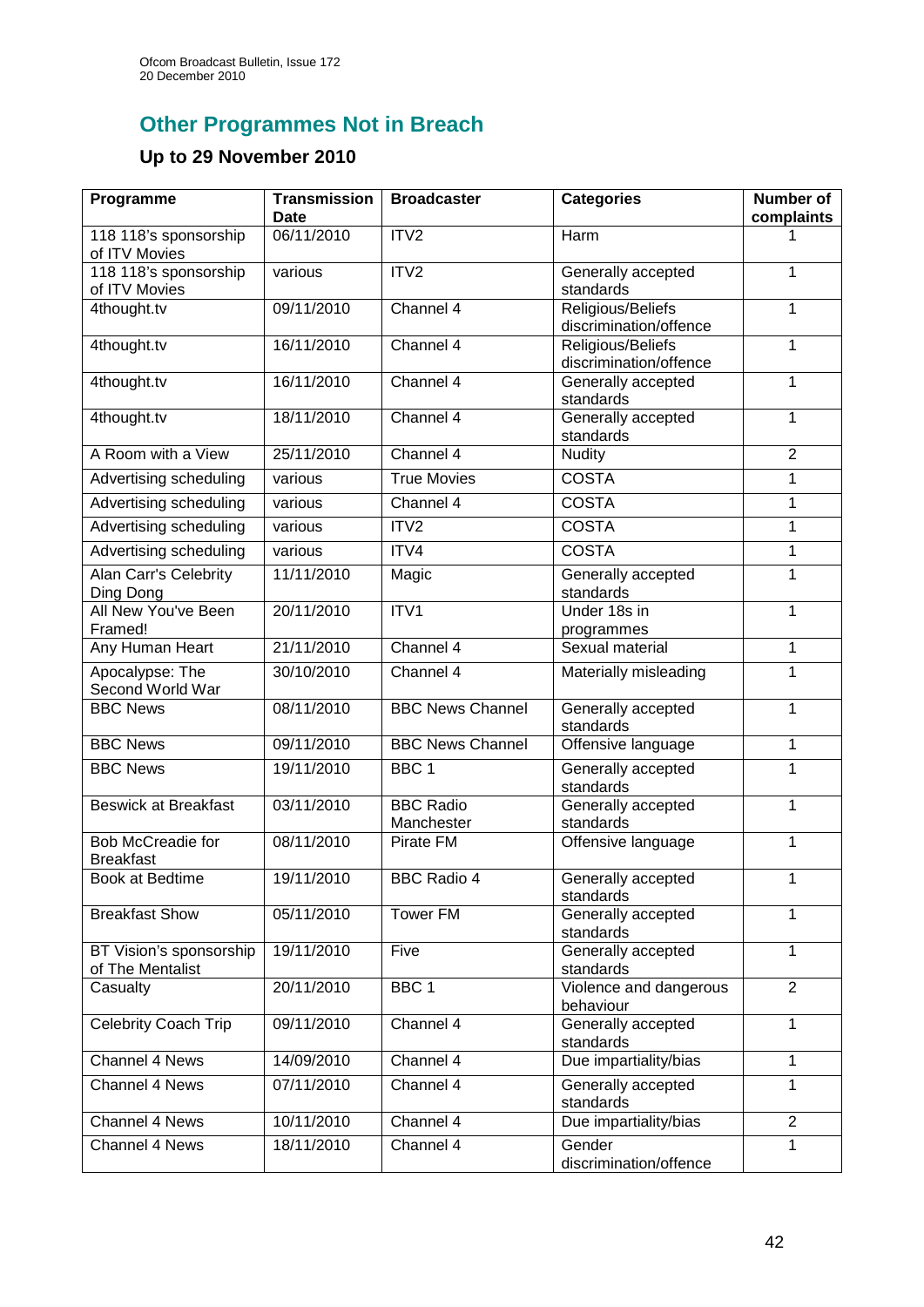| <b>Channel Promo</b>                         | 18/10/2010 | <b>Sky News</b>         | Materially misleading                                      | 1 |
|----------------------------------------------|------------|-------------------------|------------------------------------------------------------|---|
| Children in Need 2010                        | 19/11/2010 | BBC <sub>1</sub>        | Under 18s in<br>programmes                                 | 1 |
| Children in Need 2010                        | 19/11/2010 | BBC <sub>1</sub>        | Generally accepted<br>standards                            | 3 |
| Children in Need 2010:<br><b>East Street</b> | 19/11/2010 | BBC <sub>1</sub>        | Sexual orientation<br>discrimination/offence               | 1 |
| Children in Need 2010:<br><b>East Street</b> | 19/11/2010 | BBC <sub>1</sub>        | Generally accepted<br>standards                            | 1 |
| Children in Need 2010:<br><b>East Street</b> | 19/11/2010 | BBC <sub>1</sub>        | Race<br>discrimination/offence                             | 1 |
| <b>Chris Evans</b>                           | 04/11/2010 | <b>BBC Radio 2</b>      | Sexual orientation<br>discrimination/offence               | 1 |
| Coach Carter                                 | 27/11/2010 | Film4                   | Offensive language                                         | 1 |
| Come Dine with Me                            | 12/11/2010 | Channel 4               | Generally accepted<br>standards                            | 1 |
| Come Dine with Me                            | 13/11/2010 | Channel 4               | Generally accepted<br>standards                            | 1 |
| Come Dine with Me                            | 23/11/2010 | Channel 4               | Animal welfare                                             | 1 |
| Coppers                                      | 22/11/2010 | Channel 4               | Generally accepted<br>standards                            | 1 |
| Curry's sponsorship of<br>The Simpsons       | 13/11/2010 | Sky One                 | Animal welfare                                             | 1 |
| Curry's sponsorship of<br>The Simpsons       | 17/11/2010 | Sky One                 | Animal welfare                                             | 1 |
| Daybreak                                     | 24/11/2010 | ITV1                    | Due impartiality/bias                                      | 1 |
| Deal or No Deal                              | 14/11/2010 | Channel 4               | Sexual material                                            | 1 |
| Dustbin Baby                                 | 19/09/2010 | <b>CBBC</b>             | Generally accepted                                         | 1 |
| EastEnders                                   | 01/11/2010 | BBC <sub>1</sub>        | standards<br>Under 18s in                                  | 1 |
| EastEnders                                   | 25/11/2010 | BBC <sub>1</sub>        | programmes<br>Sexual orientation<br>discrimination/offence | 6 |
| <b>EastEnders Omnibus</b>                    | 28/11/2010 | BBC <sub>2</sub>        | Sexual orientation<br>discrimination/offence               | 1 |
| <b>Elite Nights</b>                          | 10/11/2010 | Elite TV2               | Sexual material                                            | 1 |
| Emmerdale                                    | 08/11/2010 | ITV1                    | Generally accepted<br>standards                            | 1 |
| Emmerdale                                    | 09/11/2010 | ITV1                    | Generally accepted<br>standards                            | 1 |
| Emmerdale                                    | 17/11/2010 | ITV1                    | Generally accepted<br>standards                            | 1 |
| <b>Extreme Fishing with</b><br>Robson Green  | 08/11/2010 | Five                    | Animal welfare                                             | 3 |
| <b>Extreme Fishing with</b><br>Robson Green  | 08/11/2010 | Five                    | Offensive language                                         | 1 |
| Eye of the Needle                            | 17/11/2010 | Channel 4               | Violence and dangerous<br>behaviour                        | 1 |
| Film 2010 with Claudia<br>Winkleman          | 09/11/2010 | BBC <sub>1</sub>        | Offensive language                                         | 3 |
| Five News Update                             | 21/11/2010 | Five                    | Sexual material                                            | 1 |
| Fringe                                       | 27/10/2010 | Sky 2                   | Advertising/editorial<br>separation                        | 1 |
| Fruitiser's sponsorship                      | 24/09/2010 | Good Food               | Sponsorship credits                                        | 1 |
| of various programmes                        | 08/11/2010 |                         |                                                            |   |
| Galaxy Radio job<br>promo                    |            | <b>Heart FM Bristol</b> | Generally accepted<br>standards                            | 1 |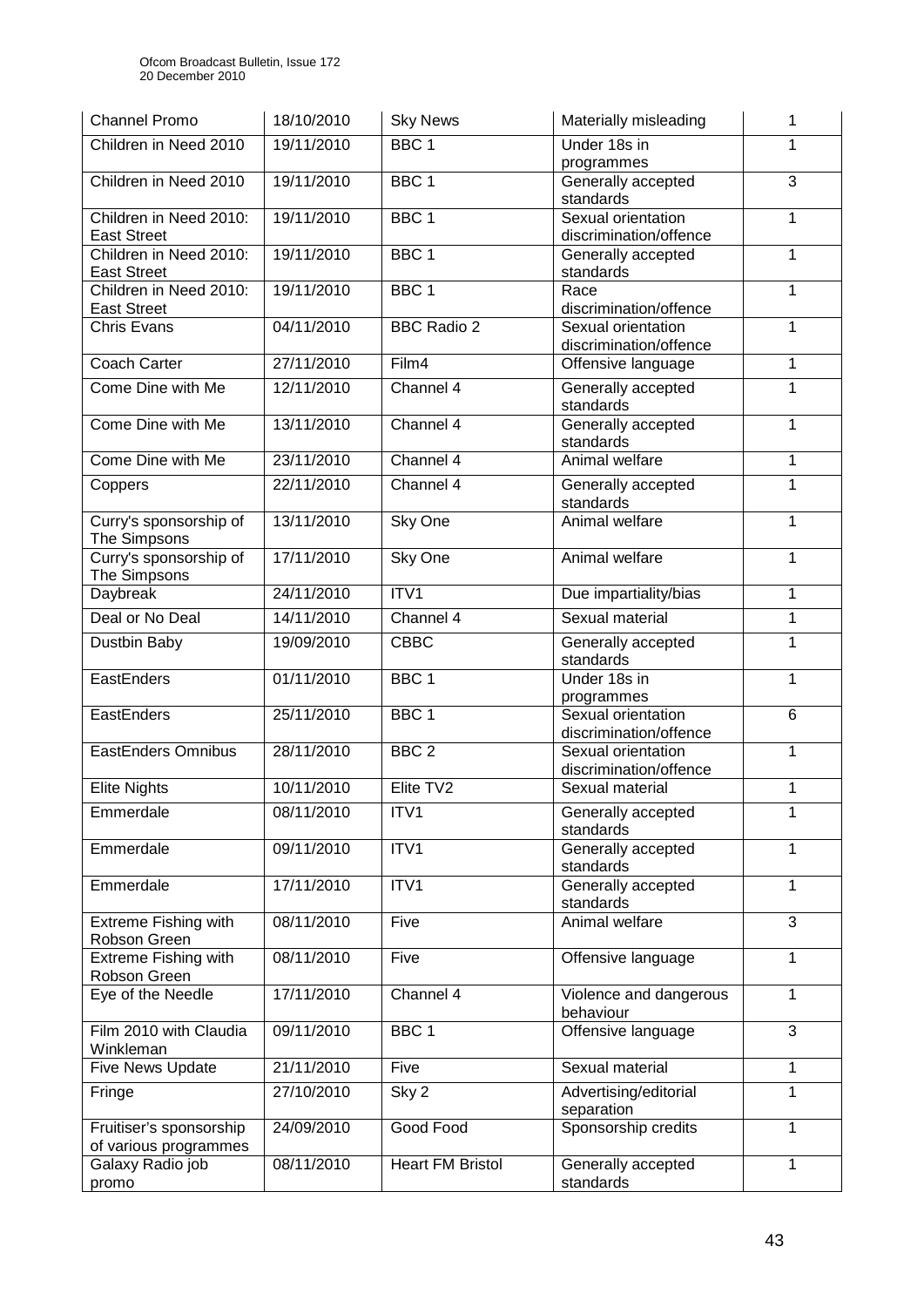| Garage                                      | 27/11/2010 | Channel 4        | Animal welfare                               | 1              |
|---------------------------------------------|------------|------------------|----------------------------------------------|----------------|
| Giles and Sue Live the<br>Good Life         | 08/11/2010 | BBC <sub>2</sub> | Animal welfare                               | 1              |
| <b>Grand Slam of Darts</b>                  | 21/11/2010 | ITV4             | Gender<br>discrimination/offence             | 1              |
| Harry and Paul                              | 19/11/2010 | BBC <sub>2</sub> | Generally accepted<br>standards              | 1              |
| Harry Hill's TV Burp                        | 21/11/2010 | ITV1             | Generally accepted<br>standards              | 1              |
| Harry Hill's TV Burp                        | 27/11/2010 | ITV1             | Violence and dangerous<br>behaviour          | 1              |
| Harry Hill's TV Burp                        | 27/11/2010 | ITV1             | Generally accepted<br>standards              | 1              |
| Harry Hill's TV Burp                        | various    | ITV1             | Generally accepted<br>standards              | 1              |
| Have I Got News for<br>You                  | 04/11/2010 | BBC <sub>1</sub> | Race<br>discrimination/offence               | 4              |
| Have I Got News For<br>You                  | 11/11/2010 | BBC <sub>1</sub> | Generally accepted<br>standards              | 1              |
| Have I Got News for<br>You                  | 18/11/2010 | BBC <sub>1</sub> | Generally accepted<br>standards              | 1              |
| <b>Heart FM Breakfast</b><br>Show           | 09/11/2010 | <b>Heart FM</b>  | Sexual orientation<br>discrimination/offence | 1              |
| <b>Holby City</b>                           | 16/11/2010 | BBC <sub>1</sub> | Offensive language                           | 1              |
| <b>Horrible Histories</b>                   | 19/11/2010 | BBC <sub>1</sub> | Sexual material                              | 1              |
| I'm a Celebrity, Get Me                     | 19/11/2010 | ITV <sub>2</sub> | Generally accepted                           | 1              |
| Out of Here Now!                            |            | ITV2             | standards                                    |                |
| I'm a Celebrity, Get Me<br>Out of Here Now! | 23/11/2010 |                  | Generally accepted<br>standards              | $\overline{2}$ |
| I'm a Celebrity, Get Me<br>Out of Here!     | 14/11/2010 | ITV1             | Gender<br>discrimination/offence             | $\overline{2}$ |
| I'm a Celebrity, Get Me<br>Out of Here!     | 15/11/2010 | ITV1             | Gender<br>discrimination/offence             | 1              |
| I'm a Celebrity, Get Me<br>Out of Here!     | 15/11/2010 | ITV1             | Generally accepted<br>standards              | $\overline{2}$ |
| I'm a Celebrity, Get Me<br>Out of Here!     | 16/11/2010 | ITV1             | Animal welfare                               | 1              |
| I'm a Celebrity, Get Me<br>Out of Here!     | 18/11/2010 | ITV1             | Animal welfare                               | 1              |
| I'm a Celebrity, Get Me<br>Out of Here!     | 20/11/2010 | ITV1             | <b>Disability</b><br>discrimination/offence  | 1              |
| I'm a Celebrity, Get Me<br>Out of Here!     | 21/11/2010 | ITV1             | Generally accepted<br>standards              | 14             |
| I'm a Celebrity, Get Me<br>Out of Here!     | 21/11/2010 | ITV1             | Harm                                         | 3              |
| I'm a Celebrity, Get Me<br>Out of Here!     | 21/11/2010 | ITV1             | Animal welfare                               | $\overline{2}$ |
| I'm a Celebrity, Get Me<br>Out of Here!     | 21/11/2010 | ITV1             | Premium rate services                        | 11             |
| I'm a Celebrity, Get Me<br>Out of Here!     | 25/11/2010 | ITV1             | Generally accepted<br>standards              | 11             |
| I'm a Celebrity, Get Me<br>Out of Here!     | 25/11/2010 | ITV1             | Animal welfare                               | 1              |
| I'm a Celebrity, Get Me<br>Out of Here!     | 26/11/2010 | ITV1             | Generally accepted<br>standards              | 1              |
| I'm a Celebrity, Get Me<br>Out of Here!     | 26/11/2010 | ITV1             | Animal welfare                               | $\overline{2}$ |
| I'm a Celebrity, Get Me                     | 27/11/2010 | ITV1             | Generally accepted                           | $\mathbf{1}$   |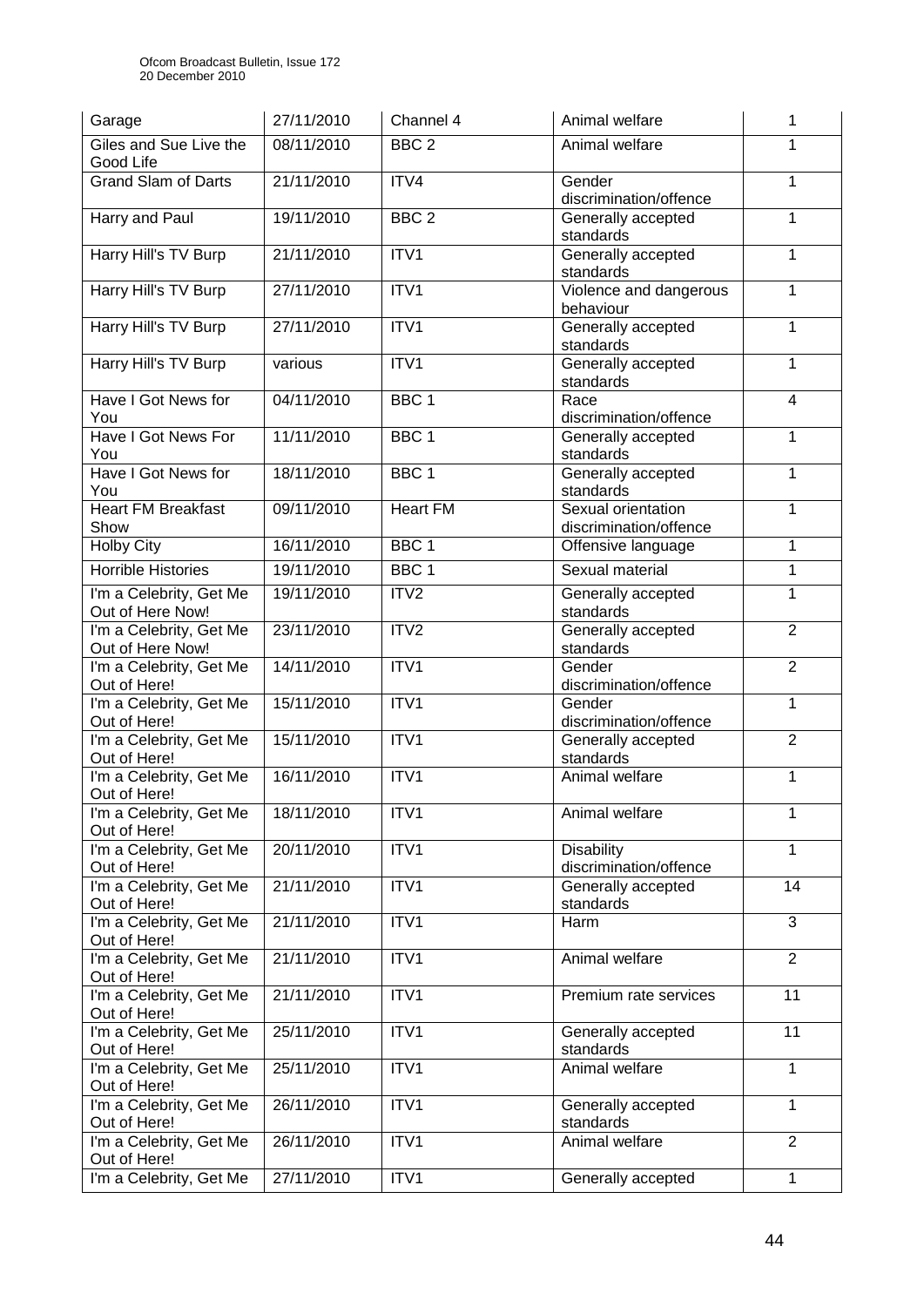| Out of Here!                                        |            |                    | standards                                   |                          |
|-----------------------------------------------------|------------|--------------------|---------------------------------------------|--------------------------|
| I'm a Celebrity, Get Me<br>Out of Here!             | 28/11/2010 | ITV1               | Animal welfare                              | 7                        |
| I'm a Celebrity, Get Me<br>Out of Here!             | various    | ITV1               | Animal welfare                              | $\overline{7}$           |
| I'm a Celebrity, Get Me<br>Out of Here! (trailers)  | various    | ITV1               | Generally accepted<br>standards             | 1                        |
| <b>International Terrorism</b><br><b>Since 1945</b> | 23/10/2010 | Yesterday          | Due impartiality/bias                       | 1                        |
| <b>ITV News</b>                                     | 30/09/2010 | ITV <sub>1</sub>   | Materially misleading                       | 1                        |
| <b>ITV News</b>                                     | 09/11/2010 | ITV1               | Violence and dangerous<br>behaviour         | 1                        |
| <b>ITV News</b>                                     | 11/11/2010 | ITV1               | Generally accepted<br>standards             | $\overline{\mathcal{A}}$ |
| <b>ITV News</b>                                     | 15/11/2010 | ITV1               | Due accuracy                                | 1                        |
| <b>ITV News</b>                                     | 21/11/2010 | ITV1               | Generally accepted<br>standards             | 1                        |
| James May's Man Lab                                 | 14/11/2010 | BBC <sub>2</sub>   | Harm                                        | 1                        |
| James O'Brien                                       | 01/11/2010 | <b>LBC 97.3FM</b>  | Religious/Beliefs<br>discrimination/offence | 1                        |
| James O'Brien                                       | 24/11/2010 | <b>LBC 97.3FM</b>  | Race<br>discrimination/offence              | 1                        |
| Jimmy Carr                                          | 16/11/2010 | Channel 4          | <b>Disability</b><br>discrimination/offence | 1                        |
| <b>Jimmy Carr</b>                                   | 16/11/2010 | Channel 4          | Religious/Beliefs<br>discrimination/offence | 1                        |
| Jimmy Carr                                          | 16/11/2010 | Channel 4          | Generally accepted<br>standards             | 6                        |
| <b>Jimmy Carr</b>                                   | 16/11/2010 | Channel 4          | Offensive language                          | 1                        |
| Keeping Mum                                         | 12/11/2010 | More4              | Offensive language                          | 1                        |
| Ken Livingstone                                     | 13/11/2010 | <b>LBC 97.3FM</b>  | Elections/Referendums                       | 1                        |
| Kungarna av Tylösand                                | 22/09/2010 | Kanal 5            | Drugs, smoking,<br>solvents or alcohol      | 1                        |
| London Tonight                                      | 03/11/2010 | ITV1               | Due impartiality/bias                       | 23                       |
| Loose Women                                         | 10/11/2010 | ITV1               | Generally accepted<br>standards             | 11                       |
| Loose Women                                         | 15/11/2010 | ITV1               | Generally accepted<br>standards             | 1                        |
| Lunchtime Tease                                     | 21/10/2010 | Radio Borders      | Competitions                                | 1                        |
| Maltesers' sponsorship<br>of Loose Women            | 21/11/2010 | ITV1               | Sexual material                             | 1                        |
| <b>Midsomer Murders</b>                             | 17/11/2010 | ITV1               | Under 18s in<br>programmes                  | 1                        |
| <b>Misfits</b>                                      | 18/11/2010 | E <sub>4</sub>     | Offensive language                          | 1                        |
| Mornings with Toby<br>Anstis                        | 29/10/2010 | <b>Heart FM</b>    | Promotion of<br>products/services           | 1                        |
| <b>Most Shocking</b>                                | 25/09/2010 | <b>Channel One</b> | Violence and dangerous<br>behaviour         | 1                        |
| Neighbours                                          | 15/11/2010 | Five               | Generally accepted<br>standards             | $\overline{2}$           |
| <b>News</b>                                         | 19/10/2010 | PTV Prime          | Generally accepted<br>standards             | 1                        |
| Nigella's Kitchen                                   | 06/11/2010 | BBC <sub>1</sub>   | Race<br>discrimination/offence              | 1                        |
| Nip/Tuck (trailer)                                  | 08/11/2010 | <b>FX</b>          | Sexual material                             | 1                        |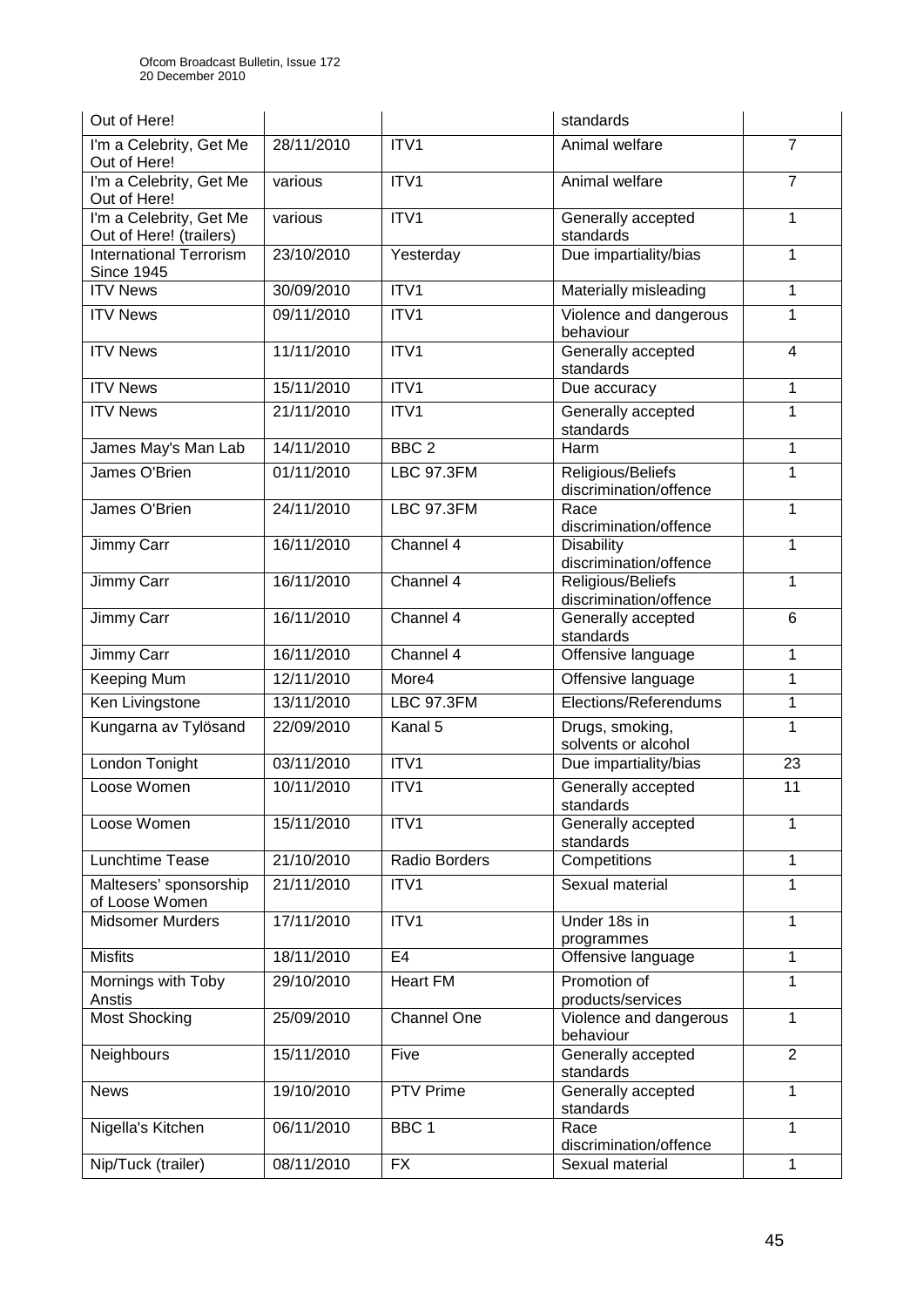| Nivea's sponsorship of<br>This Morning      | 19/11/2010 | ITV1                       | Harm                                         | 1              |
|---------------------------------------------|------------|----------------------------|----------------------------------------------|----------------|
| Operation Daybreak                          | 06/11/2010 | Five                       | Scheduling                                   | 1              |
| Panorama                                    | 15/11/2010 | BBC <sub>1</sub>           | Generally accepted<br>standards              | 1              |
| Party Wars                                  | 18/10/2010 | Living                     | Generally accepted<br>standards              | 1              |
| Party Wars                                  | 22/11/2010 | Living                     | <b>Nudity</b>                                | 1              |
| Paul O'Grady Live                           | 22/10/2010 | ITV1                       | Due impartiality/bias                        | 10             |
| Paul O'Grady Live                           | 22/10/2010 | ITV1                       | Advertising/editorial<br>separation          | 1              |
| Paul O'Grady Live                           | 12/11/2010 | ITV1                       | Crime                                        | $\overline{2}$ |
| Paul O'Grady Live                           | 12/11/2010 | ITV1                       | Sexual material                              | 1              |
| Peter Andre: The Next<br>Chapter            | 01/11/2010 | ITV2                       | Product placement                            | 1              |
| <b>Press Preview</b>                        | 16/11/2010 | <b>Sky News</b>            | Generally accepted<br>standards              | 1              |
| <b>Press Preview</b>                        | 17/11/2010 | <b>Sky News</b>            | Generally accepted<br>standards              | 1              |
| <b>Press Preview</b>                        | 19/11/2010 | <b>Sky News</b>            | Religious/Beliefs<br>discrimination/offence  | 1              |
| Real Football Phone-In                      | 23/11/2010 | <b>Real Radio Scotland</b> | Offensive language                           | 1              |
| <b>Red Light Central</b>                    | 05/11/2010 | 40 n Naughty               | Participation TV -<br>Offence                | 1              |
| <b>Reporting Scotland</b>                   | 08/11/2010 | <b>BBC 1 Scotland</b>      | Religious/Beliefs<br>discrimination/offence  | $\overline{2}$ |
| <b>River Monsters</b>                       | 09/11/2010 | ITV1                       | Animal welfare                               | 1              |
| <b>River Monsters</b>                       | 23/11/2010 | ITV1                       | Animal welfare                               | 1              |
| <b>Robin Banks</b>                          | 14/10/2010 | Mercia FM                  | Race<br>discrimination/offence               | 1              |
| Rosa Bandet                                 | 28/10/2010 | <b>TV3 Sweden</b>          | Generally accepted<br>standards              | 1              |
| Rude Tube                                   | 10/11/2010 | Channel 4                  | Generally accepted<br>standards              | 1              |
| Rude Tube                                   | 10/11/2010 | Channel 4                  | Under 18s in<br>programmes                   | 1              |
| <b>Russell Howard's Good</b><br><b>News</b> | 25/11/2010 | BBC <sub>3</sub>           | Religious/Beliefs<br>discrimination/offence  | 1              |
| <b>Sky News</b>                             | 28/10/2010 | <b>Sky News</b>            | Due accuracy                                 | 1              |
| <b>Sky News</b>                             | 01/11/2010 | <b>Sky News</b>            | Harm                                         | 1              |
| <b>Sky News</b>                             | 16/11/2010 | <b>Sky News</b>            | Due accuracy                                 | 1              |
| <b>Sky News</b>                             | 17/11/2010 | <b>Sky News</b>            | Advertising/editorial<br>separation          | 1              |
| <b>Sky News</b>                             | 17/11/2010 | <b>Sky News</b>            | Generally accepted<br>standards              | 3              |
| <b>Sky News Today</b>                       | 25/11/2010 | <b>Sky News</b>            | Generally accepted<br>standards              | 1              |
| Stand by Me                                 | 07/11/2010 | Five                       | Scheduling                                   | $\overline{2}$ |
| <b>Strictly Come Dancing</b>                | 13/11/2010 | BBC <sub>1</sub>           | Generally accepted<br>standards              | $\overline{5}$ |
| <b>Strictly Come Dancing</b>                | 13/11/2010 | BBC 1                      | Sexual orientation<br>discrimination/offence | 1              |
| <b>Strictly Come Dancing</b>                | 20/11/2010 | BBC 1                      | Offensive language                           | 1              |
| Sunday Live                                 | 07/11/2010 | <b>Sky News</b>            | Due impartiality/bias                        | 1              |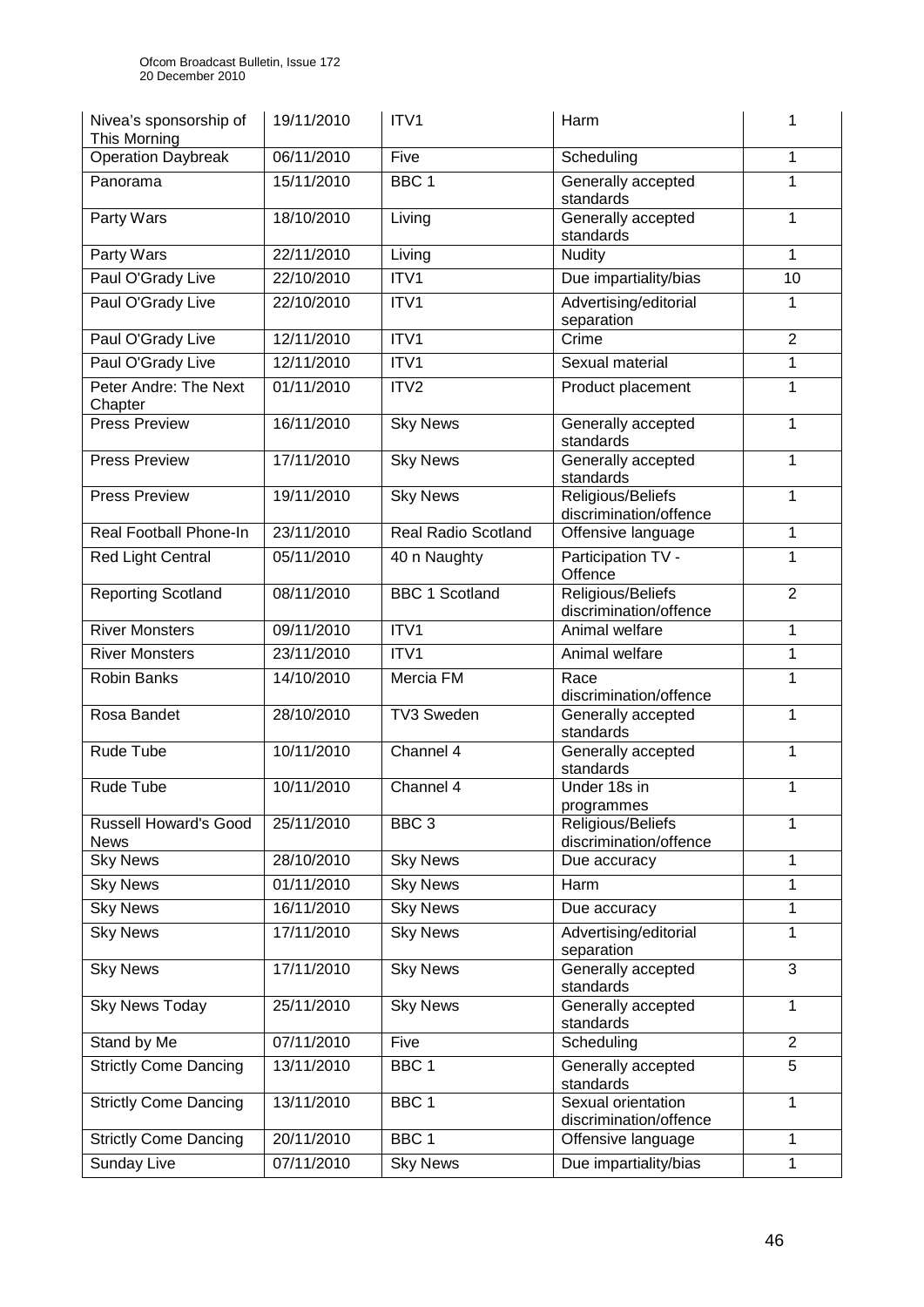| <b>Sunday Morning Live</b>               | 07/11/2010 | BBC <sub>1</sub>                                 | Race<br>discrimination/offence                     | 1              |
|------------------------------------------|------------|--------------------------------------------------|----------------------------------------------------|----------------|
| Sunrise                                  | 11/11/2010 | <b>Sky News</b>                                  | Due impartiality/bias                              | 8              |
| The Alan Titchmarsh<br>Show              | 08/11/2010 | ITV1                                             | Sexual material                                    | 1              |
| The Alan Titchmarsh<br>Show              | 09/11/2010 | ITV1                                             | Animal welfare                                     | $\overline{2}$ |
| The Alan Titchmarsh<br>Show              | 15/11/2010 | ITV1                                             | Sexual material                                    | $\overline{2}$ |
| The Alan Titchmarsh<br>Show              | 15/11/2010 | ITV1                                             | Generally accepted<br>standards                    | 1              |
| The Apprentice                           | 17/11/2010 | BBC <sub>1</sub>                                 | Race<br>discrimination/offence                     | 1              |
| The Apprentice                           | 24/11/2010 | BBC <sub>1</sub>                                 | Race<br>discrimination/offence                     | 1              |
| The Chris Evans<br><b>Breakfast Show</b> | 16/11/2010 | <b>BBC Radio 2</b>                               | Generally accepted<br>standards                    | 1              |
| The Cube                                 | 21/11/2010 | ITV1                                             | Competitions                                       | 1              |
| The Garfield Show                        | 12/11/2010 | Boomerang                                        | Offensive language                                 | 1              |
| The Jeremy Kyle Show                     | 16/11/2010 | ITV1                                             | Generally accepted<br>standards                    | 1              |
| The Jeremy Kyle Show                     | 17/11/2010 | ITV1                                             | Generally accepted<br>standards                    | 1              |
| The Jeremy Kyle Show                     | 17/11/2010 | ITV1                                             | Materially misleading                              | 1              |
| The Jeremy Kyle Show                     | 19/11/2010 | ITV1                                             | Sexual material                                    | 1              |
| The Jeremy Kyle Show                     | 22/11/2010 | ITV1                                             | Sexual material                                    | 1              |
| The Mentalist                            | 19/11/2010 | Five                                             | Competitions                                       | 1              |
| The Million Pound Drop<br>Live           | 12/11/2010 | Channel 4                                        | Materially misleading                              | 1              |
| The Million Pound Drop<br>Live           | 13/11/2010 | Channel 4                                        | Materially misleading                              | 5              |
| The Morgana Show<br>(trailer)            | 14/11/2010 | Channel 4                                        | Offensive language                                 | 1              |
| The Morgana Show<br>(trailer)            | 16/11/2010 | E <sub>4</sub>                                   | <b>Disability</b><br>discrimination/offence        | 1              |
| The Morgana Show<br>(trailer)            | various    | Channel 4                                        | <b>Religious/Beliefs</b><br>discrimination/offence | 1              |
| The Morgana Show<br>(trailer)            | various    | Channel 4                                        | <b>Disability</b><br>discrimination/offence        | $\overline{2}$ |
| The Only Way is Essex                    | 10/10/2010 | ITV2                                             | Generally accepted<br>standards                    | $\overline{7}$ |
| The Only Way is Essex                    | 17/10/2010 | ITV <sub>2</sub>                                 | Generally accepted<br>standards                    | 1              |
| The Only Way is Essex                    | 24/10/2010 | ITV <sub>2</sub>                                 | Generally accepted<br>standards                    | 1              |
| The Only Way is Essex<br>(trailer)       | 23/10/2010 | ITV2                                             | Sexual material                                    | 1              |
| The People's Show                        | 06/10/2010 | <b>GFM Glastonbury</b><br><b>Community Radio</b> | Offensive language                                 | 1              |
| The Pillars of the Earth                 | 13/11/2010 | Channel 4                                        | Animal welfare                                     | 1              |
| The Secret Millionaire                   | 25/11/2010 | Channel 4                                        | Materially misleading                              | 1              |
| The Simpsons                             | 01/11/2010 | Channel 4                                        | Generally accepted<br>standards                    | 1              |
| The Sunday                               | 21/11/2010 | Sky Sports 1                                     | Generally accepted                                 | 3              |
| Supplement<br>The Trip                   | 22/11/2010 | BBC <sub>2</sub>                                 | standards<br>Offensive language                    | $\overline{2}$ |
|                                          |            |                                                  |                                                    |                |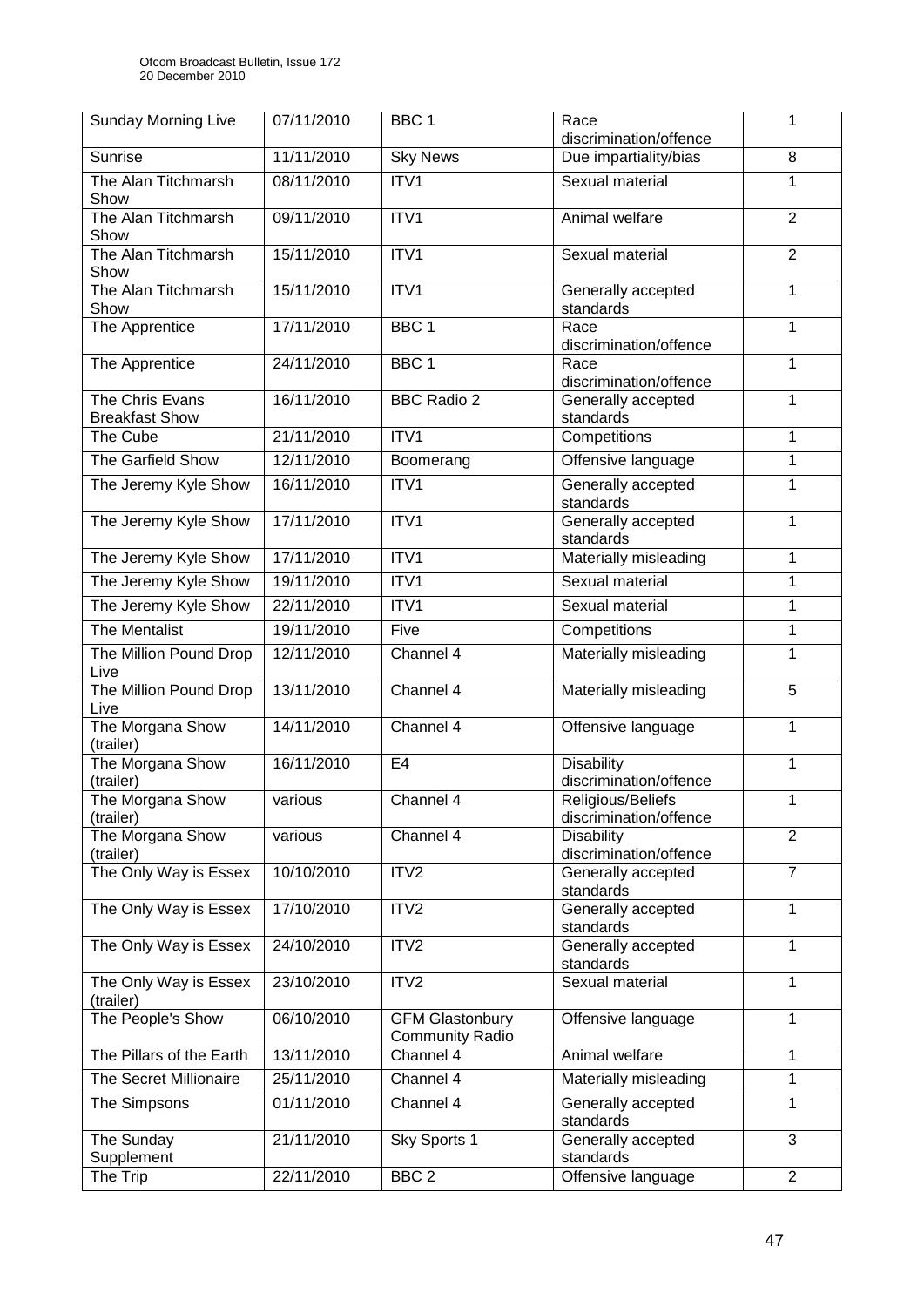| The Truth Exposed   | 23/11/2010 | Peace TV         | Generally accepted<br>standards             | 1              |
|---------------------|------------|------------------|---------------------------------------------|----------------|
| The Weakest Link    | 09/11/2010 | BBC <sub>1</sub> | Religious/Beliefs<br>discrimination/offence | 1              |
| The Weakest Link    | 10/11/2010 | BBC <sub>1</sub> | Generally accepted<br>standards             | 1              |
| The Wright Stuff    | 09/11/2010 | Five             | Violence and dangerous<br>behaviour         | 1              |
| The Wright Stuff    | 09/11/2010 | Fiver            | Sexual material                             | 1              |
| The X Factor        | 02/10/2010 | ITV <sub>1</sub> | Offensive language                          | 1              |
| The X Factor        | 09/10/2010 | ITV1             | Undue prominence                            | 1              |
| The X Factor        | 16/10/2010 | ITV1             | Generally accepted<br>standards             | 1              |
| The X Factor        | 23/10/2010 | ITV1             | Advertising/editorial<br>separation         | 1              |
| The X Factor        | 06/11/2010 | ITV1             | Advertising/editorial<br>separation         | 1              |
| The X Factor        | 13/11/2010 | ITV1             | Generally accepted<br>standards             | $\overline{2}$ |
| The X Factor        | 14/11/2010 | ITV1             | Materially misleading                       | 4              |
| The X Factor        | 14/11/2010 | ITV1             | Generally accepted<br>standards             | 1              |
| The X Factor        | 20/11/2010 | ITV1             | Materially misleading                       | 1              |
| The X Factor        | 20/11/2010 | ITV1             | Drugs, smoking,<br>solvents or alcohol      | 1              |
| The X Factor        | 20/11/2010 | ITV1             | Premium rate services                       | 1              |
| The X Factor        | 20/11/2010 | ITV1             | Advertising/editorial<br>separation         | 3              |
| The X Factor        | 20/11/2010 | ITV1             | Offensive language                          | $\overline{2}$ |
| The X Factor        | 21/11/2010 | ITV1             | Fairness                                    | 1              |
| The X Factor        | 21/11/2010 | ITV1             | Competitions                                | 1              |
| The X Factor        | 21/11/2010 | ITV1             | Materially misleading                       | 1              |
| The X Factor        | 27/11/2010 | ITV1             | Generally accepted<br>standards             | $\overline{4}$ |
| The X Factor        | 27/11/2010 | ITV <sub>1</sub> | Materially misleading                       | 1              |
| The X Factor        | 27/11/2010 | ITV1             | Competitions                                | 1              |
| The X Factor        | 28/11/2010 | ITV1             | Materially misleading                       | 1              |
| The X Factor        | 28/11/2010 | ITV1             | Generally accepted<br>standards             | 1              |
| The Xtra Factor     | 21/11/2010 | ITV2             | Generally accepted<br>standards             | 17             |
| The Xtra Factor     | 21/11/2010 | ITV2             | Religious/Beliefs<br>discrimination/offence | 3              |
| The Xtra Factor     | 21/11/2010 | ITV2             | Offensive language                          | 1              |
| The Xtra Factor     | 27/11/2010 | ITV2             | Offensive language                          | 1              |
| The Xtra Factor     | 28/11/2010 | ITV2             | Generally accepted<br>standards             | 1              |
| The Zoo             | 09/11/2010 | ITV1             | Generally accepted<br>standards             | 1              |
| This Morning        | 03/11/2010 | ITV1             | Due impartiality/bias                       | 1              |
| <b>This Morning</b> | 08/11/2010 | ITV1             | Generally accepted<br>standards             | 1              |
| This Morning        | 09/11/2010 | ITV1             | Generally accepted<br>standards             | 12             |